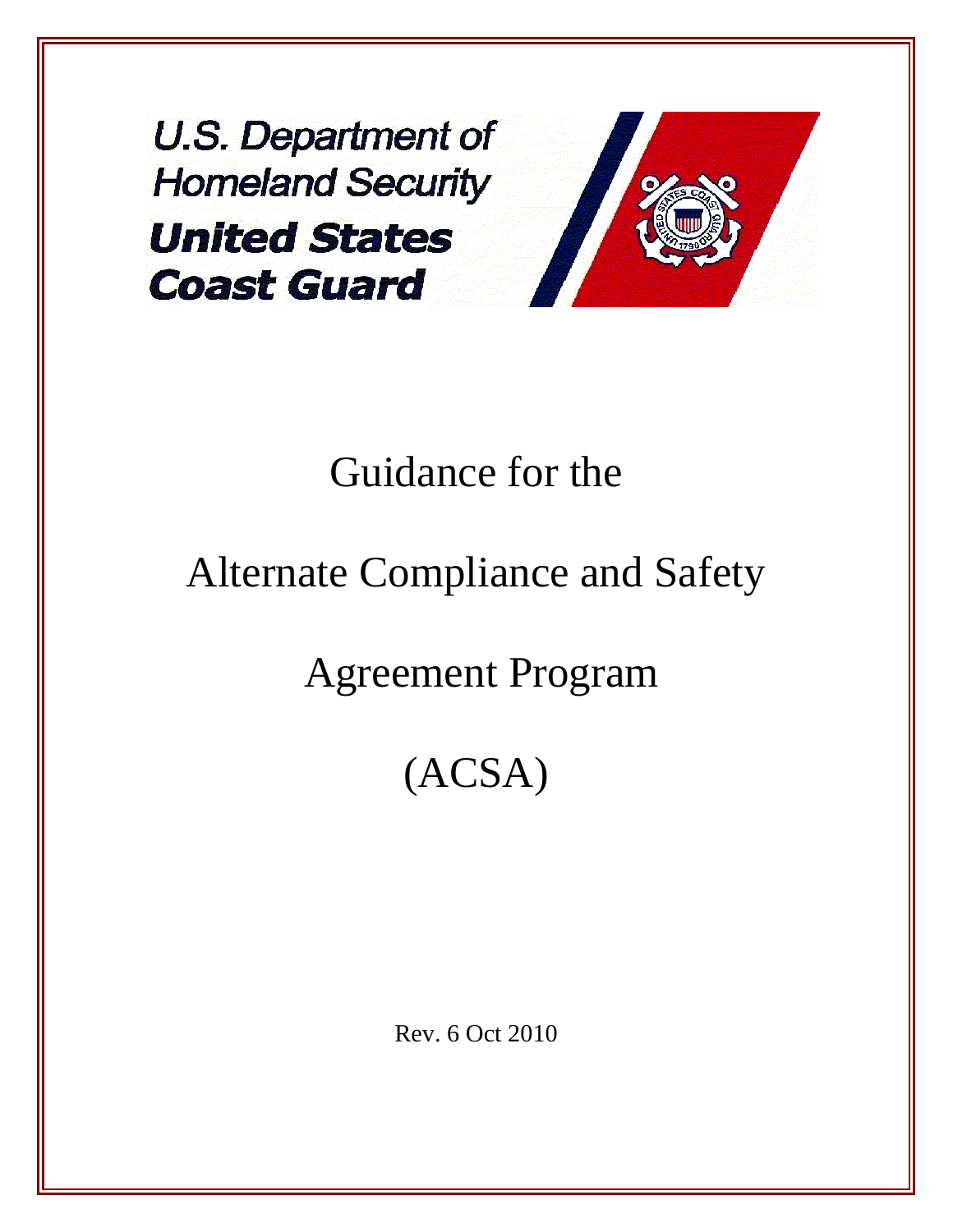### **Table of Contents**

| Introduction                                                              |                 |
|---------------------------------------------------------------------------|-----------------|
| <b>Points of Contact</b>                                                  | $\overline{2}$  |
| <b>History of ACSA</b>                                                    | $\overline{3}$  |
| Who is covered by ACSA?                                                   | $\overline{4}$  |
| <b>Safety Considerations</b>                                              | 6               |
| <b>ACSA</b> Examination requirements                                      | 8               |
| <b>Annual Meetings</b>                                                    | 9               |
| <b>Modifications to the ACSA Examination Standards</b>                    | 9               |
| <b>References</b>                                                         | 10              |
| Roles within the ACSA program                                             | 10              |
| Section A – Administration                                                | 12              |
| Section $B -$ Stability                                                   | 14              |
| Section $C$ – Dry-docking $\&$ internal exams                             | 16              |
| Section D - Tail shaft & rudder exams                                     | 20              |
| Section $E$ – Hull thickness gauging                                      | $\overline{24}$ |
| Section F – Watertight integrity plan                                     | 25              |
| Section G – Machinery systems                                             | 28              |
| <u>Section H – Life saving equipment <math>\&amp;</math> arrangements</u> | 31              |
| Section I – Fixed fire fighting equipment $\&$ arrangements               | 32              |
| Section J – Other Fire fighting and Safety Equipment                      | 37              |
| Section $K$ – Emergency drills & training                                 | 39              |
| <u>Section L – Emergency communication and navigation</u>                 | 41              |
| <b>Annex 1 – Product Codes</b>                                            | 43              |
| <u>Annex 2 – Compliance Matrix</u>                                        | 45              |
| Annex 3 – Grandfathered Fish Processing Vessels                           | 46              |
| <b>Annex 4 – Sample Renewal Request Letter</b>                            | 47              |
| <b>Annex 5 – Sample ACSA Exemption Letter</b>                             | 48              |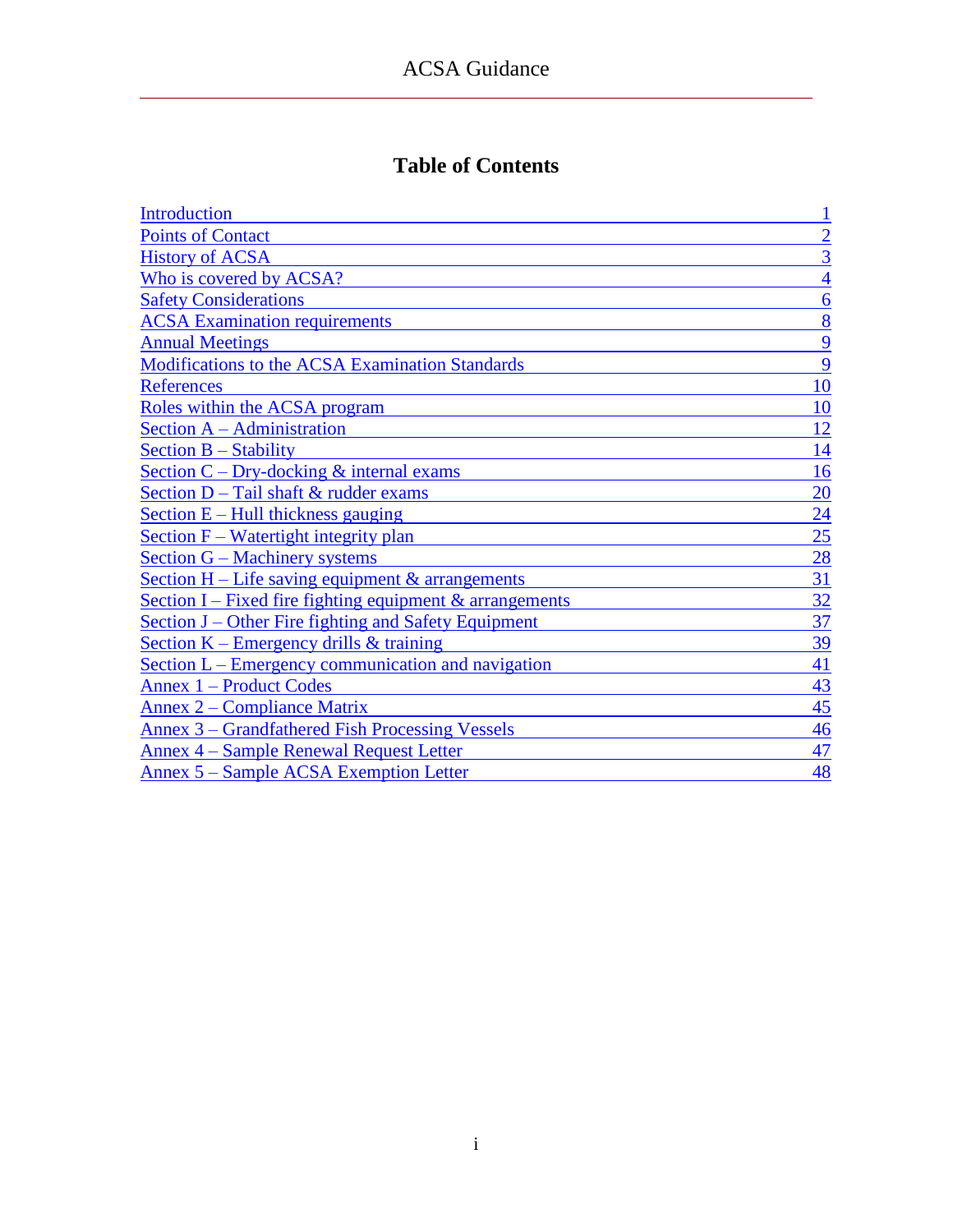### <span id="page-2-0"></span>**Introduction**

The guidance in this document is provided to ensure consistency among various Coast Guard units involved in carrying out the Alternate Compliance and Safety Agreement (ACSA) Program. This document addresses the implementation of the voluntary ACSA Program and provides specific instructions regarding recommended safety requirements. The elements in this document, and the specific instructions regarding those elements, are not intended to supplement the exercise of good judgment in implementation of the Program.

Much of the information in this document reiterates information already provided via different venues and correspondence. The ACSA Program governing guidance remains [G-PCV policy letter 06-03,](ACSA_References/G-PCV_Policy_Ltr_06-03.pdf) dated July 1, 2006. A copy of this document may be downloaded at [http://www.uscg.mil/d13/cfvs/acsa/.](http://www.uscg.mil/d13/cfvs/acsa/) This document is also provided for the benefit of ACSA vessel owners and operators, naval architects, marine surveyors, shipyards and other industry partners. Wide dissemination is encouraged.

This guidance is not a substitute for applicable legal requirements, nor is it itself a rule. It is not intended to nor does it impose legally-binding requirements on any party. It represents the Coast Guard's current thinking on this topic and may assist industry, mariners, the general public, and the Coast Guard, as well as other federal and state regulators, in applying statutory and regulatory requirements. You may propose an alternative approach for complying with these requirements, which may be approved by the District Commander if the proposed alternative satisfies the requirements of applicable statutes and regulations. If you wish to discuss an alternative approach, you may contact Mr. Dan Hardin, (206) 220-7226 or [Daniel.E.Hardin@uscg.mil](mailto:Daniel.E.Hardin@uscg.mil).

This document and [G-PCV policy letter 06-03](ACSA_References/G-PCV_Policy_Ltr_06-03.pdf) may call for the "collection of information" as defined in the Paperwork Reduction Act of 1995, 44 U.S.C. 3501 et seq. To the extent such a collection has not been approved by the Director of the Office of Management and Budget (OMB) and does not display a valid control number assigned by the Director, no person shall be subject to any penalty for failing to comply with the collection of information. We anticipate initiating an information collection request for any such collection of information as part of an upcoming rulemaking project.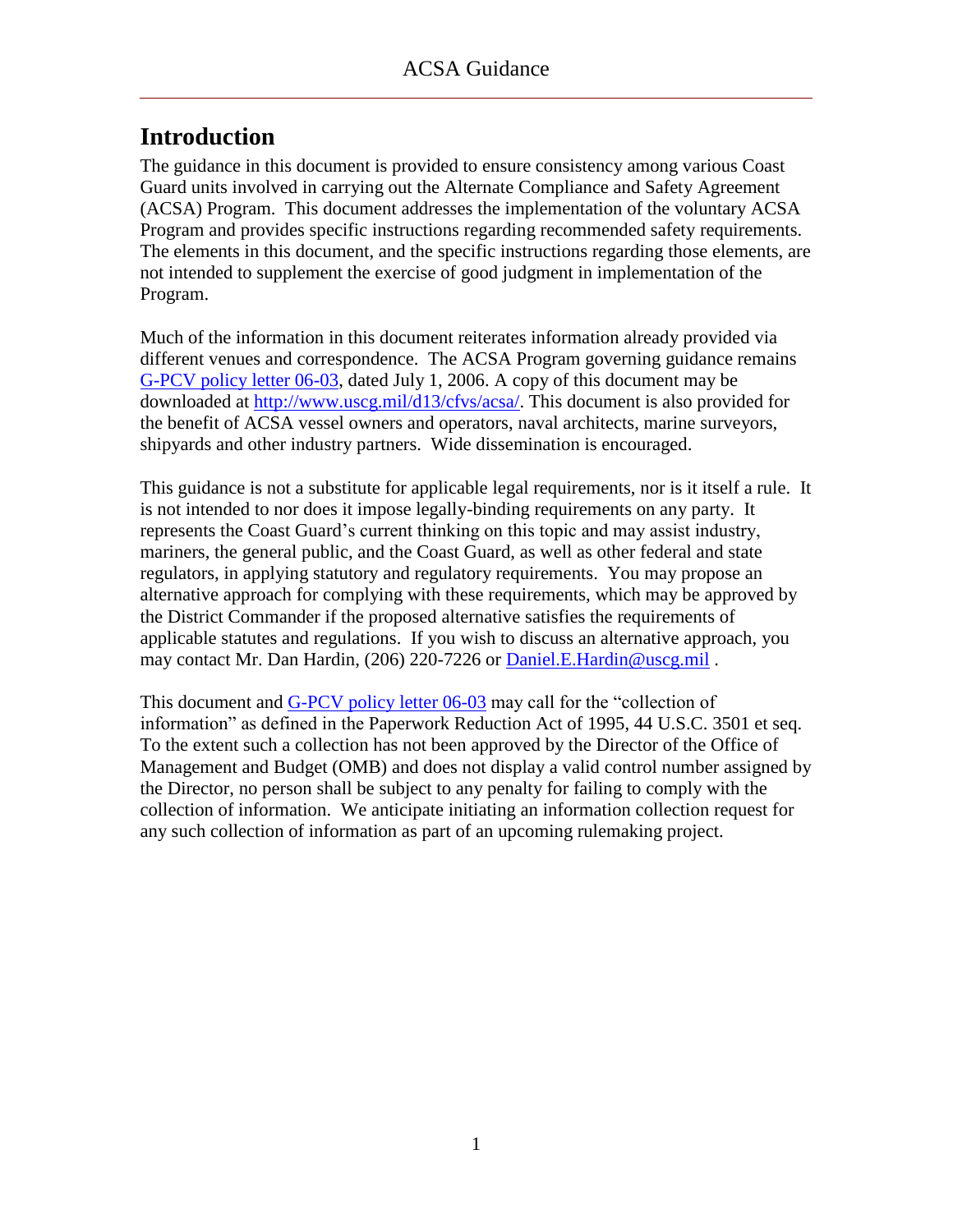### <span id="page-3-0"></span>**Points of Contact**

#### **Questions**

Questions concerning the ACSA Program should be directed to the Thirteenth Coast Guard District Commercial Fishing Vessel Safety ACSA Program Coordinator , Mr. Troy Rentz (206) 220-7216 [\(troy.rentz@uscg.mil\)](mailto:troy.rentz@uscg.mil).

#### **Examinations**

Examinations may be requested from the Coast Guard Sector Command nearest the location at which the vessel will be examined.

Sector Seattle Mr. Paul Tramm (206) 217-6896

Sector Anchorage Mr. Ed Miner (907) 271-6945

Marine Safety Detachment Dutch Harbor (907) 581-3466

Marine Safety Detachment Kodiak (907) 486-5918

Adequate notice for scheduling purposes and travel should be provided depending upon distance from the Coast Guard office and the vessel.

Unscheduled examinations such as emergency dry-docking should be relayed to the appropriate office at the first opportunity.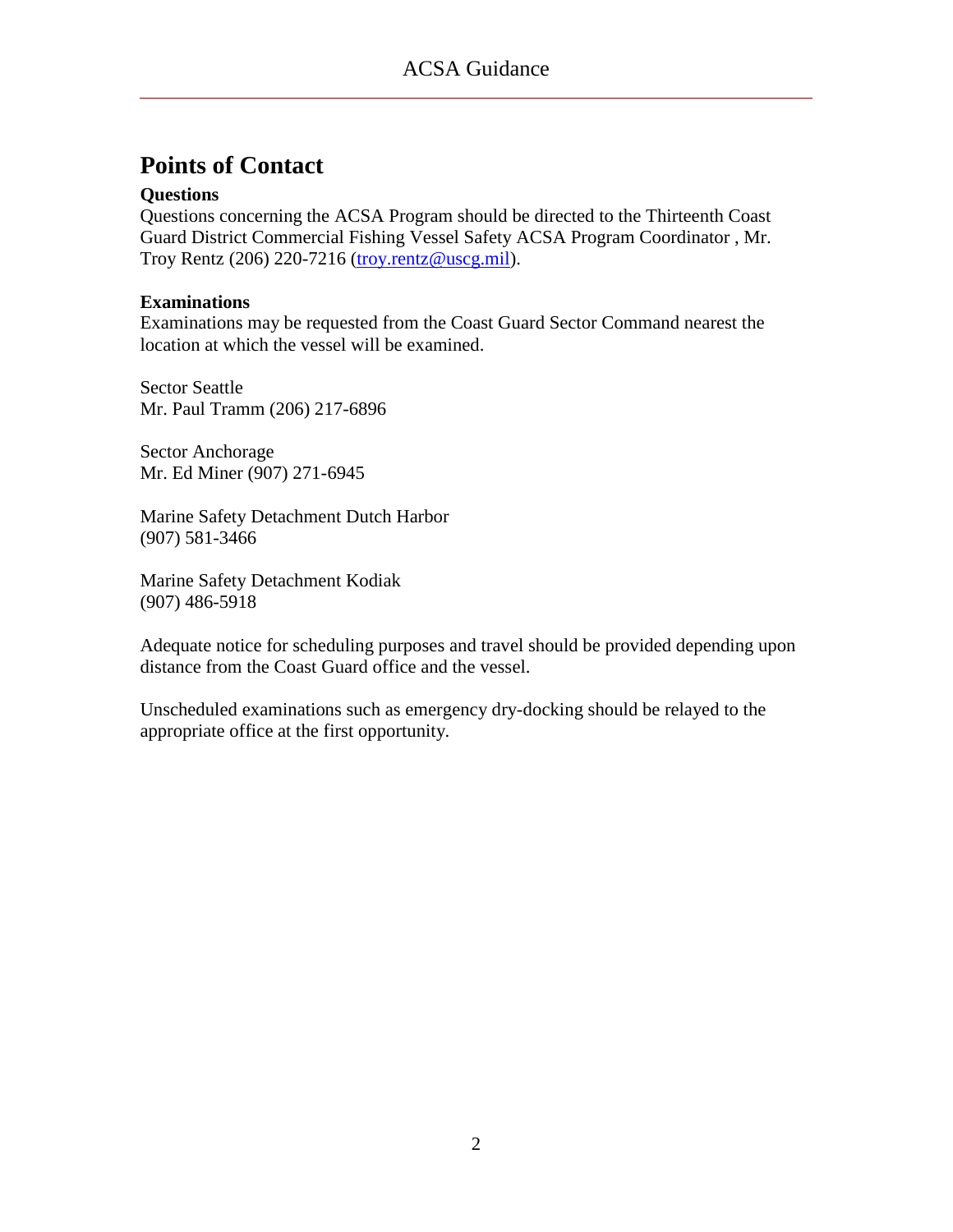### <span id="page-4-0"></span>**History of the Alternate Compliance and Safety Agreement**

The Bering Sea/Aleutian Island (BSAI) and Gulf of Alaska (GOA) freezer longliner and freezer trawler fleet, referred to as the H&G Fleet, occupy a unique niche in the North Pacific fishing industry. Unlike other catcher vessels which deliver fish in the round to shore plants, H&G vessels catch, sort, head, eviscerate, clean, and prepare fish into various fish products on board the vessel. These products are then frozen, packaged, and stored on board until offloaded. Vessels in the H&G Fleet have historically been regulated as "fishing vessels" as opposed to "fish processing vessels."

Formal Coast Guard investigations into the losses of the F/Vs ARCTIC ROSE and FPV GALAXY, and subsequent analysis of the H&G fishing fleet found that nearly 100% of the vessels in this fleet are not operating as fishing vessels but instead are operating as fish processing vessels.

In terms of vessel safety requirements, the [Commercial Fishing Industry Vessel Safety](ACSA_References/Commercial_Fishing_Industry_Vessel_Safety_Act_of_1988.pdf)  [Act of 1988 \(P.L. 100-424\)](ACSA_References/Commercial_Fishing_Industry_Vessel_Safety_Act_of_1988.pdf) and the implementing regulations found in [46 CFR Part 28](ACSA_References/FishVslRegsAll.pdf) make significant distinctions between fishing vessels and fish processing vessels. The requirements for fish processing vessels are much more stringent than those required for fishing vessels.

Specifically, non-grandfathered fish processing vessels are required by [46 CFR 28.710](ACSA_References/46cfr28.710.pdf) and [46 CFR 28.720](ACSA_References/46cfr28.720.pdf) to be classed by the American Bureau of Shipping, or a similarly qualified organization, and to be examined at least once in every two years for compliance with applicable regulations. Additionally, 46 CFR Subchapter E—Load Lines applies to fish processing vessels over 79 feet in length.

The Coast Guard believes that a strict interpretation of the fish processing vessel definition serves safety, and is consistent with both the law and Congressional intent. In making a final determination of what products are considered to be fish processing, the Coast Guard has utilized the standardized descriptions from the National Marine Fishery Service Product Codes (50 CFR, Part 679, Table 1). See Annex 1 – [Product Codes.](#page-44-0)

Due to age restrictions imposed by the American Bureau of Shipping and Det Norske Veritas classification societies, nearly 70% of the H&G Fleet will not be accepted for classification. Thus these vessels cannot come into compliance with the existing regulatory framework for fish processing vessels. The regulations in [46 CFR 28.720](ACSA_References/46cfr28.720.pdf) do not provide an alternative for the operator of a fish processing vessel that cannot be classed; however under [46 CFR 28.60,](ACSA_References/46cfr28.60.pdf) such a vessel may request an exemption letter.

Contrary to conventional wisdom, strict enforcement of the requirements for classification and Load Line would not improve safety because it is estimated that 40 H&G vessels with 1200 fishermen on board would simply change the amount of processing they do on board to operate as uninspected fishing vessels, subject to minimal safety requirements. The ACSA Program was developed in 2006 to process individual requests for exemption letters under [46 CFR 28.60.](ACSA_References/46cfr28.60.pdf) The Program allows exemptions to the class and Load Line requirements while at the same time providing an equivalent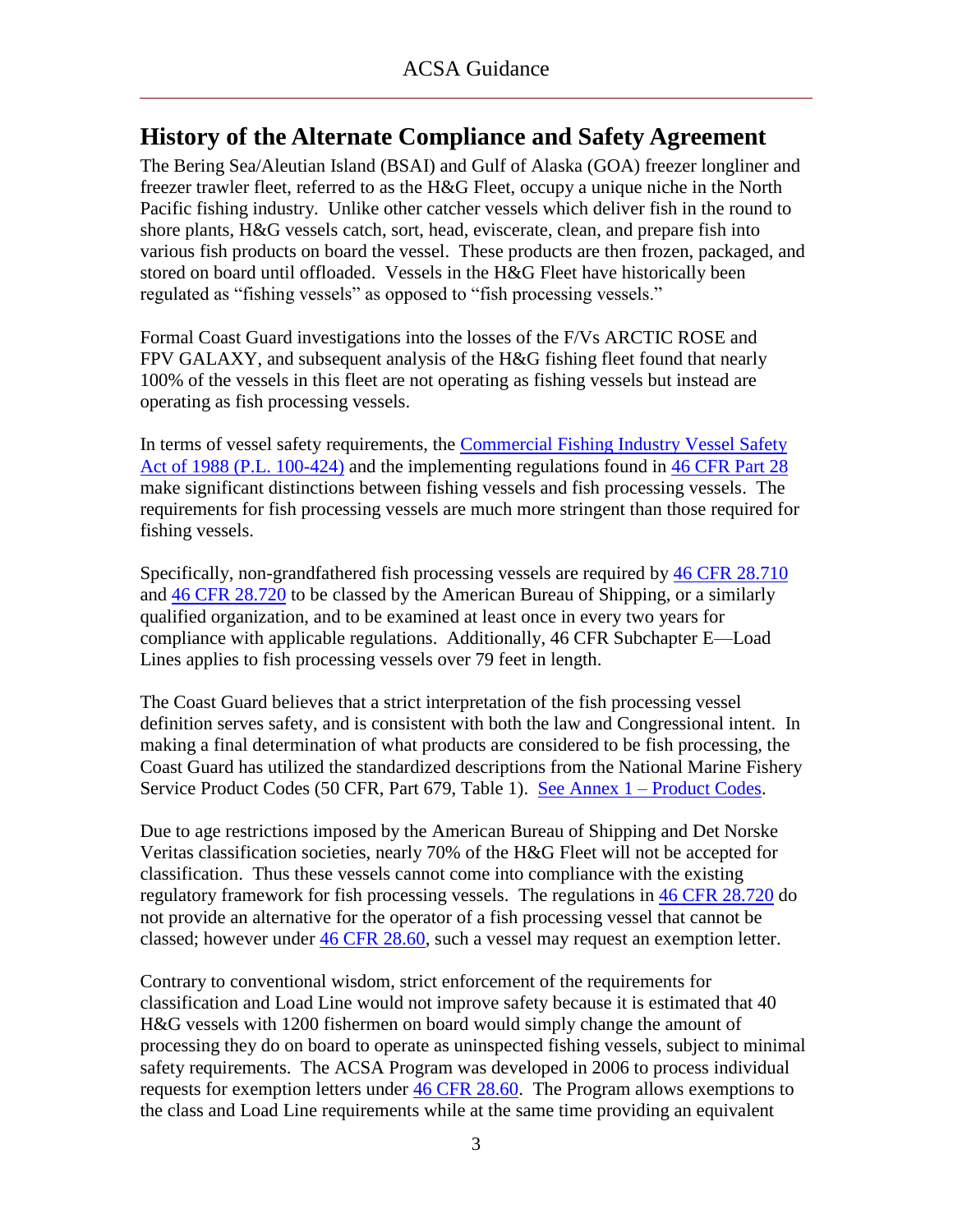level of safety for these vessels by improving safety requirements for these vessels, thereby avoiding the incentive to operate strictly as uninspected fishing vessels. The Coast Guard has continually supported legislation that would improve the safety of the commercial fishing industry by subjecting all commercial fishing industry vessels to a mandatory inspection regime. Until such a regime is enacted, programs similar to the ACSA may be necessary to provide an equivalent level of safety for commercial fishing industry vessels. The hallmark of this Program is the approach of working closely with industry stakeholders in developing elements of this alternate and voluntary program in order to save lives. The Coast Guard will continue to exercise an aggressive leadership role in this Program while consulting with the H&G Fleet stakeholders to honor their significant commitment to date.

Because the H&G Fleet operates in both the Thirteenth and Seventeenth District areas of operations, the ACSA Program has been developed with the concurrence of both District Commanders. Success of the ACSA Program depends upon a high level of coordination between these Districts, Sector Seattle, and Sector Anchorage.

This Program has been praised by all involved. It is a success story for the Coast Guard and for the H&G Fleet. Implementation of the Program has improved safety immeasurably for the H&G Fleet. Nonetheless, initial implementation of the Program, the sinking of the F/P ALASKA RANGER March 23, 2008, and lessons learned from initial implementations have caused a reexamination of the Program. While there are successes resulting from ACSA Program implementation, there are also now a sufficient number of lessons to be learned from initial implementation and the Marine Board of Investigation of the sinking of the ALASKA RANGER. This necessitates evolution of the Program.

The creation of the Program is documented in a number of separate documents

- 1. Commandant [G-PCV Policy Letter 06-03,](ACSA_References/G-PCV_Policy_Ltr_06-03.pdf) dated July 1, 2006
- 2. [D13 Instruction 16710.1](ACSA_References/Signed_ACSA_Dist_Inst.pdf) dated Jun 15, 2006
- 3. D13/D17 Whitepaper ("Statement of Mutual Support and Cooperation") dated [June 15, 2006](file://D13MS-DSTFPS1/Commands/D13/dp_Prevention_Division/dpi_Inspections_&_Investigations_Branch/CFISH/ACSA/ACSA%20Guides/2010%20ACSA%20Guide/ACSA_References/ColorSignedACSA.pdf) – Alternative Compliance and Safety Agreement (ACSA) for the Bering Sea/Aleutian Island and Gulf of Alaska Freezer Longliner and Freezer Trawler Fishing Fleets.

### <span id="page-5-0"></span>**Who is covered by ACSA?**

### **Definitions**

*Fish Processing Vessel*: The law [\(46 U.S.C. 2101\(11b\)\)](ACSA_References/2101USC11b.pdf) defines a fish processing vessel as "*a vessel that commercially prepares fish or fish products other than by gutting, decapitating, gilling, skinning, shucking, icing, freezing, or brine chilling.*‖ Coast Guard policy (MVI Policy Letter 14/90 dated June 20, 1990, file 16710) has consistently been to support an aggressive interpretation of what activities justify determining that a vessel is operating as a fish processing vessel. [Annex 1](#page-44-0) lists the activities determined to constitute fish processing and vessels engaged in those activities are fish processing vessels.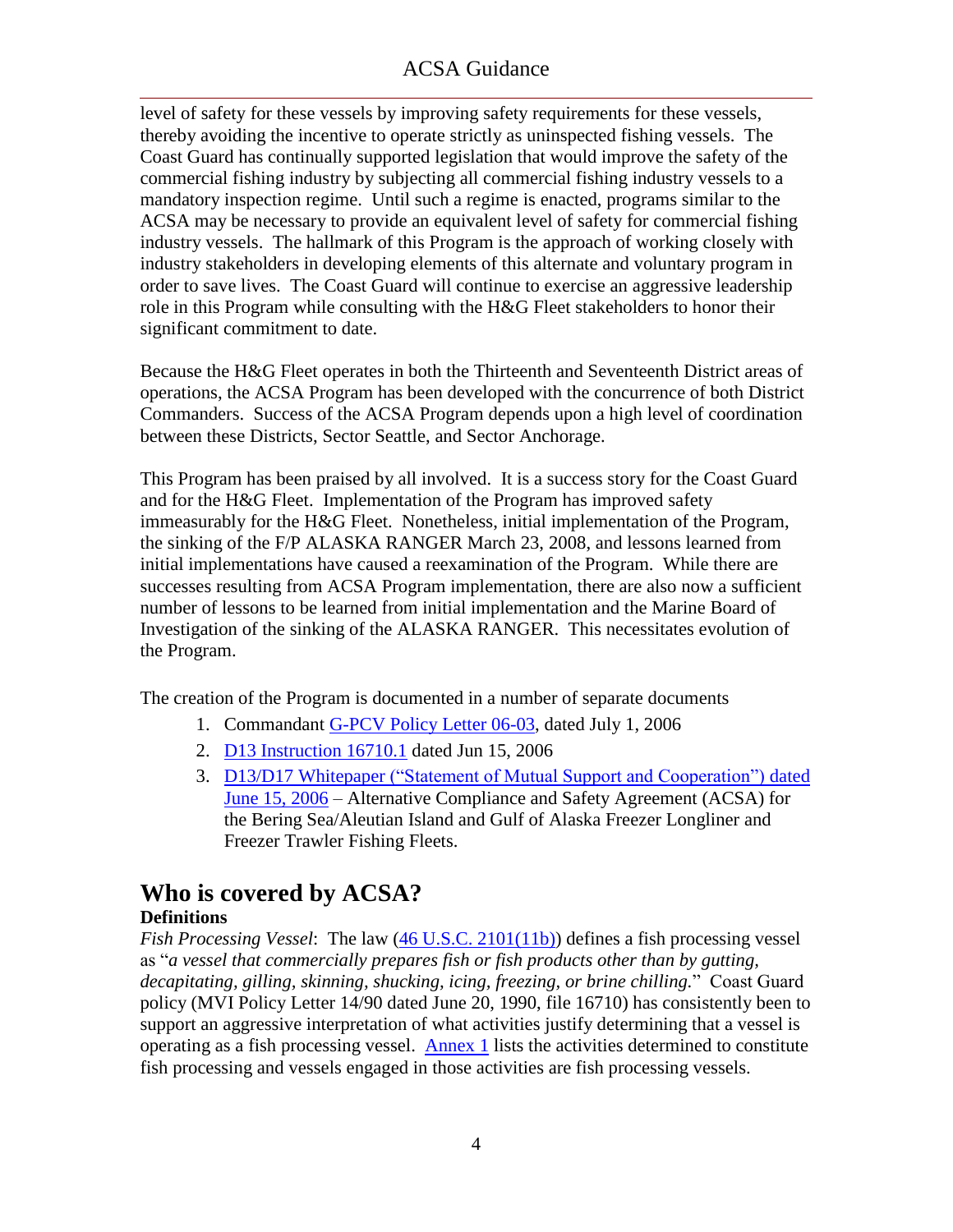*Fishing Vessel*: The law [\(46 U.S.C. 2101\(11a\)\)](ACSA_References/2101USC11a.pdf) defines a fishing vessel as "a vessel that *commercially engages in the catching, taking, or harvesting of fish or an activity that can reasonably be expected to result in the catching, taking, or harvesting of fish.*" [Annex 1](#page-44-0) also lists the activities determined not to be fish processing. Based upon this, a vessel which produces only those fish products identified as " $H\&G$ " in [Annex 1](#page-44-0) is considered to be a fishing vessel.

### **Applicability**

The ACSA Program was developed for those approximately 64 fish processing vessels, historically known as the H&G Fleet. Applicability of certain provisions of law, regulations, and the ACSA Program are dependent upon several considerations as explained below. This Program is available to all H&G Fleet vessels, and although fishing vessels are not subject to the same legal requirements as fish processing vessels and do not need an exemption from those legal requirements, the Program is available and encouraged for fishing vessels for the safety benefits. To ensure the safety benefits of the Program, an operator of a vessel who desires to have the vessel enrolled should comply with the specific Program elements, as explained below.

#### **Applicability Checklist**

1. To be accepted into the Alternate Compliance and Safety Agreement (ACSA) Program select one of the following:

□ Vessel is classed and loadlined,

Vessels with a valid Certificate of Class, Loadline Certificate and Certificate of Compliance as a fish processing vessel do not need to enroll in the ACSA program.

- $\Box$  Vessel is grandfathered, vessel has operated without major conversion as a fish processing vessel since before July  $27<sup>th</sup>$  1990, vessel does not need to be classed or loadlined. Vessel does need a Certificate of Compliance as a fish processing vessel.
- $\Box$  Vessel is not classed but does have a loadline, the vessel should provide a stability book in compliance with section B of this document.
	- o Provide a valid copy of the loadline certificate.
	- o Have a valid Certificate of Compliance as a fish processing vessel.
	- o Complete sections G-L of this document.
- Vessel is not classed and not loadlined, this vessel should:
	- o Provide a stability book in compliance with section B of this document.
	- o Have a valid COC as a fish processing vessel. Complete sections A-L of this document.

#### **Applicability Discussion**

Existing or new fishing vessels that only produce those fish products identified as "H&G" in Annex  $1$  – [Product Codes,](#page-44-0) do not need to enroll in the ACSA Program. Enrollment is encouraged because of the safety benefits.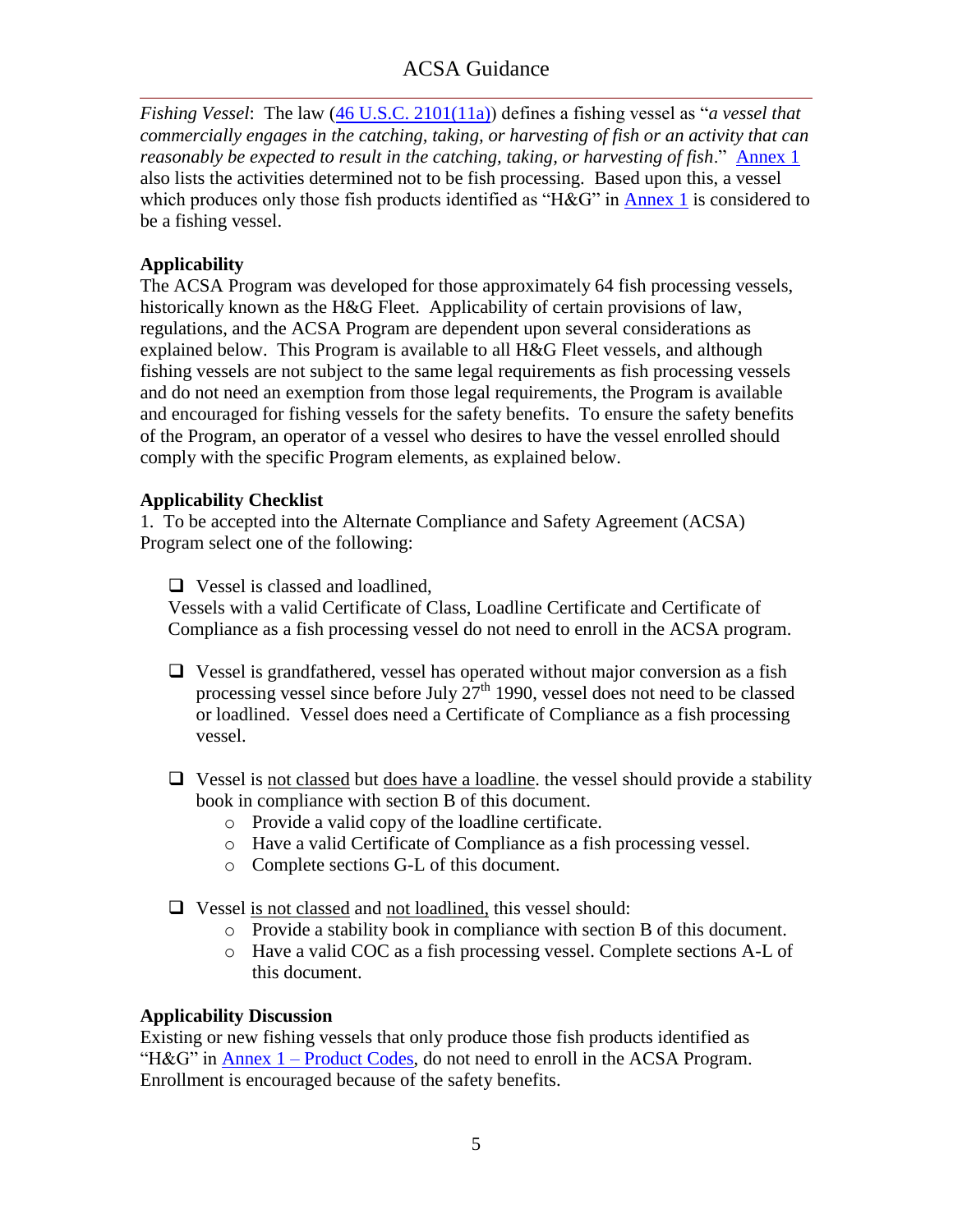### **Existing Fish Processing Vessels**

Existing fish processing vessels that produce one or more of the nine fish products identified as "Beyond Minimal Processing" in Annex  $1 -$  [Product Codes,](#page-45-0) have several options: Become classed and loadlined; Enroll in the ACSA Program; or Revert to production of H&G products only.

### **Not Classed, No Load Line Certificate**

A vessel that is not classed and has no Load Line Certificate and enrolls in the ACSA Program should meet Sections (A-L) of this document to continue operating as a fish processing vessel producing products listed in Annex 1 as "Beyond Minimal Processing."

### **Load Line Certificate, Not Classed**

A vessel that is not classed, but has a valid Load Line Certificate, should meet Sections (G-L) of this document. These vessels should maintain Load Line Certificates in addition to receiving a letter of exemption of classification requirements from the District Commander under the ACSA Program to continue operation as a fish processing vessel producing products listed in Annex 1 as "Beyond Minimal Processing."

### **Grandfathered Fish Processing Vessels**

A fish processing vessel that meets the 'grandfathered' provisions explained in [Annex 3](#page-47-0) is not subject to the requirements for a Load Line Certificate or classification as required by 46 CFR Part 28 Subpart F. Such vessels need not enroll in the ACSA Program, although they are encouraged to do so. Vessels that meet the grandfathering provisions may continue to process fish without restriction.

#### **Load Lined and Classed**

Vessels which are both classed and load lined do not need to enroll in the ACSA Program. There are no limitations on processing for these vessels.

#### **New Fish Processing Vessels**

A vessel built or converted for use as a fish processing vessel after January 1, 2006, which produces one or more of the products identified as "Beyond Minimal Processing" in Annex 1, must be classed and loadlined as required by existing laws and regulations. On a case by case basis, an owner may apply for an exemption from class and loadline in accordance with 46 CFR 28.60 and 46 USC 5108 (a)(1). Exemptions are not automatic. Vessel owners requesting an exemption may not produce those products until such time as the exemption has been granted (if granted at all) and the vessel is in full compliance with the conditions of the exemption.

### <span id="page-7-0"></span>**Safety Considerations**

Both 46 CFR 28.60 and 46 U.S.C. § 5108 (a)(2) state that exemptions may be granted by the District Commander, *provided that good cause exists for the exemption and that the safety of the vessel and those on board will not be adversely affected*. Consequently, the District Commander may exempt a fish processing vessel from the provisions for vessel classification as described in [46 CFR 28.720.](ACSA_References/46cfr28.720.pdf)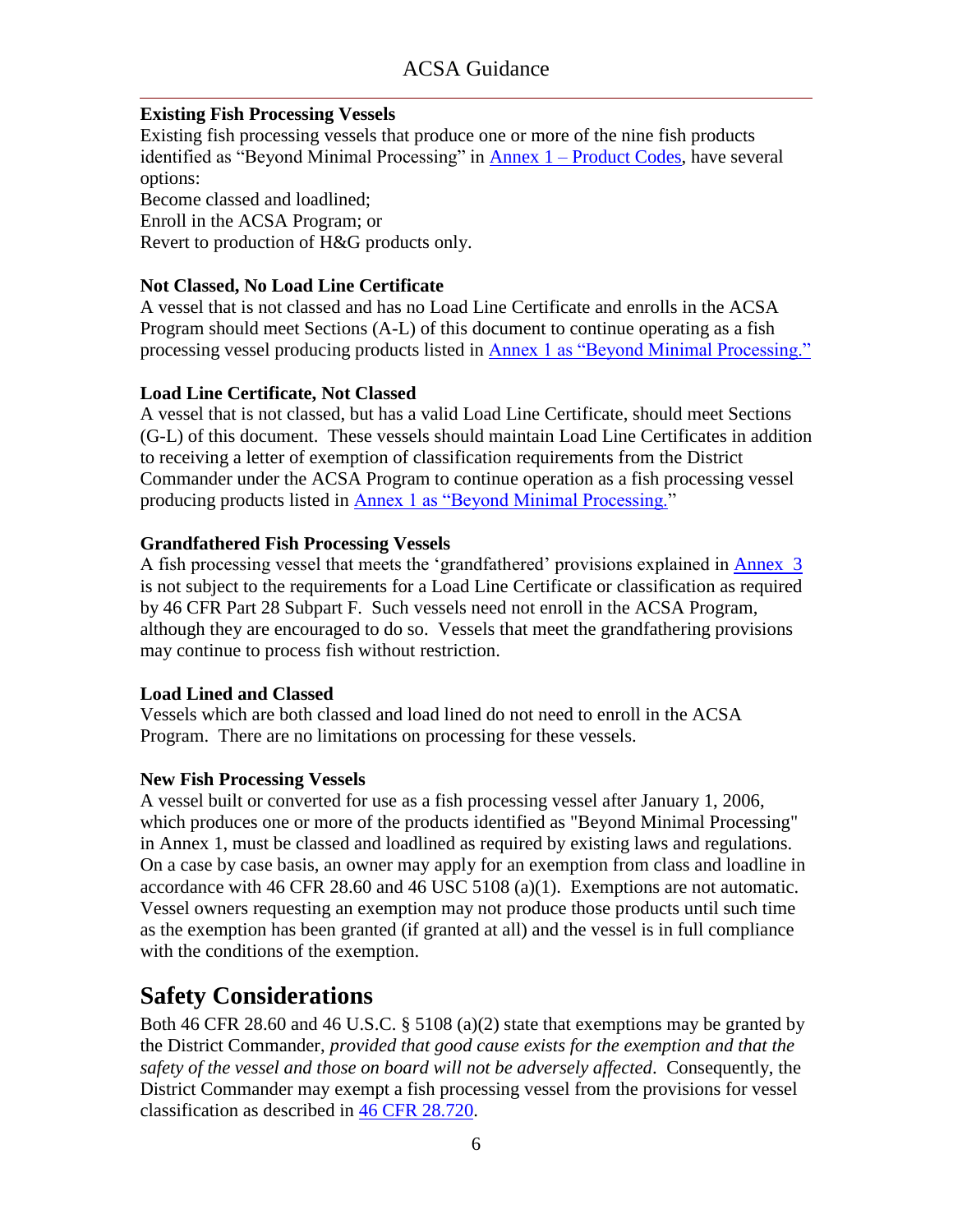The regulations,  $46$  CFR Subchapter  $E -$  Load Lines also apply to fish processing vessels. The regulations for load lines are separate from those requiring classification. The same parties have been delegated authority to issue Load Line Certificates on behalf of the Coast Guard. Load Line Certificates may be issued to vessels regardless of classification status. The latitude in granting exemptions in [46 CFR 28.60](ACSA_References/46cfr28.60.pdf) does not extend to load lines. However, exemption may be granted as authorized by [46 U.S.C. 5108\(a\)](ACSA_References/5108USCa1.pdf) as explained in [Annex 4.](#page-48-0) The Coast Guard chose to take advantage of this provision for the H&G Fleet in order to shape a program specific to the H&G Fleet. Commandant CG-5 has determined that vessels in compliance with the ACSA Program demonstrate a level of safety appropriate for this fleet when all Program elements are met.

The safety of the H&G Fleet, with over 1200 persons aboard these vessels, is of utmost importance to the Coast Guard. The H&G Fleet operates in highly regulated fisheries managed by the North Pacific Fisheries Management Council overseen by the National Marine Fisheries Service of the National Oceanic and Atmospheric Administration. The Coast Guard has no desire to disrupt existing NMFS fishery management plans that concentrate primarily on ensuring sustainable fisheries. Therefore, working in consultation with H&G Fleet representatives, the ACSA Program was developed.

American Bureau of Shipping (ABS) rules for classification and Coast Guard load line regulations are respectively a fundamental vessel construction code and a technique to confine vessel loading within structurally safe boundaries and recognized stability limits. Vessels considered for the ACSA Program have an extensive operating history.

Vessels with the H&G Fleet have a proven record of satisfactory service for basic hull, machinery, and service systems. If anything, casualty records indicate errors and omissions in maintenance and/or management of installed watertight closing devices and vessel loading practices are most consistently related to vessel losses. These are principally load line and vessel stability issues.

ACSA requires that vessels without a loadline provide Stability Instructions to specify the location of a loading mark on each side of the hull. These loading marks are determined by the greatest freeboard required by the stability criteria for the "worst" loading condition. In addition, the Stability Addendum provides the Coast Guard and the owner specific guidance to ensure that necessary watertight integrity is maintained.

The importance of periodic examinations by an outside authority, which is an integral part of both classification and load line regulations, however, cannot be overlooked. These premises as well as significant issues identified in recent casualties have been considered in the development of these proposed requirements. For enrollment in the ACSA Program, operators voluntarily agree to comply with appropriate safety standards which will improve watertight integrity, vessel stability, fire prevention, machinery maintenance, lifesaving equipment usage, and crew member training. The Coast Guard has gone to great lengths to develop a regime that will provide a level of safety appropriate for the H&G Fleet. While ACSA Program elements differ from the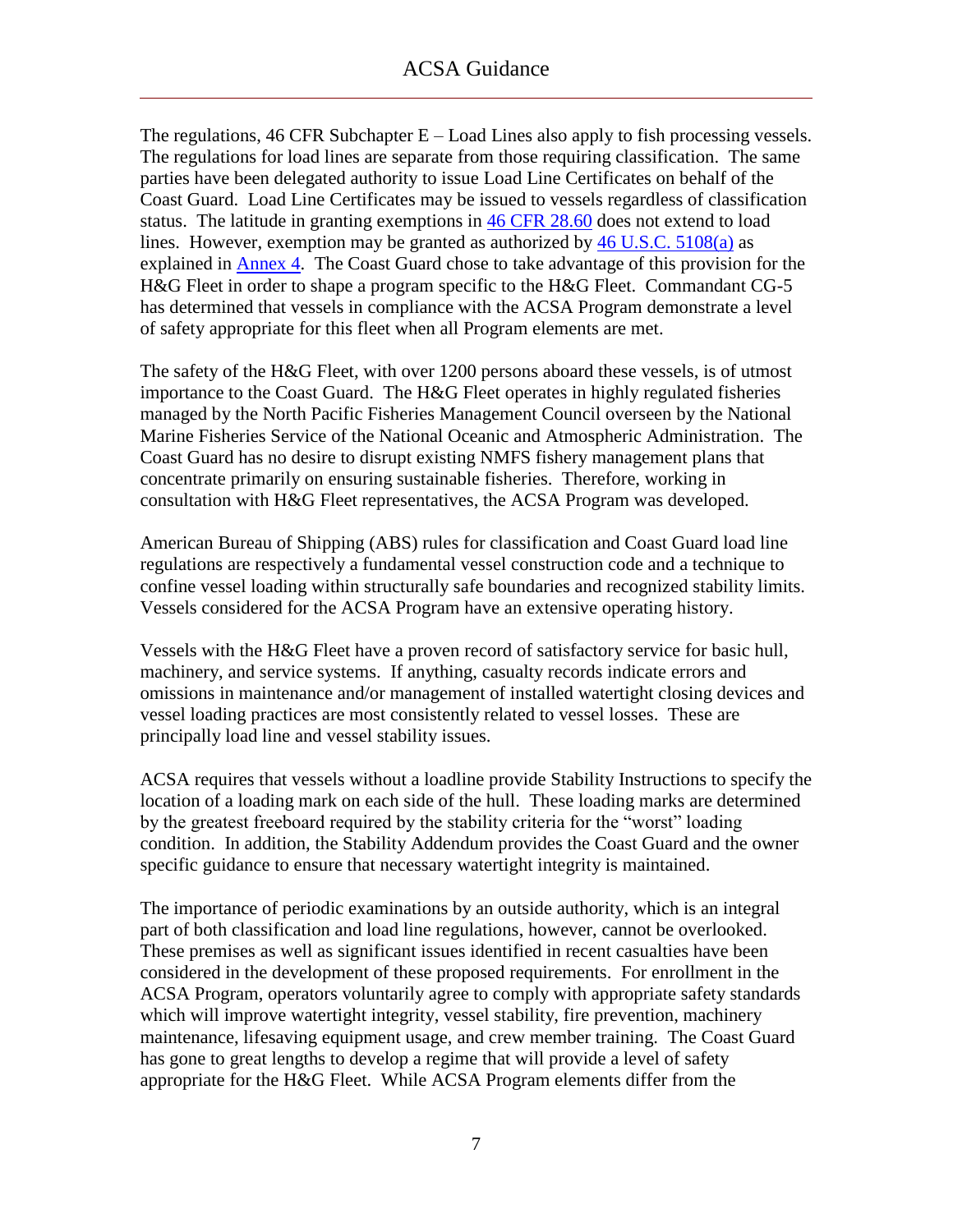requirements of classification and Load Lines, many provisions of the Program rely on and in many cases approximate those standards.

# <span id="page-9-0"></span>**ACSA Examination Requirements**

### **Four examination types performed on ACSA vessels:**

**"Renewal Examination"** accomplished at the beginning of the exemption period and the issuance of the ACSA Exemption Letter. Must be completed prior to the expiration of the previous ACSA Exemption Letter. During this examination the vessel is examined for the requirements listed in Sections A, B and F - L of the ACSA Implementation Guidance. The request for renewal must be made by the owner or operator to the Thirteenth District Commander 60 days prior to the expiration of the vessels previous exemption letter.

"**Mid-Period Examination"** required one year after the **"Renewal Examination"**. The owner is allowed 60 days either side of the one year anniversary. This examination also includes a check of the same Sections A, B and F - L listed in the ACSA Implementation Guidance. (See Section A in the "Discussion" Section and [Annex 2\)](#page-46-0).

Emergency drills as required by [46 CFR 28.270](ACSA_References/46cfr28.270.pdf) and [Sec K](#page-39-0) of this document, will be a part of the ACSA Annual and Mid Period exams and must be performed to the satisfaction of the attending Marine Inspector, so long as that person is a Coast Guard approved drill conductor.

**"Dry-dock Examination"** is required twice in a five year period, with no interval allowed to exceed 3 years. This examination includes a check of requirements listed in Sections C - G of the ACSA Implementation Guidance.

**"Certificate of Compliance (COC)"** is the Dockside Safety Exam to ensure the vessel is in compliance with all commercial fishing vessel and other safety regulations. This examination must be done annually and not be allowed to expire. A Commercial Fishing Vessel Decal is issued at the time of this examination. The examination includes applicable items listed in the [CFIVS Exam Book \(CG-5587\) a](ACSA_References/CFVS_ExamBooklet_CG-5587_Revised_06_08.pdf)nd it's [supplement \(CG-](http://cgweb.d13.uscg.mil/cfvs/CFIVSPersonnel/PDFs/CFVS_ExamSupCG-5587BRev_08_08.pdf)5587B), or an equivalent District or Sector developed dockside examination form.

### **ACSA Examination preparations**

It is recommended that the vessel's crew go through the ACSA examination checklist prior to the examinations to ensure all equipment is in good working condition and to round up all required documents.

### **Correction of Deficiencies & Enforcement**

Following entry into the ACSA Program, a participating vessel found to be out of compliance with the provisions of the Program will be directed to correct any deficiencies in a timely manner as determined by the OCMI. Failure to correct these deficiencies may result in disenrollment from the ACSA Program, or an appropriate prohibition from producing any fish products listed in Annex 1 as "Beyond Minimal" **Processing.**" The goal of the ACSA Program is to provide a reasonable amount of time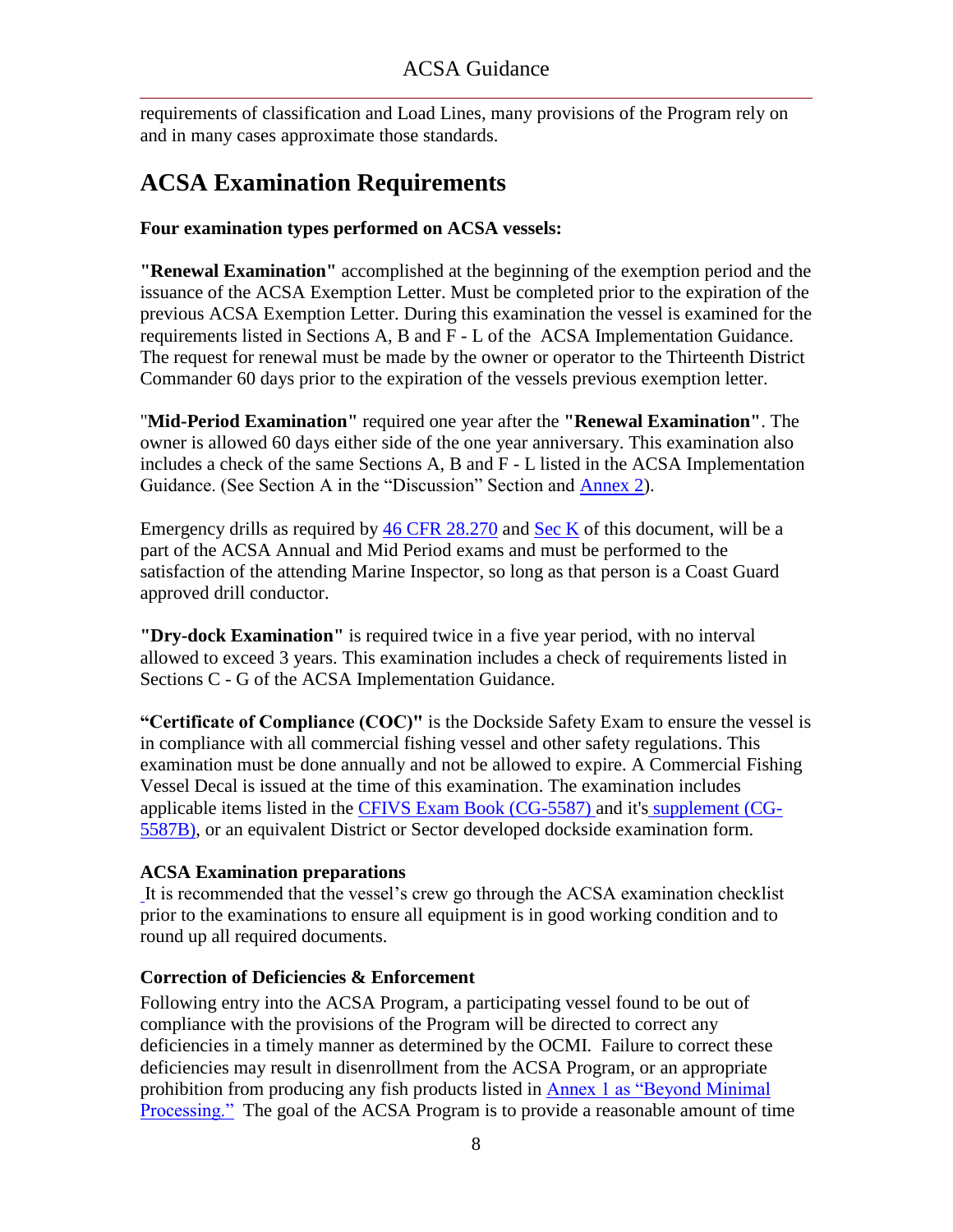for vessels to come into compliance with the ACSA standards. However, nothing in this agreement shall limit the OCMI from requiring a vessel owner to correct a deficiency immediately if, in the opinion of the Coast Guard, such a condition is determined to be especially hazardous to the crew, vessel, or the environment.

As vessels are progressing toward full initial ACSA compliance, all deficiencies are to be captured on a worklist. Once a vessel is issued an exemption letter, any future deficiencies will be documented with an ACSA Deficiency Report (akin to the CG-835). An appropriate compliance date will be assigned, and details documented in MISLE as a deficiency.

### **Appeals**

Owners have the right to appeal the decision of the attending Marine Inspector to the OCMI for that zone. In accordance with  $46$  CFR 1.03-20, owners have the right to appeal the decision of the OCMI to the District Commander. In accordance with [46 CFR](ACSA_References/46cfr1.03-25.pdf)  [1.03-25,](ACSA_References/46cfr1.03-25.pdf) owners also have the right to continue to appeal the decision of the District Commander to Commandant CG 543.

### <span id="page-10-0"></span>**Annual Meetings**

On an annual basis, District 13 (dp) shall coordinate with District 17 (dp) to meet with Commandant CG-5433, industry representatives, and owners and operators to evaluate the effectiveness of the ACSA Program.

### <span id="page-10-1"></span>**Modifications to the ACSA Examination Standards**

It is anticipated that the extensive examination of vessels will identify safety issues needing to be addressed in the ACSA Program. Changes and adaptations to the ACSA standards may be made so long as the ACSA standards continue to provide an appropriate level of safety.

Proposed changes to the ACSA examinations standards will normally be presented at the annual meeting of ACSA stakeholders for discussion. Proposed changes will be provided in writing at least 60 days prior to the meeting. All stakeholders will have 30 days after the meeting to provide a written response to the  $13<sup>th</sup>$  District Commander.

In certain urgent cases, changes to the ACSA examination requirements may not be held for discussion at the annual ACSA meeting. The Coast Guard will send a notice of proposed changes via e-mail to all ACSA stakeholders for comment. All stakeholders will have 30 days to provide a written response to the  $13<sup>th</sup>$  District Commander. The District Commander will schedule a meeting for the purposes of public comment as needed.

It is possible that immediate changes, required by Commandant, may occur as the result of casualty investigations, and there may not be opportunity for comments from stakeholders.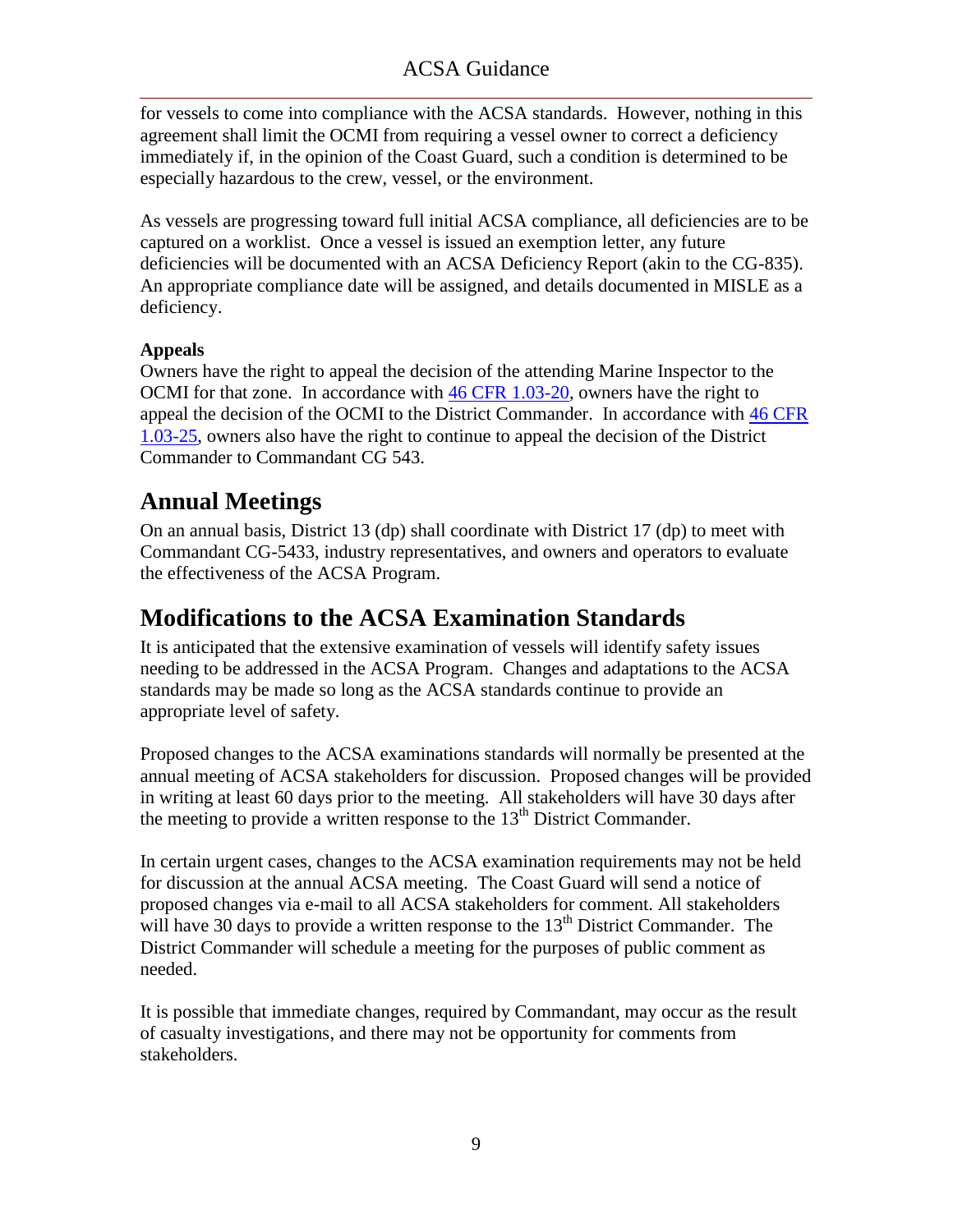Lessons learned are inevitable and all parties should recognize the benefits of revisiting ACSA Program requirements.

A [summary of modifications](ACSA_References/Summary%20of%20modifications.pdf) will record changes to the ACSA examination standards.

#### **Updates to the Fish Product Guide**

Annex 1 was developed for the Head and Gut Fleet and is not all inclusive. As industry practices change, or should questions arise, the District Commander will evaluate the operation for a determination and forward a recommendation to Commandant for determination.

### <span id="page-11-0"></span>**References**

### **ACSA Guidance**

ACSA guidance documents are updated and maintained electronically. They are easily accessed by going to <http://www.fishsafe.info/> or<http://www.uscg.mil/d13/cfvs/acsa/>

This guidance incorporates a CG-840 style book of checklist items with explanations of requirements, references for further detail, and other amplifying information.

#### **ABS Rules**

References made to the ABS Rules for Building and Classing Steel Vessel Under 90 meters are as per the 2009 edition. Access to the ABS rules can be accomplished by going to the ABS web site [www.eagle.org,](http://www.eagle.org/) select "Resources" > "Rules and Guides" > "Downloads" > "ABS Rules for Building and Classing Steel Vessel Under 90 meters". Access to the rules is free after completing the registration form online.

#### **Other references**

All references are as promulgated as of June 2009 unless otherwise noted in this document. An electronic version of this document is available with active hyperlinks for each reference. References are those in affect as of June 2009. Electronic copies of the document with references can be obtained by contacting the  $13<sup>th</sup>$  Coast Guard District Office.

### <span id="page-11-1"></span>**Roles within the ACSA program**

### **Coast Guard Role in ACSA Compliance**

It is the Coast Guard's aim to provide a high degree of engagement with and oversight of the ACSA Program until such time that the Program is fully established and is functioning at a high level. As such, the Coast Guard will assume the lead for compliance with the ACSA provisions. The Thirteenth and Seventeenth Coast Guard District Commanders will provide uniform compliance and oversight with Sections (A)- (L) of this document. Full compliance with the ACSA will be achieved when a letter of exemption is issued by the appropriate District Commander allowing an existing H&G Fleet vessel to operate as fish processing vessel.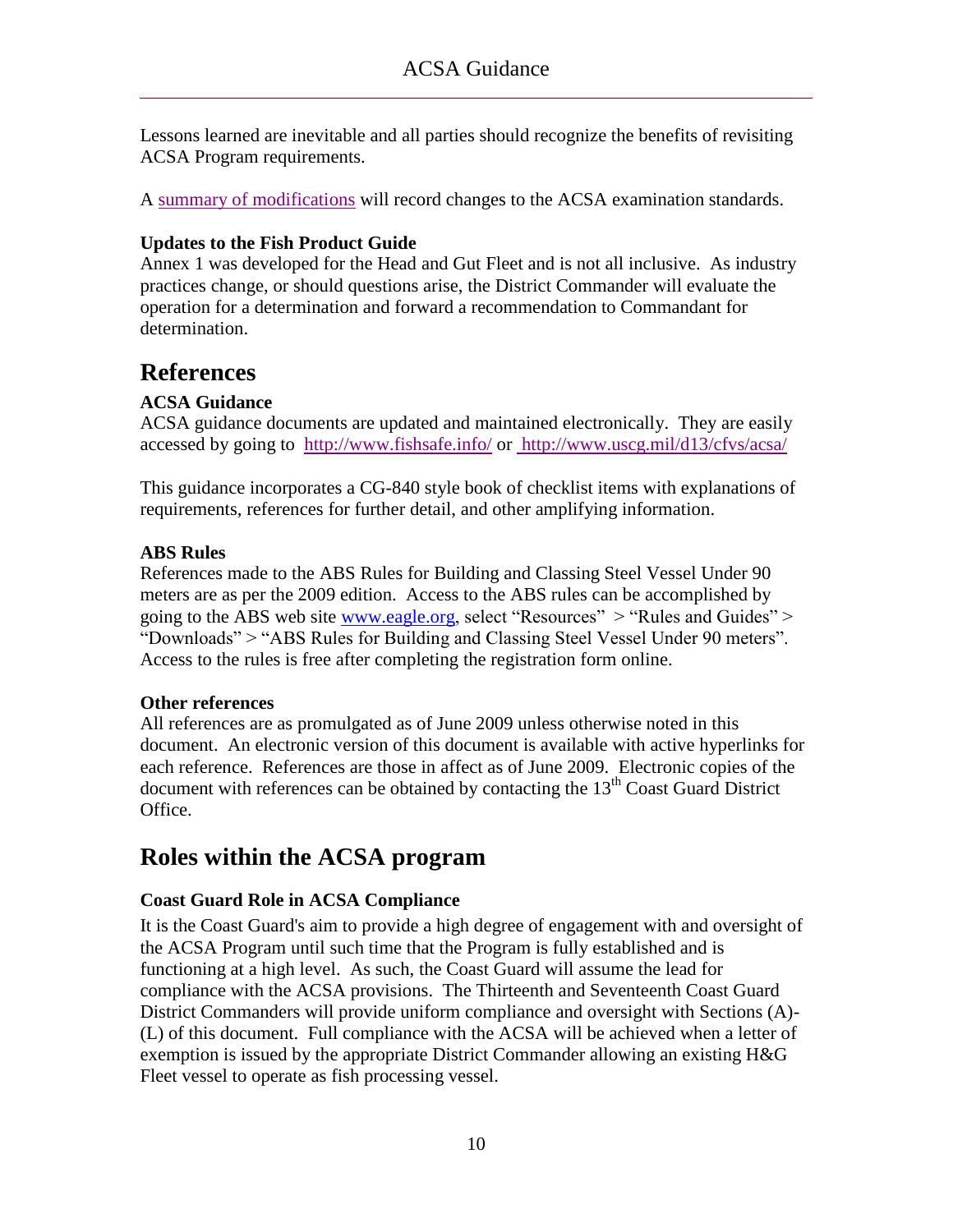### **13th and 17th Coast Guard Districts**

The  $13<sup>th</sup>$  and  $17<sup>th</sup>$  Coast Guard Districts will jointly develop policies and procedures, share information and provide expertise in support of the ACSA program.

The  $13<sup>th</sup>$  and  $17<sup>th</sup>$  Coast Guard Districts shall ensure substantial compliance with ACSA guidelines prior to granting exemptions. Upon final review and approval by the  $13<sup>th</sup>$  or  $17<sup>th</sup>$  Coast Guard District, an exemption letter detailing the conditions of the renewable exemptions from classification and loadline will be sent to the vessel owner, allowing an H&G Fleet vessel to operate as a fish processing vessel producing products listed in Annex 1 as "Beyond Minimal Processing."

### **Coast Guard Sectors Seattle and Anchorage**

Sector Seattle will act as the central repository of vessel plans, files and other records. In addition, documents such as stability books, stability addendums, deadweight surveys, deficiencies, and loadline certificates will be electronically scanned and added to a vessel's MISLE (Marine Information for Safety and Law Enforcement) record.

Vessel representatives can schedule a visit with the local Sector to review the vessel's records.

### **ACSA Examination Personnel**

It is expected that Coast Guard personnel engaged in ACSA examination activities will act within the scope of their qualifications. Items required by [46 CFR Part 28,](ACSA_References/FishVslRegsAll.pdf) Subparts B and C may be completed by qualified CFVS Examiners. Drill compliance in Section (K) can be verified by a Marine Inspector or CFVS Examiner who has completed a Coast Guard Approved Drill Conductor class. Sections (A) through (J), and (L) are to be completed to the satisfaction of the attending Marine Inspector acting within the authority of his or her qualifications.

ACSA inspectors shall endeavor to enter examination results and narratives in MISLE within two weeks of the activity, or sooner if necessitated by the vessel's movement to another OCMI zone.

### **Role of Approved Third Party Organizations**

Representatives of third party organizations can conduct the required annual Certificate of Compliance examination. [Annex 2](#page-46-0) provides a guide on who may perform verification tasks as part of the ACSA Program.

### **Role of ACSA Vessel Owners and Operators**

ACSA vessel owners and operators will request exemptions from the Thirteenth Coast Guard District and schedule ASCA examinations outlined below.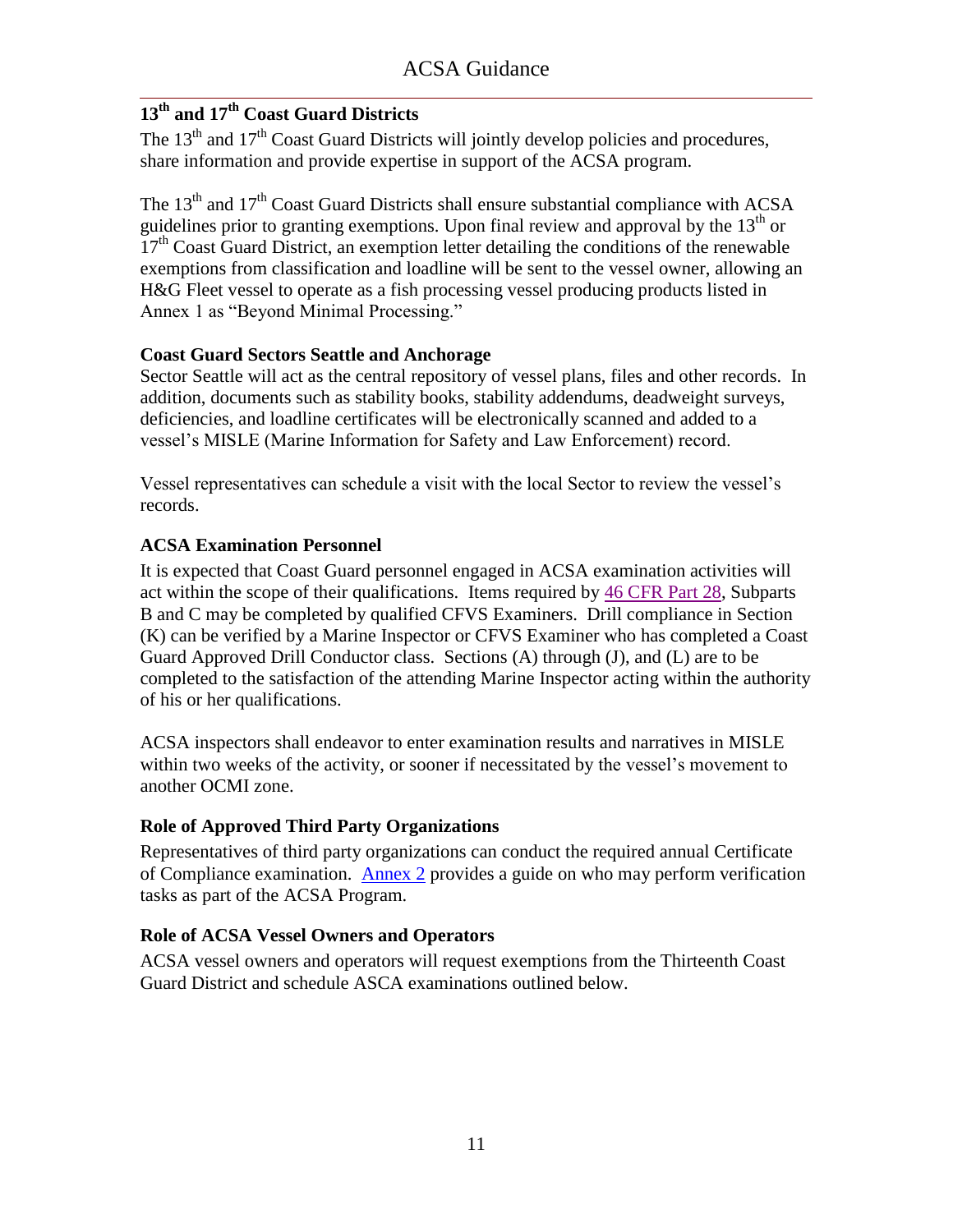### <span id="page-13-0"></span>**Section A - Administration**

### **Discussion**

### **Exemption Letter**

An ACSA vessel is issued an ACSA Exemption Letter that is valid for no more than two years from the date of issue. This letter states the date the vessel completed the ACSA examination and the expiration date of the exemption:

- a mid-period examination must be completed 60 days either side of the midperiod due date listed in the letter to ensure compliance with the ACSA program requirements listed in this document, and when complete, the exemption letter will be endorsed confirming the completion of this examination.
- an annual Certificate of Compliance examination to ensure the vessel is in compliance with Commercial Fishing Vessel Safety and pollution requirements, and when complete, the exemption letter will be endorsed confirming the completion of this examination.

ACSA vessels must also undergo a Dry-dock Examination twice every five years, with no interval exceeding three years. Dry-dock Exams may be done prior to the due date but cannot exceed the due date.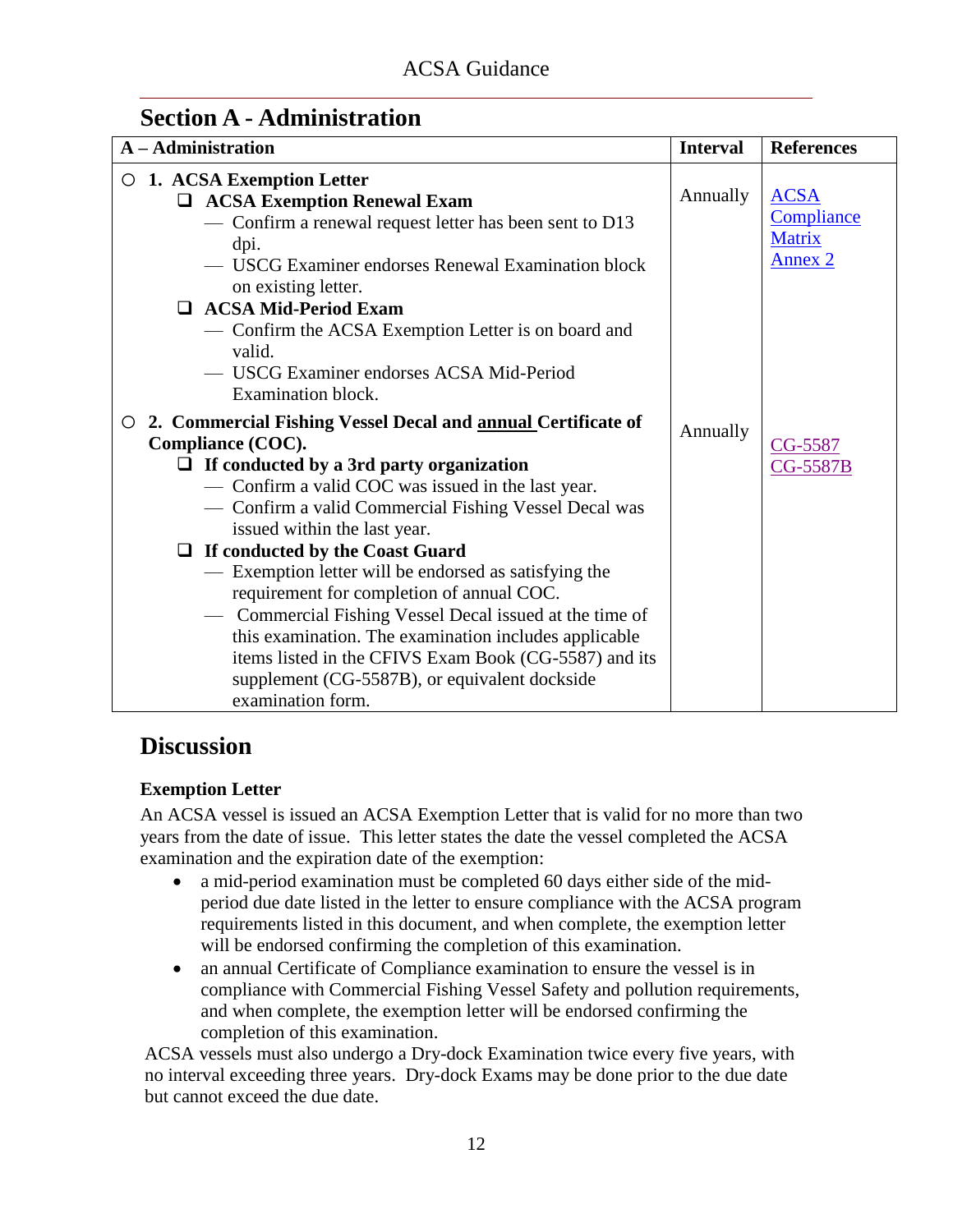### <span id="page-14-0"></span>**Requesting an ACSA Exemption Letter**

The operator of a vessel in the H&G Fleet has the burden of applying for an exemption under [46 CFR 28.60](ACSA_References/46cfr28.60.pdf) and justifying the manner in which "*the safety of the vessel and those on board will not be adversely affected*.‖

Owners/operators who request an exemption under the ACSA Program are admittedly not fully in compliance with [46 CFR Part 28](ACSA_References/FishVslRegsAll.pdf) and 46 CFR Subchapter E until a final exemption letter under [46 CFR 28.60](ACSA_References/46cfr28.60.pdf) is issued. To clarify vessel status while in pursuit of exemptions discussed in the ACSA Program and to memorialize the owner's/operator's commitment to the ACSA Program, a letter stating the terms and conditions of continued vessel operations will be issued by the appropriate District Commander for each vessel at the earliest opportunity after the vessel enters the Program.

### **Request for renewal of the ACSA Exemption Letter**

A request to remain in the ACSA Program for re-issuance of a new ACSA Exemption Letter must be made 60 days prior to the expiration date listed in the body of the ACSA Exemption Letter. Renewal examinations may be done prior to the expiration date but cannot exceed the expiration date. Request for renewal letters must include the operator's written consent to permit Coast Guard Marine Inspectors aboard for initial, mid-period, and dry-dock examinations to ensure continued compliance with exemption letter requirements. The renewal letter should state that the vessel continues to remain in compliance with the ACSA Implementation Guidance. See example request for renewal letter in [Annex 4.](#page-48-0)

District Commanders will consider each application on a vessel-by-vessel basis. The unique design, vessel history, operational features, and experience in the ACSA Program of each vessel will be considered. Additionally, at the District Commander's discretion, the safety history of the vessel before and after enrollment should be considered prior to re-enrollment into the program.

### **Revocation of an exemption letter**

At any time the Coast Guard discovers that a vessel previously granted an exemption is not in compliance with the letter, the District Commander may, on a case-by-case basis, either disenroll the vessel from the ACSA Program or prohibit the vessel by an appropriate operational control from producing any products listed in Annex 1 as "Beyond Minimal Processing." Commandant CG-5433 must be notified by message in all such cases. Vessels failing to complete the required mid-period examinations or required dry-dock examinations on time are examples of non-compliance with the ACSA requirements.

Appeals: In accordance with [46 CFR 1.03-25,](ACSA_References/46cfr1.03-25.pdf) owners have the right to appeal the decision of the District Commander to Commandant CG 543.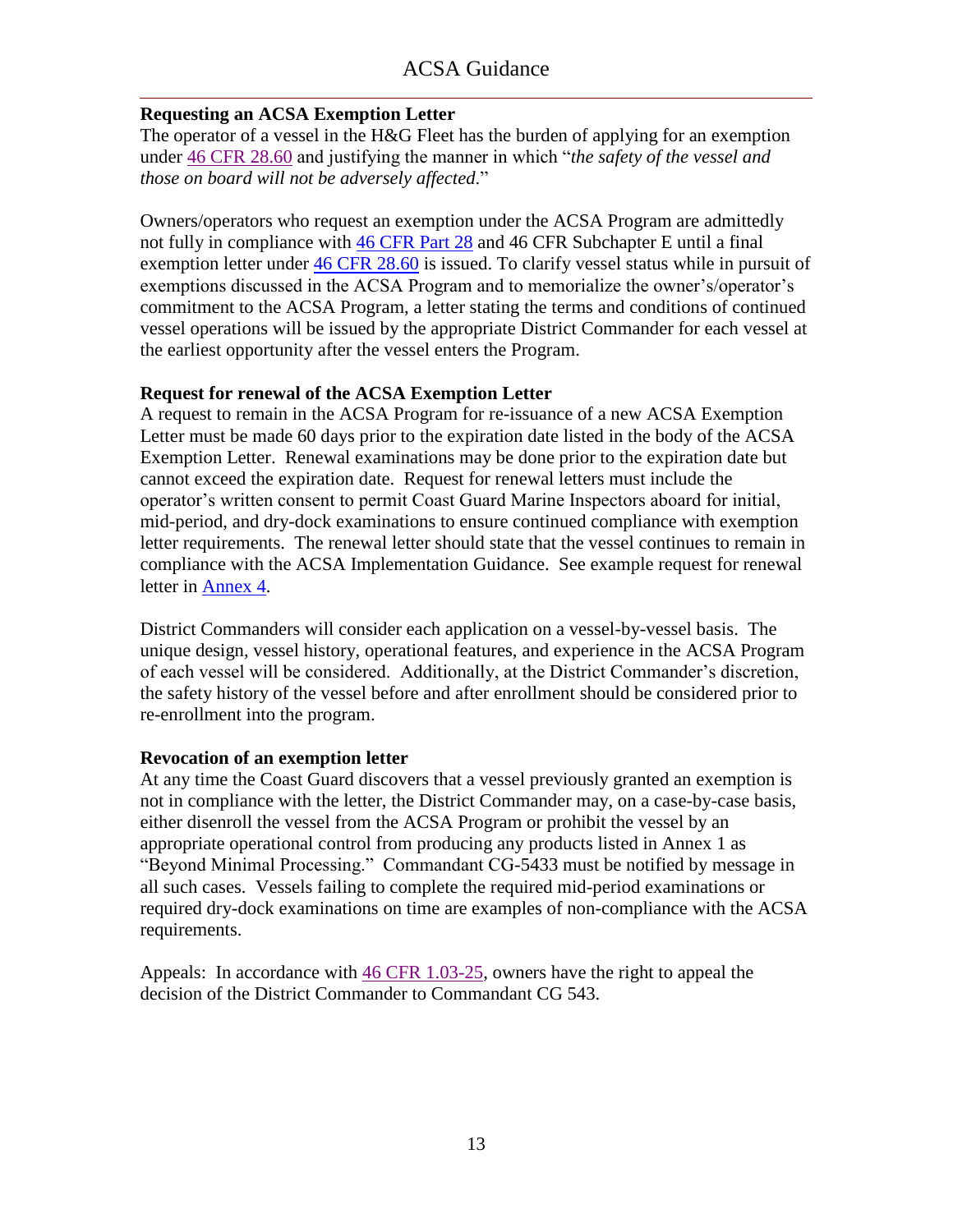.

### <span id="page-15-0"></span>**Section B - Stability**

| <b>B</b> - Vessel Stability                                                                                                                                                                                                                                                                                                                                           | <b>Interval</b> | <b>References</b>                                          |
|-----------------------------------------------------------------------------------------------------------------------------------------------------------------------------------------------------------------------------------------------------------------------------------------------------------------------------------------------------------------------|-----------------|------------------------------------------------------------|
|                                                                                                                                                                                                                                                                                                                                                                       |                 |                                                            |
| 1. Stability Instructions<br>O<br>$\Box$ Not greater than 5 years since last inclining or verification of<br>stability by deadweight survey.                                                                                                                                                                                                                          | Annually        | 46 CFR 28.530                                              |
| $\Box$ Examine loading marks located on side of vessel to ensure they<br>match the locations as described in the stability instructions.                                                                                                                                                                                                                              | Annually        | <b>Original ACSA</b><br><b>Agreement</b><br>B <sub>1</sub> |
| $\Box$ Examine instructional addendum to stability instruction to<br>ensure it describes each of the following:                                                                                                                                                                                                                                                       | Annually        | B(2(b)                                                     |
| - Watertight bulkheads<br>- Watertight closures (identification, location, size & type)<br>— Weather-tight closures (identification, location, size $&$ type)                                                                                                                                                                                                         |                 | B2(d)                                                      |
| — Coamings and vents (heights and locations)<br>— Automatic closure devices and operating stations for doors,                                                                                                                                                                                                                                                         |                 | B(2(c)                                                     |
| hatches, scuttles, chutes, tank vents<br>- Ventilation devices located on the main deck or above<br>- Sea valve location, size, type and remote operators<br>- Hull freeboard                                                                                                                                                                                         |                 | ABS LL-11D                                                 |
| — Underwater body                                                                                                                                                                                                                                                                                                                                                     |                 |                                                            |
| <b>Example 3</b> Factory Sump Pumps                                                                                                                                                                                                                                                                                                                                   |                 |                                                            |
| - Examine calculations to ensure sufficient capacity on each<br>side of the factory; equals or exceeds the maximum inflow<br>rate as determined by a naval architect.<br>If no sump pumps are used because freeing ports and /or<br>scuppers are used, this must be listed in the stability<br>addendum.<br>— Addendum must list size and number of freeing ports and | Annually        |                                                            |
| drain lines.                                                                                                                                                                                                                                                                                                                                                          |                 |                                                            |

### **Discussion**

### **Stability**

The requirements of  $46$  CFR Part 28 Subpart E--Stability are applicable, regardless of enrollment in the ACSA Program. Depending upon the date of any vessel modifications or major conversion, the requirements of [46 CFR 28.530](ACSA_References/46cfr28.530.pdf) may apply. Each application for exemption under [46 CFR Part 28.60](ACSA_References/46cfr28.60.pdf) should present a history of the vessel's modifications and/or major conversions.

### **Lightweight Determination**

Upon entering the ACSA Program, the vessel will have lightweight determined in accordance with [46 CFR 28.535.](ACSA_References/46cfr28.535.pdf) At each five (5) year anniversary of the inclining experiment, a new inclining experiment and up-to-date stability instructions will be required, unless the validity of existing data and stability instructions can be verified by deadweight survey and examinations in compliance with [46 CFR 28.501\(c\) and \(d\).](ACSA_References/46cfr28.501c&d.pdf)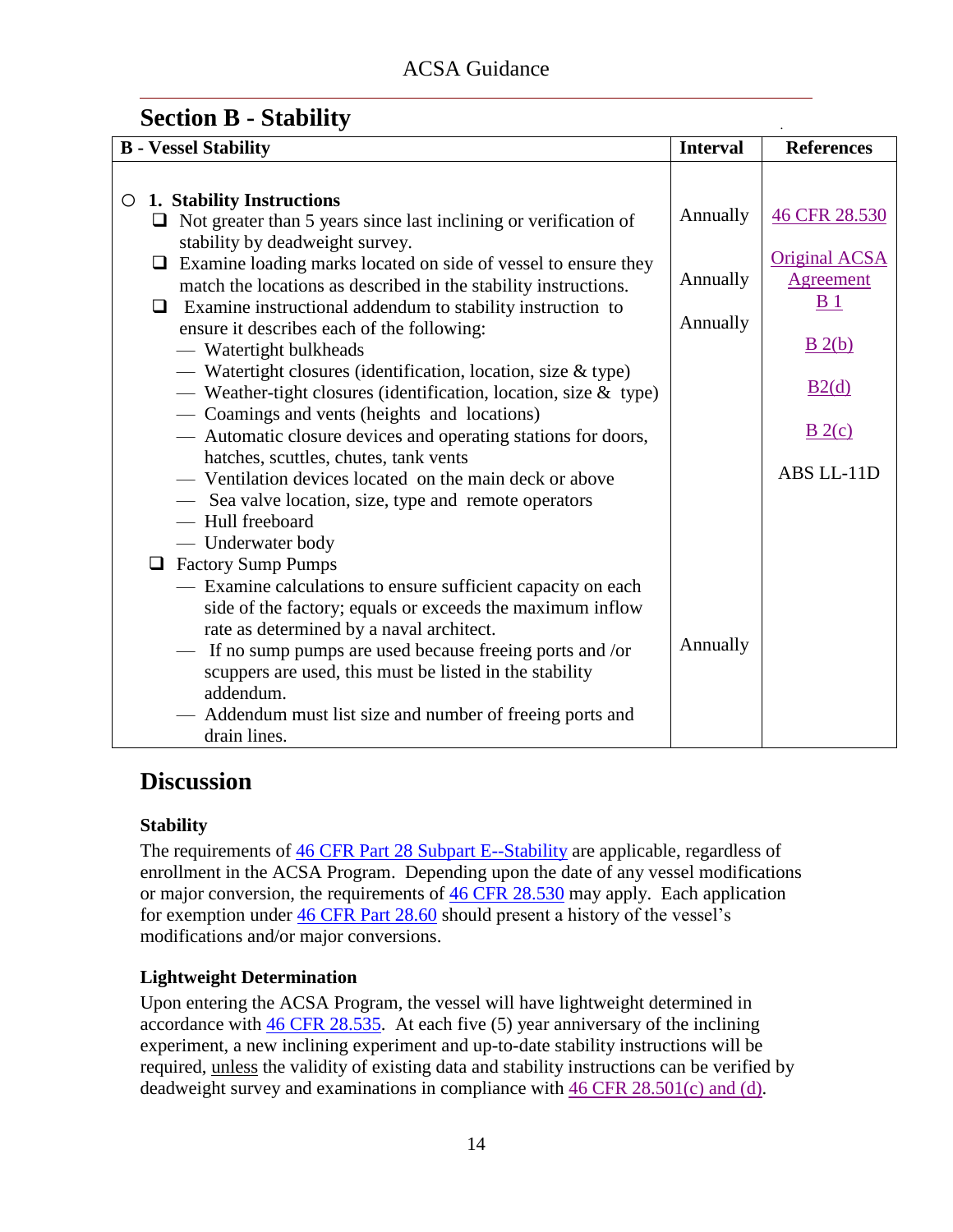### **Stability Instructions**

Each vessel will have on board current Stability Instructions complying with [46 CFR](ACSA_References/46cfr28.530.pdf)  [28.530.](ACSA_References/46cfr28.530.pdf) Stability Instructions will identify the location of a maximum draft mark to be located at the vessel's mid-length and identify departure conditions to be checked prior to departure.

#### **Stability Addendum**

An addendum to the above Stability Instructions shall be prepared, and will include:

- 1. A list of all watertight bulkheads in the hull structure including size and type of watertight closures in each such bulkhead.
- 2. A tabulation of all weather-tight closures: doors, hatches, scuttles, chutes, tank vents, and ventilation devices main deck or above. Each will be identified by type, size and location annotated to identify any automatic closure devices and operating stations. Coamings and vent heights will be identified. Alternately, this information may be presented on deck plans and elevations. Marine Inspectors shall check the master's familiarity with the stability addendum
- 3. Tabulation of through-hull fittings including location, size, type, and remote operators, if any.

### **Processing space sump pumps**

The Coast Guard recognizes that a primary ingredient in processing fish is sea water used to move the fish throughout the processing space. Introduction of water below decks can become a stability problem if not controlled adequately. In factory spaces where water is used and can accumulate, Factory Sump Pumps are required. The capacity of the Sump Pumps on each side of the vessel must be capable of dewatering at the rate of water introduced into the factory space. Calculations must be developed as part of the stability review process to ensure adequate dewatering capacity, and included in the Addendum.

The operator of a vessel with unique arrangements that provide an equivalent level of safety and meet the intent of this requirement should include an explanation in their request for an exemption under [46 CFR 28.60.](ACSA_References/46cfr28.60.pdf)

If no sump pumps are used (e.g. freeing ports and/or scuppers only), this shall be identified in the Addendum, and information shall be provided as to the number and size of the freeing ports or drain lines. Any changes, alterations or additions made to any of the items listed in the stability addendum must be approved through the naval architect who issued the stability instructions and must be brought to the attention of the local OCMI.

### **Record Keeping**

Copies of Stability Instructions (including Addendums) and Inclining/Deadweight Survey will be submitted to Sector Seattle as the custodian of vessel files.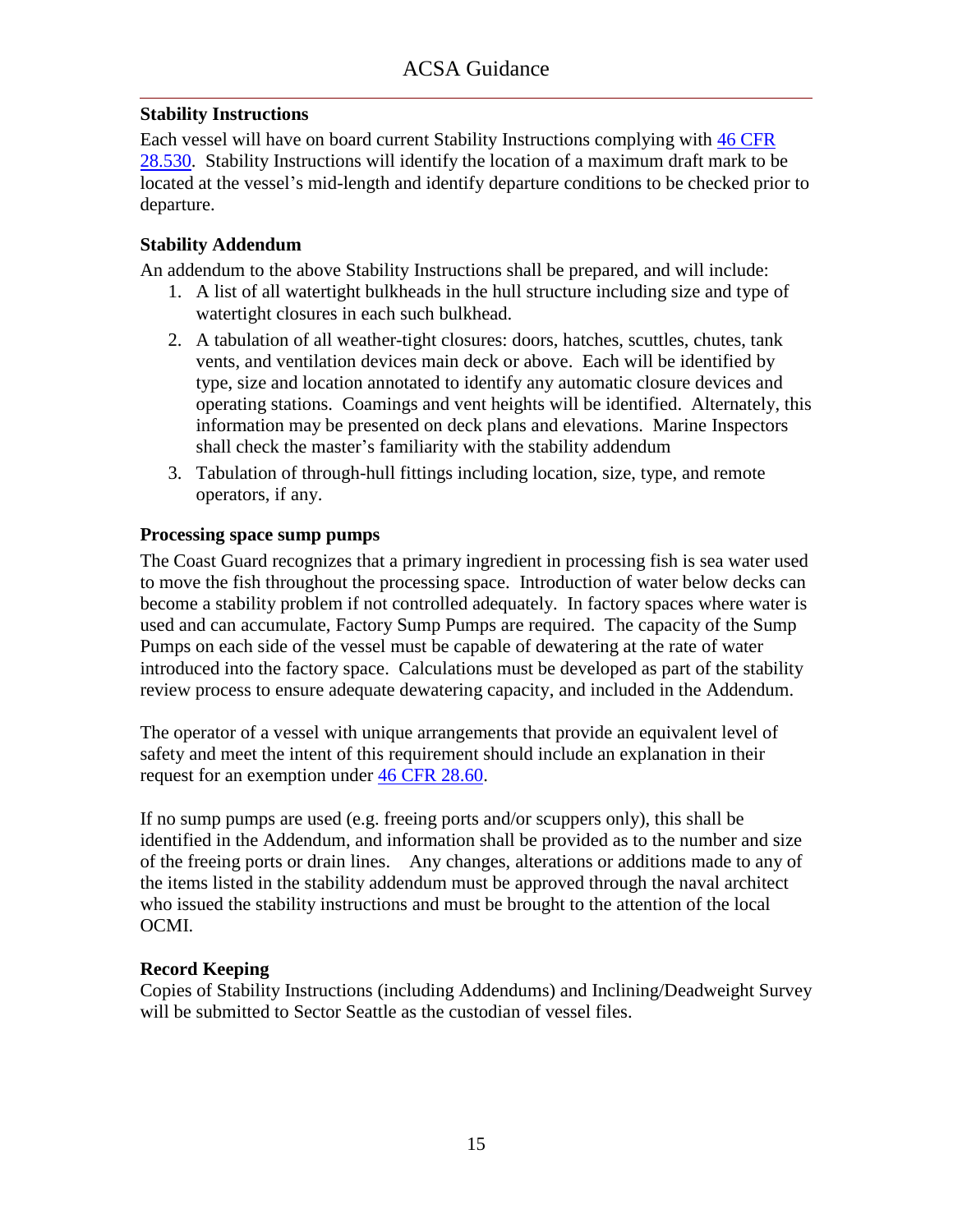| Section C – Dry-docking and internal structural exams                                                                                                                                                                                                                                                                                                                                                                                                                                                                                                                                                                  |  |                                |                                             |
|------------------------------------------------------------------------------------------------------------------------------------------------------------------------------------------------------------------------------------------------------------------------------------------------------------------------------------------------------------------------------------------------------------------------------------------------------------------------------------------------------------------------------------------------------------------------------------------------------------------------|--|--------------------------------|---------------------------------------------|
| <b>C</b> - Drydock and Internal Structural Exam                                                                                                                                                                                                                                                                                                                                                                                                                                                                                                                                                                        |  | <b>Interval</b>                | <b>References</b>                           |
| $\circ$ 1. Propeller(s)<br>2. Stern bushing $(s)$<br>$\circ$<br>3. Sea connections<br>O                                                                                                                                                                                                                                                                                                                                                                                                                                                                                                                                |  | Twice in<br>5 years<br>not to  | <b>46 CFR</b><br>$61.20 - 5(a)$             |
| $\circ$ 4. Weldments. Visually examine condition of all welds for<br>(1) Washed out welds, (2) Cracking, (3) Excess pitting/corrosion<br>O 5. Shell plating: Visually exam condition of all shell plating                                                                                                                                                                                                                                                                                                                                                                                                              |  | exceed a<br>3 year<br>interval | <b>NVIC 7-68</b>                            |
| $\circ$ 6. Sea chests<br>$\Box$ Open for examination<br>Check all welds, plating and thru -hull penetrations                                                                                                                                                                                                                                                                                                                                                                                                                                                                                                           |  | 5 yrs                          | 46 CFR61.20-5                               |
| $\circ$ 7. Sea valves<br>All valves within 6 inches and below of the deepest load<br>⊔<br>waterline must be opened for examination and examined:<br>$(1)$ Seats $(2)$ Guides $(3)$ Body $(4)$ Stem<br>Valves must be located as close as possible to the side shell<br>⊔<br>plating<br>$\Box$ Valves are to be steel, bronze or other approved material. Valves<br>of ordinary cast iron are not acceptable.<br>$\Box$ Valves employing resilient material to seal must be "Category"<br>$A$ ".<br>If butterfly valves are used, they must be of the lug type.<br>❏<br>Wafer-type valves are not acceptable.<br>$\Box$ |  | 5 yrs                          | <b>ABS</b> rules<br>$4 - 4 - 2/19$          |
| $\circ$ 8. Sea Strainers. Open for examination and clean                                                                                                                                                                                                                                                                                                                                                                                                                                                                                                                                                               |  | 5 yrs                          | 46CFR61.20-5(b)                             |
| 9. Valves for emergency bilge suction (if equipped), open for<br>O<br>examination & examined                                                                                                                                                                                                                                                                                                                                                                                                                                                                                                                           |  | 5 yrs                          | 46 CFR91.43-1                               |
| 10. Internal Examination of Integral Fuel Oil Tanks see<br>$\circ$<br>46CFR91.43-1 to determine the number of tanks that must be<br>opened for examination.<br>$\Box$ Examine all for wastage /damage of (1) All side shell, bulkhead<br>and tank top plating (2) Frames (3) Welds                                                                                                                                                                                                                                                                                                                                     |  | Twice in<br>5 years            | 46 CFR91.43-1                               |
| 11. Examination of internal spaces/voids/cofferdams/ballast tanks<br>$\circ$<br>(see 46CFR91.43-1 for number of tanks that must be opened for<br>examination)<br>All side shell, bulkhead and tank top plating, frames and welds<br>ப                                                                                                                                                                                                                                                                                                                                                                                  |  | 5 yrs                          | <b>46CFR</b><br>$91.43 - 1$<br>$91.40 - 3a$ |

### <span id="page-17-0"></span>**Section C – Dry-docking and internal structural exams**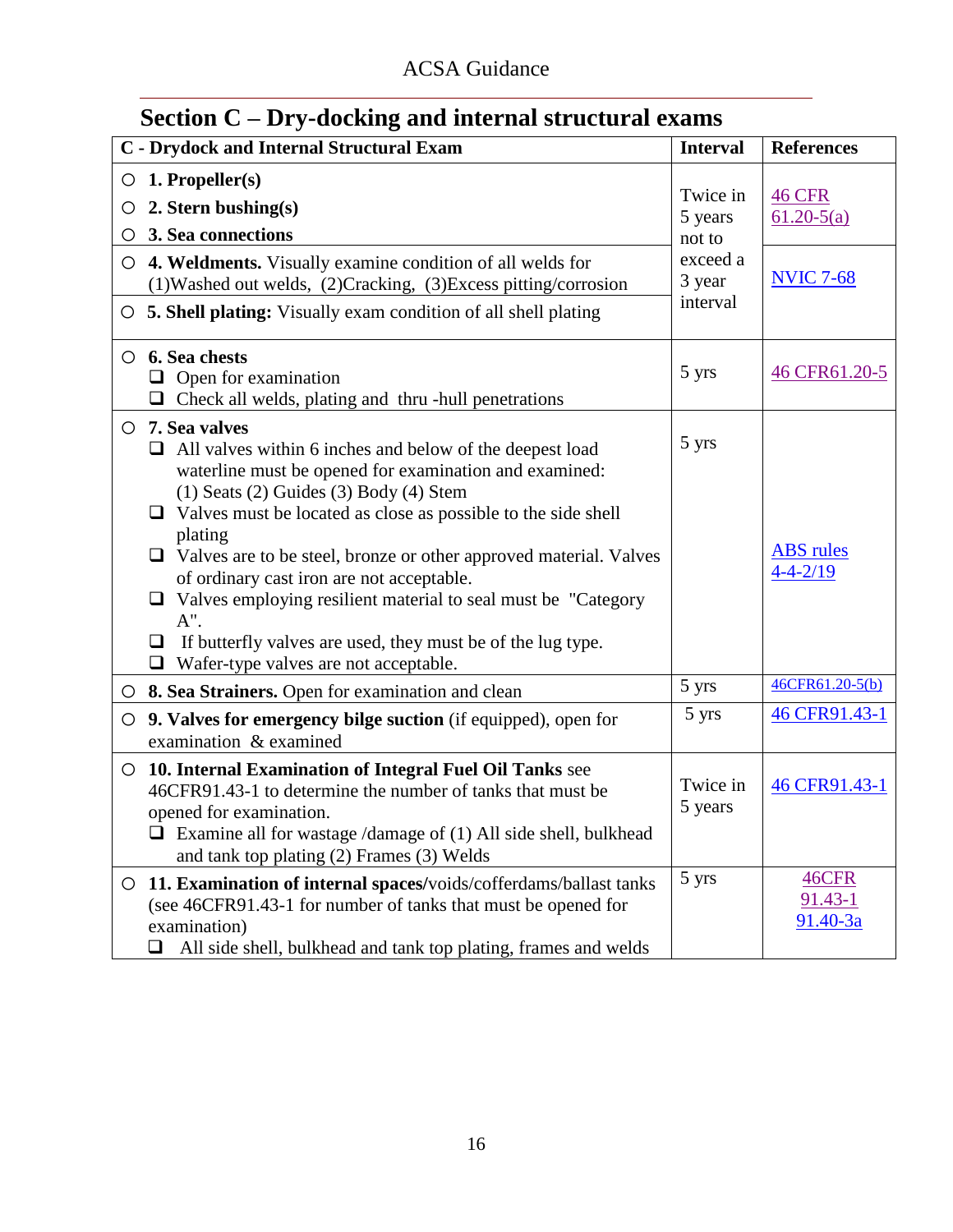| $\Box$                | O 12. Hull Markings: Fore and aft draft marks. Maximum loading<br>mark location in terms of mid-length location by frame number and<br>distance in inches from the molded main deck line to the bottom<br>mark as identified in the addendum to the stability letter.<br>$\Box$ Mark 12 inches long, 1 inch wide<br>Horizontal white line centered on listed location<br>$\Box$ Located port and starboard sides<br>$\Box$ Permanently marked by weld bead or punch marks                                                                        | Twice in<br>5 years<br>not to<br>exceed a<br>3 year<br>interval | 46CFR<br>97.40-10<br>Original<br><b>ACSA</b><br><b>Agreement</b>                                                |
|-----------------------|--------------------------------------------------------------------------------------------------------------------------------------------------------------------------------------------------------------------------------------------------------------------------------------------------------------------------------------------------------------------------------------------------------------------------------------------------------------------------------------------------------------------------------------------------|-----------------------------------------------------------------|-----------------------------------------------------------------------------------------------------------------|
| $\Box$                | $\circ$ 13. Hull Repairs<br>When repairs are required to the underwater body, framing or<br>other structural members, the cognizant OCMI must be notified.<br>Guidance for repairs should be in accordance with Navigation<br>and Vessel Inspection Circular (NVIC 7-68) & good marine<br>practice.                                                                                                                                                                                                                                              | When<br>required                                                | <b>MSM Vol. II</b><br>Ch B3.B2<br><b>NVIC 7-68</b>                                                              |
| $\Box$<br>$\Box$<br>❏ | ○ 14. Ground Tackle<br>$\Box$ Ensure suitable for vessel<br>Anchors and chain / wire rope are to be ranged<br>Operational test of windless<br>Chain to be gauged; Maximum wastage allowed is 12%                                                                                                                                                                                                                                                                                                                                                 | 5 yrs                                                           | <b>ABS Rules</b><br>Part 2, Chap. 2                                                                             |
| $\Box$<br>❏           | O 15. Vital System Piping (essential to safety of the vessel and crew)<br>$\Box$ Must meet minimums in 46 CFR Subchapter F<br>- Fuel oil for main propulsion / emergency generators<br>- Lubricating oil systems<br>- Cooling water for main propulsion / emergency generators<br>- Bilge and ballast systems<br>- Steam systems<br>- Starting and control air systems<br>(7) Fire main and firefighting systems<br>Materials must be as specified in subpart 46CFR56.60<br>Welding must be with approved procedures using certified<br>welders. | Annually                                                        | 46CFR<br>$56.07 - 5(f)$<br>$56.50 - 1$<br>56.50-60<br>56.50-80<br>56.50-95<br>56.50-57<br>$56.50 - 15$<br>56.70 |
|                       | Exemption: existing systems can remain unless the piping is<br>declared manifestly unsafe or piping is being repaired/replaced.                                                                                                                                                                                                                                                                                                                                                                                                                  |                                                                 |                                                                                                                 |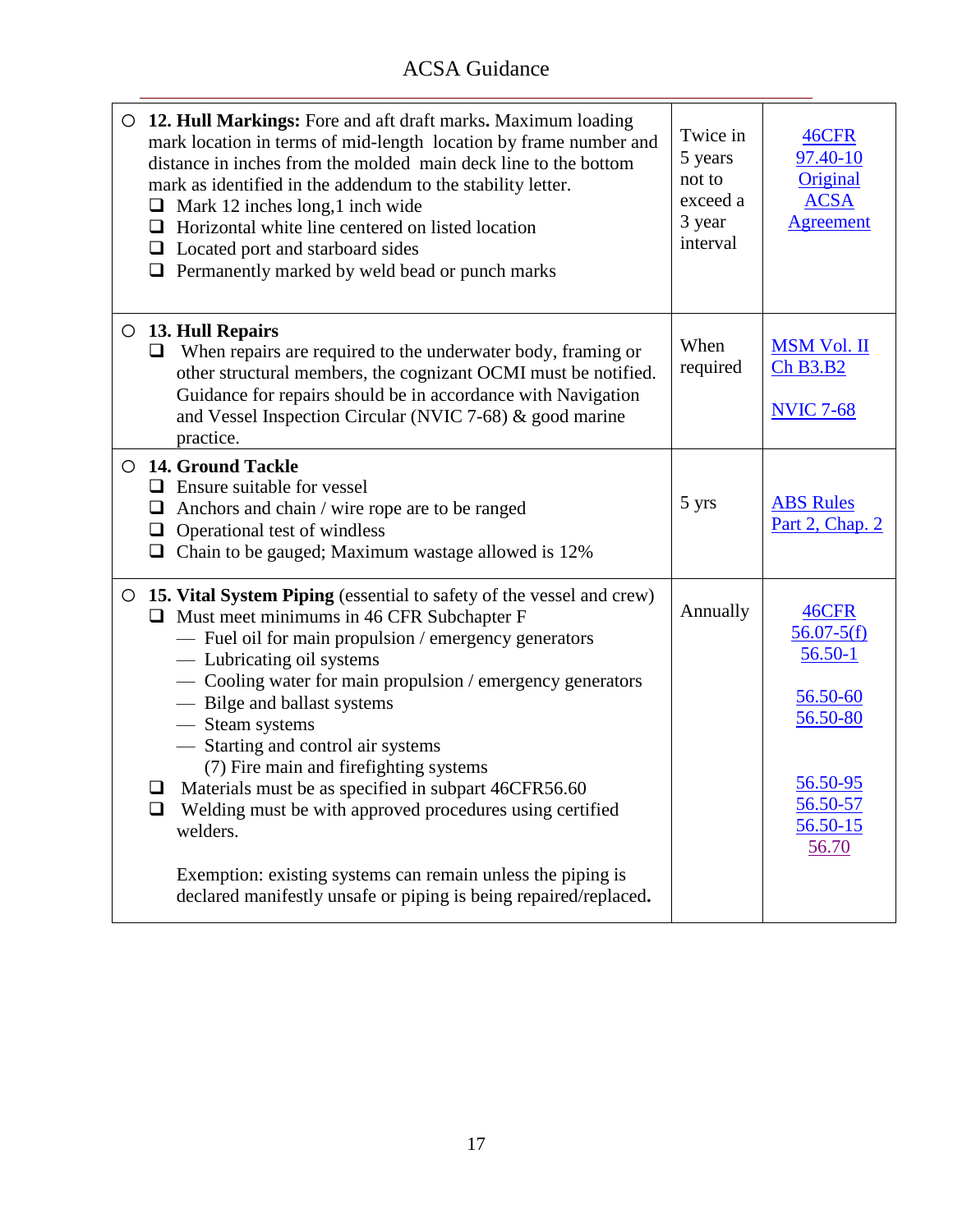| $\circ$ 16. Non-metal expansion joints<br>$\Box$ External Examination. Inspect for excessive wear, fatigue,<br>deterioration, damage, misalignment, improper flange to flange<br>spacing, and leakage<br>Internal examination must be conducted when external<br>examination reveals excessive wear or other signs of<br>deterioration or damage                                                                                                                   | Annually<br>When req<br>Min $10$<br>yr                                     | 46 CFR<br>61.15-12                  |
|--------------------------------------------------------------------------------------------------------------------------------------------------------------------------------------------------------------------------------------------------------------------------------------------------------------------------------------------------------------------------------------------------------------------------------------------------------------------|----------------------------------------------------------------------------|-------------------------------------|
| O 17. Pressure Vessels (Compressed air receivers - greater than 5 cf)<br>Internal and external examination<br>Hydrostatic testing unless examined internally by a marine<br>inspector $\&$ no defects found which would impair the safety of<br>the pressure vessel<br>$\Box$ Pressure Relief Valves pressure tested:<br>- Set to relieve at or below 10% above MAWP<br>— Upper range on gages not less than $1.2X$ or more than $2X$<br>the relief valve setting. | 5 yrs<br>5 yrs<br>Twice in<br>5 yrs not<br>to exceed<br>a 3 yr<br>interval | <b>46 CFR</b><br>61.10-5<br>54.15-5 |

### **Discussion**

### **Dry Dock Examinations**

Each vessel will be dry-docked and an internal structural examination (ISE) conducted a minimum of 2 times in any 5 year period with a maximum interval of 3 years.

Owners will notify the local OCMI 30 days in advance of all scheduled dry-dockings, and as soon as possible for unplanned dry-dockings.

When any vessel is dry-docked and an ISE conducted under this agreement, a Coast Guard Marine Inspector, shall examine the hull, internal structure, propeller, stern bushing, sea connections and fastenings.

Sea chests, sea valves, sea strainers, and valves for the emergency bilge suction shall be opened up for examination every alternate dry-docking under this agreement.

### **Hull Markings**

- 1. Fore and aft draft marks shall be provided.
- 2. The loading mark amidship shall be examined as described in [B.1.b.](#page-14-0) The mark will be a horizontal white line 12 inches long, one inch wide, and centered on the listed location. The line will be permanently outlined port and starboard by weld bead or punch marks.

#### **Repairs**

Where guidance is needed for repairs to hull, framing, and other structural members, existing requirements for inspected vessels, i.e., Navigation and Vessel Inspection Circular [\(NVIC\) 7-68,](ACSA_References/NVIC_7-68.pdf) and principles of good marine practice apply.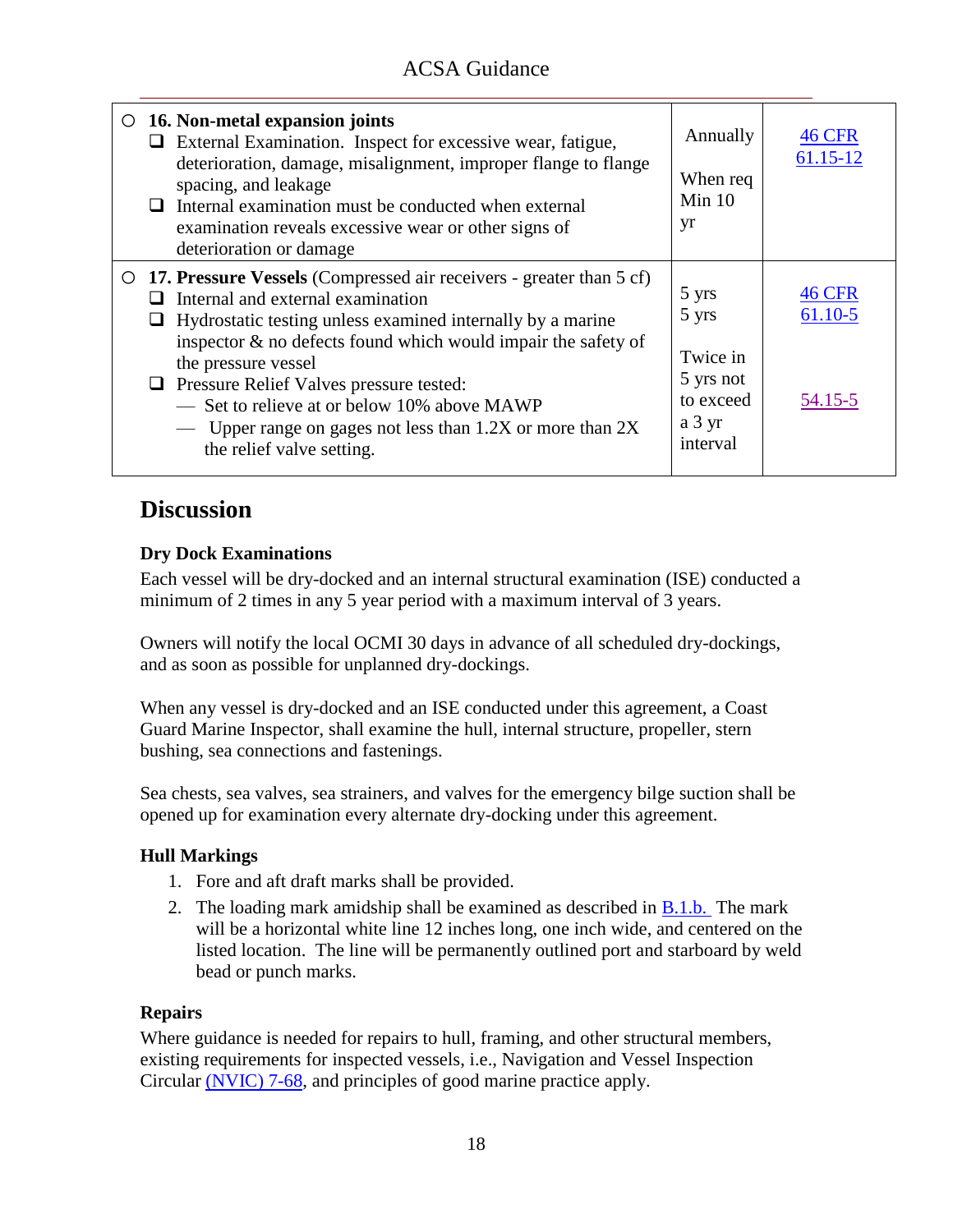### **Ground Tackle**

The anchors and chain are to be ranged, examined and the required complement and condition confirmed. The chain locker, holdfasts, hawse pipes, chain stoppers and anchor windless are to be examined and pumping arrangements of the chain locker operationally tested. Installed anchoring systems that do not meet the ABS standard are acceptable (grandfathered) until they no longer function or have deteriorated beyond a reasonable standard. When a grandfathered anchoring system is replaced (rather than just repaired), the new anchoring system must meet ABS standards.

Chains are to be gauged and renewed in cases where their mean diameter is 12% or more below the original required nominal size.

### **Vital piping systems**

Vital systems are those systems necessary for the safe operation of the vessel and for dealing with emergency situations. These systems include but may not be limited to:

- All steam piping;
- All fuel oil piping and tubing;
- Main engine and generator lube oil system piping and tubing;
- Main engine and generator cooling water piping;
- Starting and control air system piping and tubing;
- Fire main and fire fighting system piping and tubing; and,
- Bilge, ballast, and dewatering system piping.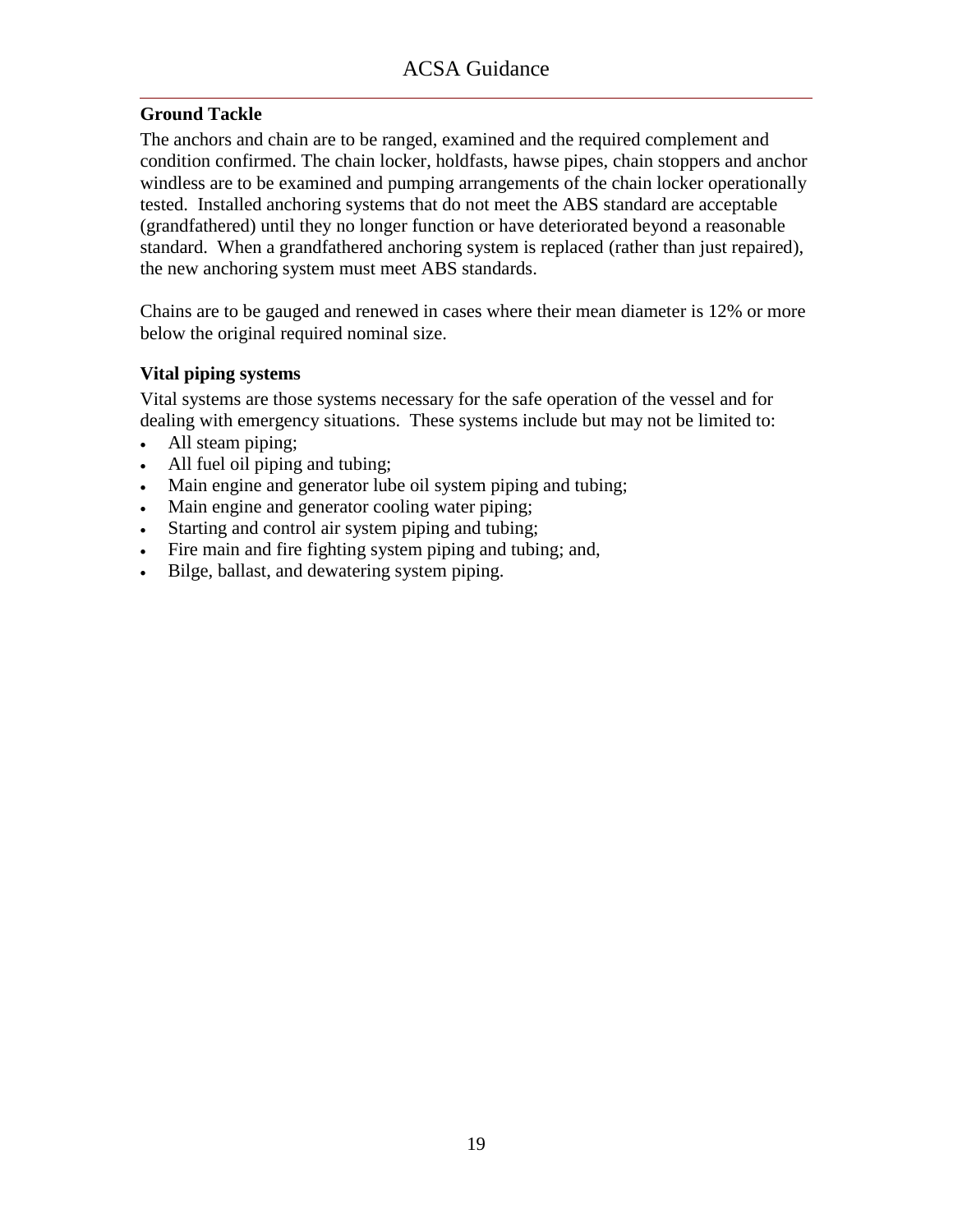<span id="page-21-0"></span>

| Section $D$ – Tail shaft $\&$ rudder exams |  |
|--------------------------------------------|--|
|--------------------------------------------|--|

| <b>D</b> - Tail Shaft and Rudder Examinations                                                                                                                                                                                                                                                                                                                                                                                                                                                                       | <b>Interval</b>                                                             | <b>References</b>                                           |
|---------------------------------------------------------------------------------------------------------------------------------------------------------------------------------------------------------------------------------------------------------------------------------------------------------------------------------------------------------------------------------------------------------------------------------------------------------------------------------------------------------------------|-----------------------------------------------------------------------------|-------------------------------------------------------------|
| 1. Each tail shaft must be drawn and visually inspected as follows<br>O<br>$\Box$ Multiple shafts.<br>Tail shafts with inaccessible portions must be fabricated of<br>$\Box$<br>materials resistant to corrosion by sea water, or fitted with a<br>continuous liner, or a sealing gland which prevents sea water<br>from contacting the shaft.                                                                                                                                                                      | 5 yrs<br>5 yrs                                                              | <b>46 CFR</b><br>61.20-18<br>$61.20-17(c)$<br>$61.20-17(d)$ |
| Tail shafts with oil lubricated bearings need not be pulled as<br>$\Box$<br>long as each of the following is done:<br>- tail shaft readings<br>- inboard seal assemblies examined<br>- analysis of tail shaft oil lubricant in accordance with<br>manufacturer's recommendations to determine: · max bearing                                                                                                                                                                                                        | Every<br><b>DDX</b><br>Min<br>6 months                                      | $61.20 - 17(e)$                                             |
| material content, presence of other contaminants<br>- NDT tapered tail shaft and keyway in place (if fitted)<br>— NDT coupling bolts and flange for props with coupling in<br>place<br>(if fitted)                                                                                                                                                                                                                                                                                                                  | 5 yrs<br>When<br>removed                                                    | 61.20-17<br>(e)(4)(i)                                       |
| Tail shafts - All others<br>0                                                                                                                                                                                                                                                                                                                                                                                                                                                                                       | Twice in                                                                    | $61.20 - 17(b)$                                             |
| $\circ$ 2. Examination requirements for all shafts as applicable<br>$\Box$ Tail shaft with fitted key<br>- NDT of forward 1/3 of the shaft's taper section<br>— Visual examination of entire shaft<br>$\Box$ Tailshaft with a propeller fitted by means of coupling flange<br>- NDT coupling flange, fillet at propeller end, coupling bolts<br>- Visual examination of entire shaft                                                                                                                                | 5 yrs not<br>to exceed<br>a 3 yr<br>interval                                | <b>46 CFR</b><br>$61.20 - 18(b)$<br>$61.20 - 18(c)$         |
| 3. Rudder and Rudder Shaft Examination<br>$\circ$<br>$\Box$ Ensure rudder bearing clearances are within manufacturer's<br>specifications.<br>$\Box$ Examine:<br>— Rudder plating, weldments, water leakage<br>— Rudder stocks, and if fitted with a tapered stock, the keyways,<br>keys and locking nut<br>Pintles<br>- Gudgeons.<br>- Coupling bolts, if fitted with flange couplings<br>Rudder supporting structure<br>skegs, fairwaters/fairings, shoe, pieces, carrier, and anti-<br>lifting devices, if fitted | Twice in<br>5 yrs not<br>to exceed<br>a 3 yr<br>interval<br>When<br>removed | <b>ABS Rules</b><br>Part 3-2-11                             |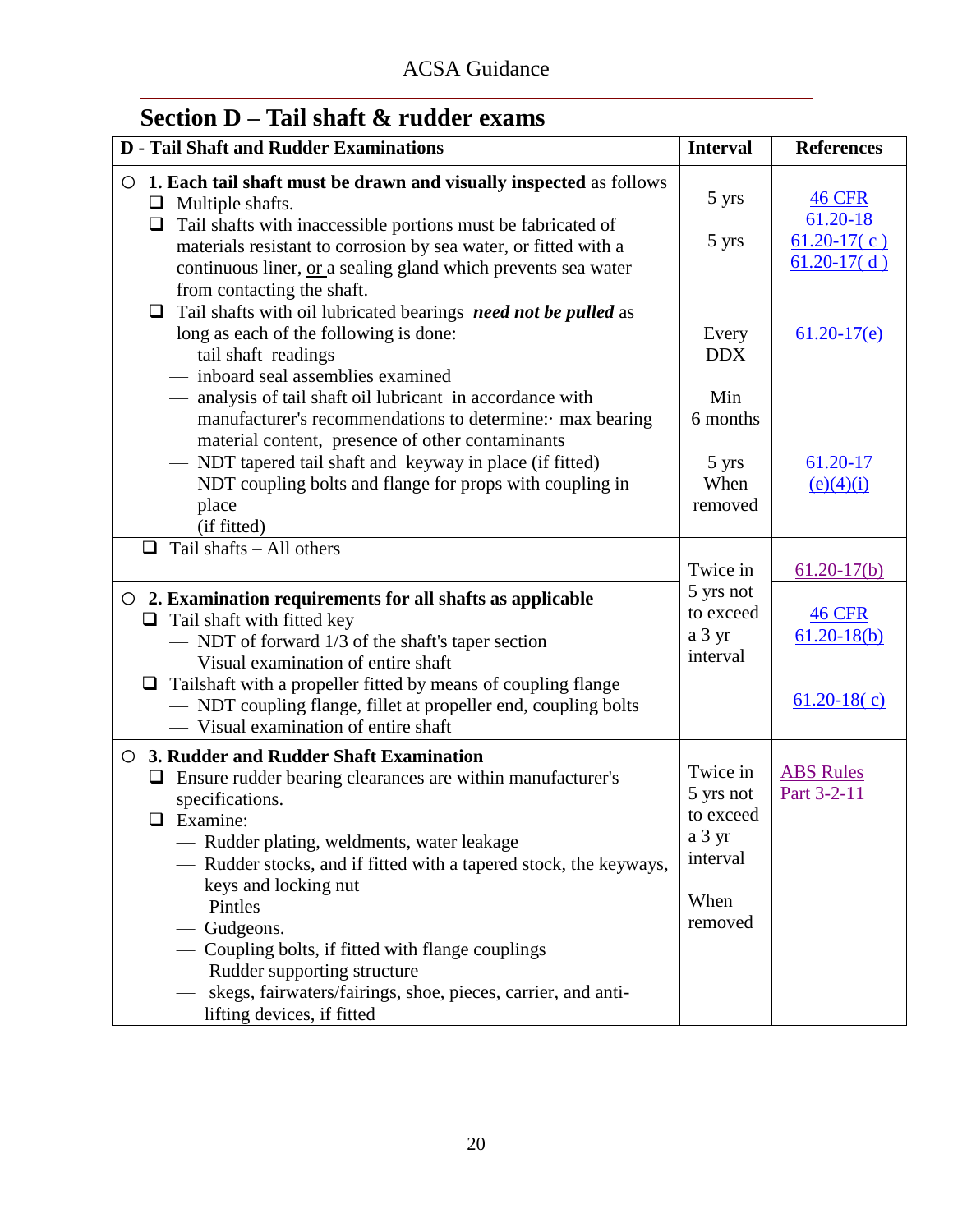| 4. Examination requirements for tail shaft bearings.<br>Water lubricated bearings (except rubber) must be refurbished as<br>follows:<br>Propelling machinery located amidships: |                                   |                                                   | Twice in<br>5 yrs not<br>to exceed<br>$3 \text{ yr}$<br>interval | <b>46 CFR</b><br>$61.20 - 23(a)$<br>$61.20 - 23(a)(1)$ |                                  |
|---------------------------------------------------------------------------------------------------------------------------------------------------------------------------------|-----------------------------------|---------------------------------------------------|------------------------------------------------------------------|--------------------------------------------------------|----------------------------------|
|                                                                                                                                                                                 | For shaft diameters               |                                                   | After stern tub bearing refurbished                              |                                                        |                                  |
|                                                                                                                                                                                 | Greater than                      | Less than or equal to                             | When clearance worn down to                                      |                                                        |                                  |
|                                                                                                                                                                                 |                                   | $229$ mm $(9$ in)                                 | $6.4$ mm $(.025$ in)                                             |                                                        |                                  |
|                                                                                                                                                                                 | $229$ mm $(9$ in)                 | $305 \text{ mm} (12 \text{ in})$                  | $7.95$ mm $(0.3125$ in)                                          |                                                        |                                  |
|                                                                                                                                                                                 | $305 \text{ mm} (12 \text{ in})$  |                                                   | $9.53$ mm $(0.375$ in)                                           |                                                        |                                  |
| ப                                                                                                                                                                               | Propelling machinery located aft: |                                                   |                                                                  | $61.20 - 23(a)(2)$                                     |                                  |
|                                                                                                                                                                                 | For shaft diameters               |                                                   | After stern tub bearing refurbished                              |                                                        |                                  |
|                                                                                                                                                                                 | Greater than                      | Less than or equal to                             | When clearance worn down to                                      |                                                        |                                  |
|                                                                                                                                                                                 |                                   | $229 \text{ mm} (9 \text{ in})$                   | $4.8$ mm $(.1875$ in)                                            |                                                        |                                  |
|                                                                                                                                                                                 | $229$ mm $(9$ in)                 | 305 mm $(12 in)$                                  | 6.35 mm $(0.25$ in)                                              |                                                        |                                  |
|                                                                                                                                                                                 | $305$ mm $(12$ in)                |                                                   | $7.93$ mm $(0.3125$ in)                                          |                                                        |                                  |
|                                                                                                                                                                                 |                                   | water groove is $\frac{1}{2}$ the original depth. | Rubber water lubricated bearings must be refurbished when any    |                                                        | <b>46 CFR</b><br>$61.20 - 23(b)$ |

### **Tail Shaft Examination & Intervals**

Each examination and test prescribed by these sections must be conducted in accordance with [46 CFR 61.20-15](ACSA_References/46cfr61.20-15.pdf) in the presence of a Coast Guard Marine Inspector.

A lubricant that demonstrates the corrosion inhibiting properties of oil when tested in accordance with ASTM D 665 (incorporated by reference, see Sec. [61.03-1\)](ACSA_References/46cfr61.03-1.pdf) is considered to be equivalent to oil for the purposes of the tail shaft examination interval.

Except as provided in paragraphs (4-5), of this section, each tail shaft must be examined twice within any 5 year period. No more than 3 years may elapse between tail shaft exams.

Tail shafts on vessels fitted with multiple shafts must be examined at an interval not to exceed once every 5 years.

Tail shafts with inaccessible portions fabricated of materials resistant to corrosion by sea water, or fitted with a continuous liner or a sealing gland which prevents sea water from contacting the shaft, must be examined once every 5 years if they are constructed or fitted with a taper, keyway, and propeller designed in accordance with the American Bureau of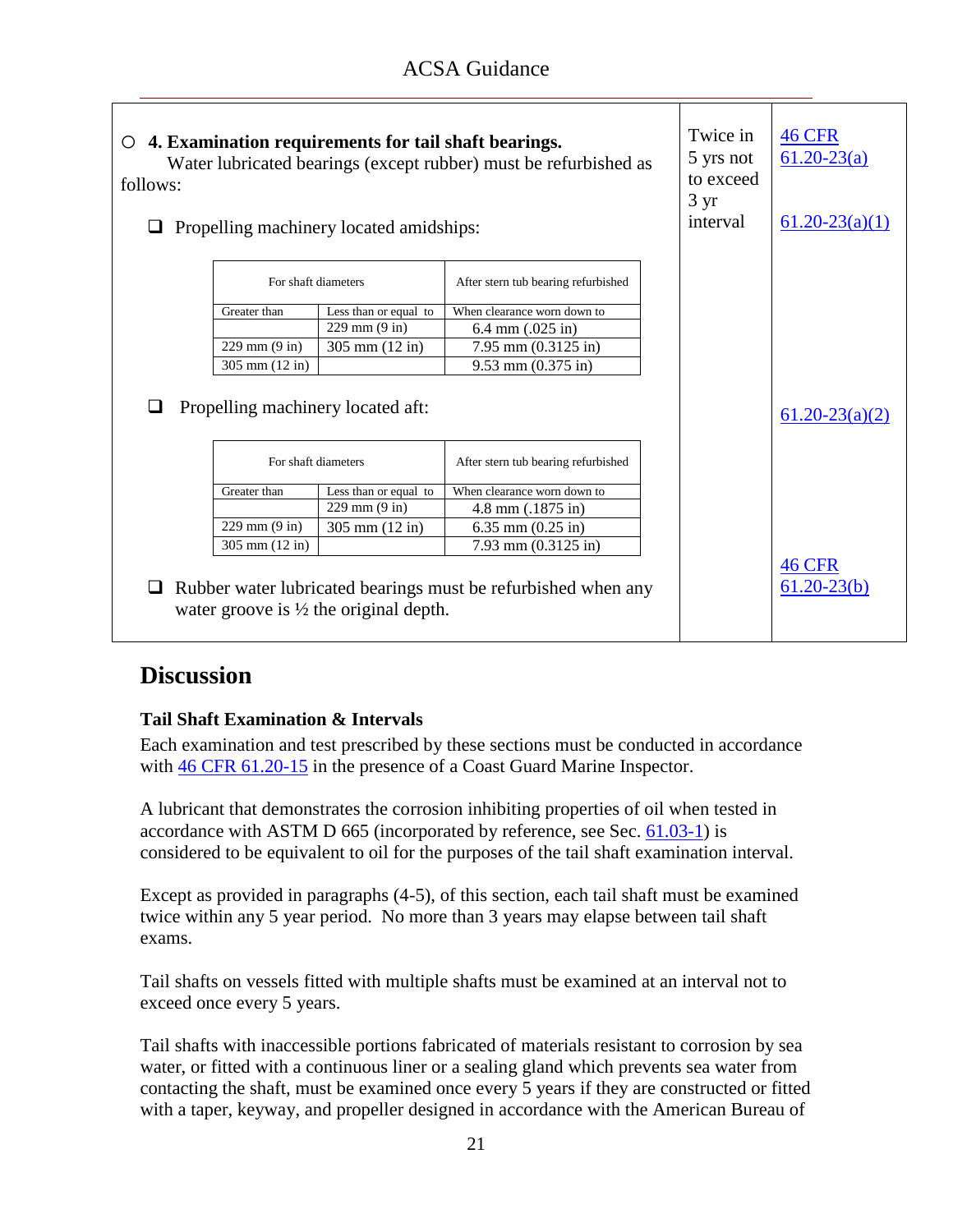Shipping standards to reduce stress concentrations or are fitted with a flanged propeller. Accessible portions of tail shafts must be examined visually during every dry dock examination for credit.

Tail shafts with oil lubricated bearings, including bearings lubricated with a substance considered to be equivalent to oil under paragraph (2) of this section *need not be drawn* for examination--

- 1. If tail shaft bearing clearance readings are taken whenever the vessel undergoes a dry dock examination or underwater survey;
- 2. If the inboard seal assemblies are examined whenever the vessel undergoes a dry dock examination or underwater survey;
- 3. If an analysis of the tail shaft bearing lubricant is performed semiannually in accordance with the lubrication system manufacturer's recommendations to determine bearing material content or the presence of other contaminants; and
- 4. If for tail shafts with a taper, the propeller is removed and the taper and the keyway (if fitted) are nondestructively tested at intervals not to exceed 5 years; or
- **5.** For tail shafts with a propeller fitted to the shaft by means of a coupling flange, the propeller coupling bolts and flange radius are nondestructively tested whenever they are removed or made accessible in connection with overhaul or repairs.

### **Additional Tail Shaft Examination Requirements**

On tail shafts with a taper, keyway (if fitted), and propeller designed in accordance with American Bureau of Shipping standards to reduce stress concentrations, the forward 1/3 of the shaft's taper section must be nondestructively tested in addition to a visual examination of the entire shaft.

On tail shafts with a propeller fitted to the shaft by means of a coupling flange, the flange, the fillet at the propeller end, and each coupling bolt must be nondestructively tested in addition to a visual examination of the entire shaft.

### **Tail Shaft Clearance, Bearing Weardown**

Water lubricated bearings, other than rubber, must be re-bushed as follows:

- 1. Where the propelling machinery is located amidship, the after stern tube bearing must be re-bushed when it is worn down to 6.4 mm (0.25 in) clearance for shafts of 229 mm (9 in) or less in diameter, 7.95 mm (0.3125 in) clearance for shafts exceeding 229 mm (9 in) but not exceeding 305 mm (12 in) in diameter, and 9.53 mm (0.375 in) clearance for shafts exceeding 305 mm (12 in) in diameter.
- 2. Where the propelling machinery is located aft, the after stern tube bearing must be re-bushed when weardown is 1.6 mm (.0625 in) less than the applicable clearance for propelling machinery located amidship.

Water lubricated rubber bearings must be re-bushed when any water groove is half the original depth.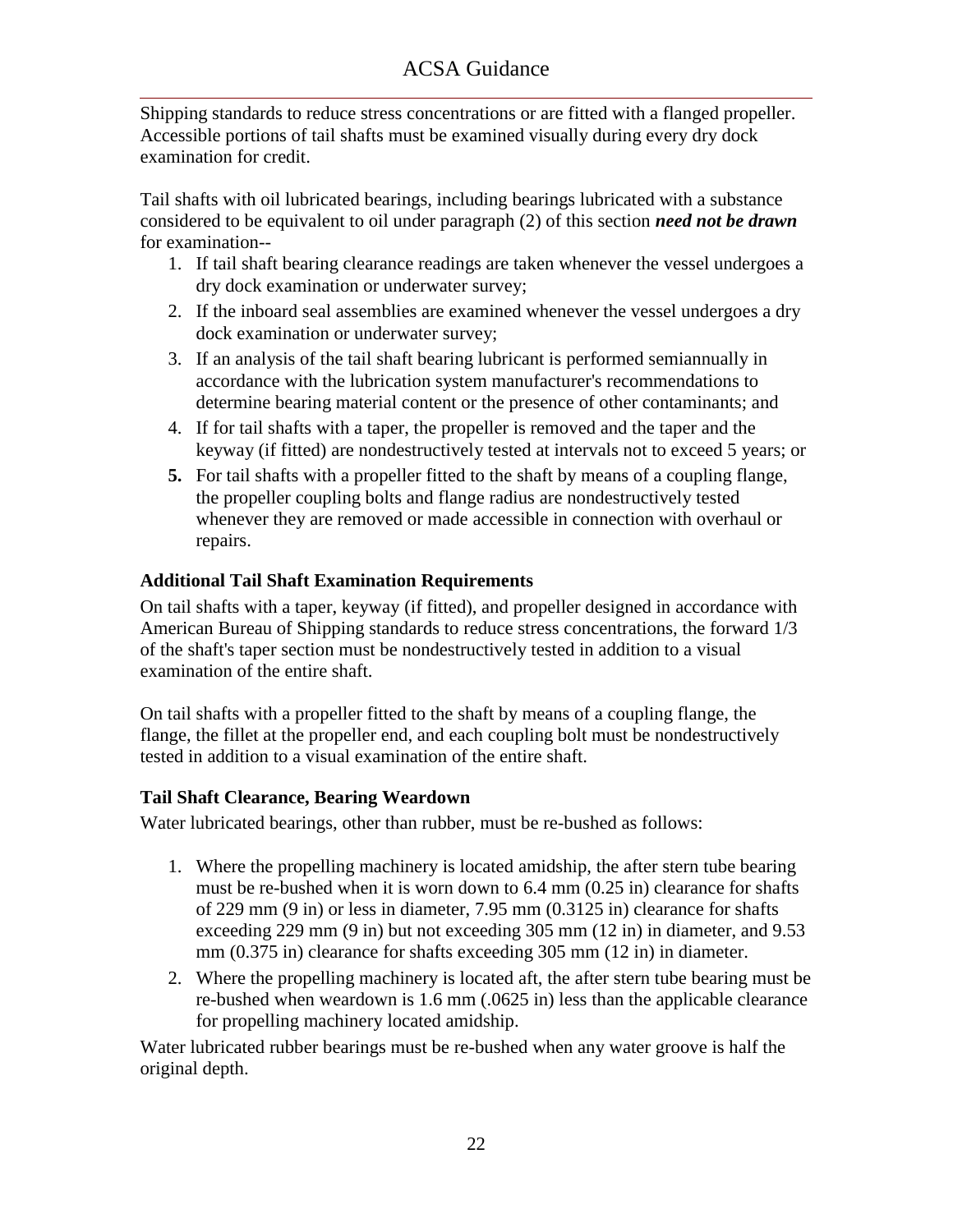Oil lubricated bearings must be re-bushed when deemed necessary by the OCMI. The manufacturer's recommendation shall be considered in making this determination.

#### **Rudder and Rudder Shaft Examinations**

Examine:

- rudder plating, weldments, water leakage:
- rudder stocks, and if fitted with a tapered stock, the keyways, keys and locking nut:
- $\bullet$  pintles,
- gudgeons,
- coupling bolts, if fitted with flange couplings; and,
- rudder supporting structure, incl. skegs, fairwaters/fairings, shoe pieces, carrier, and anti-lifting devices, if fitted.

Rudder bearing clearances are to be measured and compared to manufacturer's specifications. If specifications for metal bearings are not available, the clearance is not to be less than  $d_i / 1000 + 0.04$  inches on the diameter, where  $d_i$  is the inner diameter of the bushing in inches. For non-metallic bearing material, the bearing clearance is to be specially determined considering the material's swelling and thermal expansion properties, but in no case less than 0.06 inches on diameter.

Strong and effective rudder stops are to be fitted. Where adequate positive stops are provided within the gear, structural stops will not be required.

Suitable means of locking the nuts are to be provided for flange couplings. For a tapered stock coupling, the locking nut is to be fitted with an effective locking device.

### **Steerable Kort Nozzles and Z Drives**

These systems will be handled on a case-by-case basis. Vessels with these systems will submit detailed examination procedures to the OCMI at the time of dry dock.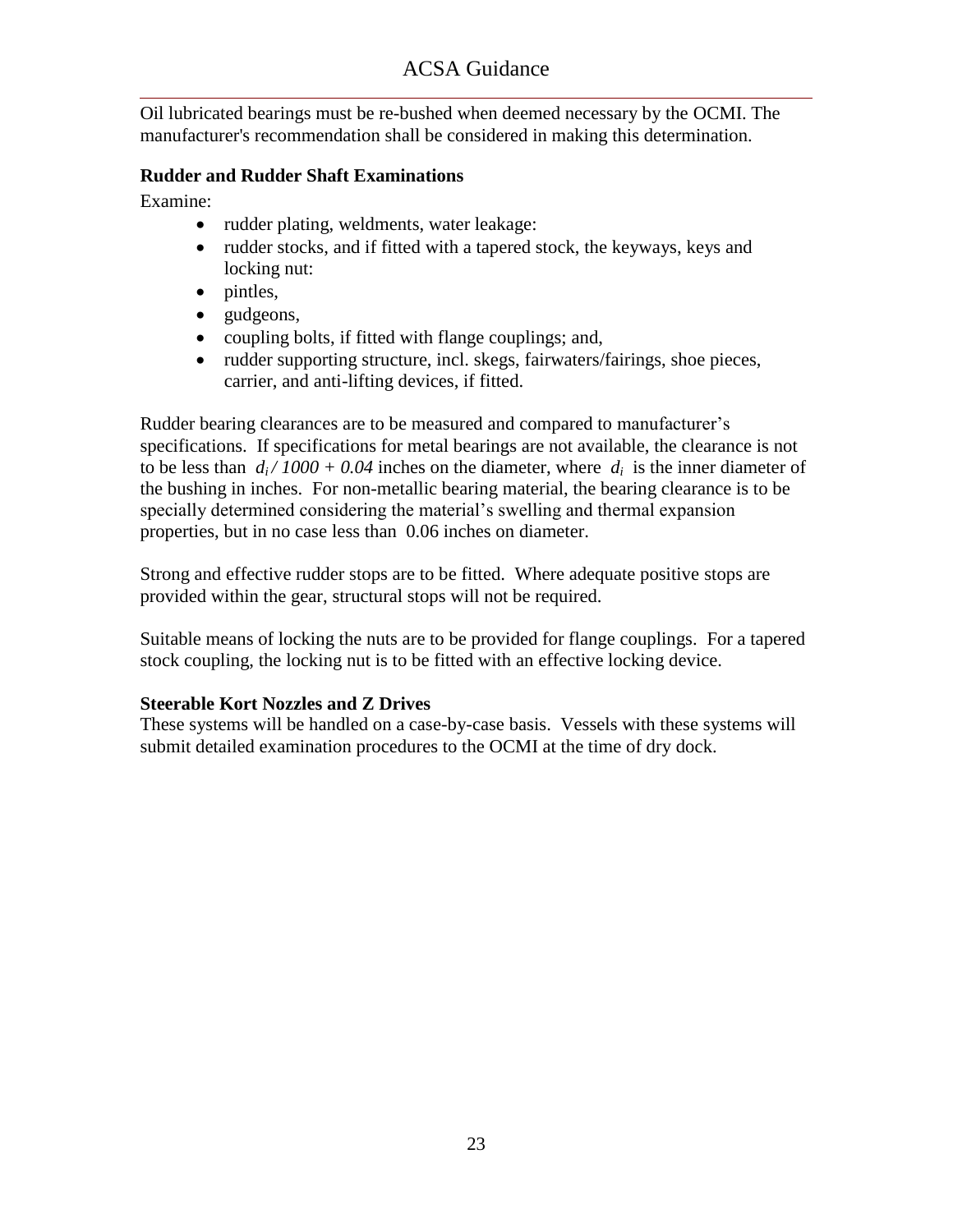### <span id="page-25-0"></span>**Section E – Hull thickness gauging**

| <b>E</b> - Hull Audio Gauging                                                | <b>Interval</b> | <b>References</b> |
|------------------------------------------------------------------------------|-----------------|-------------------|
| 1. Periodic gauging requirement<br>O                                         |                 |                   |
| $\Box$ Gaugings shall include, but not limited to the following:             | 5 yrs           | Original          |
| - Three transverse sections in the midship 0.5L                              |                 | <b>ACSA</b>       |
| - Internals of the fore and after saltwater peak tanks                       |                 | <b>Agreement</b>  |
| - Wind and water strakes, port and stbd, full length                         |                 | <b>Section E</b>  |
| - All exposed main deck plating & superstructure deck                        |                 |                   |
| - Two shots on each bottom plate at the discretion of the                    |                 | <b>ABS</b> Rules  |
| attending Marine Inspector                                                   |                 | Part 3-23         |
| - Sea chests                                                                 |                 |                   |
| — Other suspected areas throughout the hull.                                 |                 | <b>NVIC 7-68</b>  |
| • If original scantlings are not known, the owner in consultation            |                 |                   |
| with the accepted organization or an accredited marine surveyor              |                 |                   |
| shall make a calculation of the required scantling.                          |                 |                   |
| Wastage not to exceed 25% of calculated plate thickness. unless<br>$\bullet$ |                 |                   |
| within ABS minimum standards for scantling dimensions.                       |                 |                   |
| Obtain copy of gauging report                                                | 5 yrs           |                   |

## **Discussion**

These standards exceed loadline requirements, as they provide the option to require hull gauging twice in five years, vice once in five years. Otherwise, they are very similar to load line requirements.

### **Hull Audio Gauging**

Hull and main structural member thickness gauging should be conducted for initial consideration of exemption, and at alternating scheduled dry docks thereafter. At the discretion of the cognizant OCMI, gaugings during dry-dockings may be required more frequently. Gauging shall include, but not be limited to:

- 1. Three transverse sections in the midship 0.5L;
- 2. Internal of the fore and after peak tanks;
- 3. Wind and water strakes, port and starboard, full length;
- 4. All exposed main deck plating and superstructure deck plating;
- 5. At least two shots on each bottom plate at the discretion of the attending Marine Inspector;
- 6. Plating of sea chest; and,
- 7. Other suspect areas throughout the hull.

Wastage shall not exceed 25% of original plate thickness, unless it can be shown by calculation that the wasted plate continues to exceed ABS minimum standards.

If original scantlings are not known, the OCMI, in consultation with the accepted organization or an accredited marine surveyor of an approved 3rd party organization, shall make a reasonable estimate of the original scantlings. Wastage shall not exceed 25% of the estimated plate thickness before permanent repairs are made.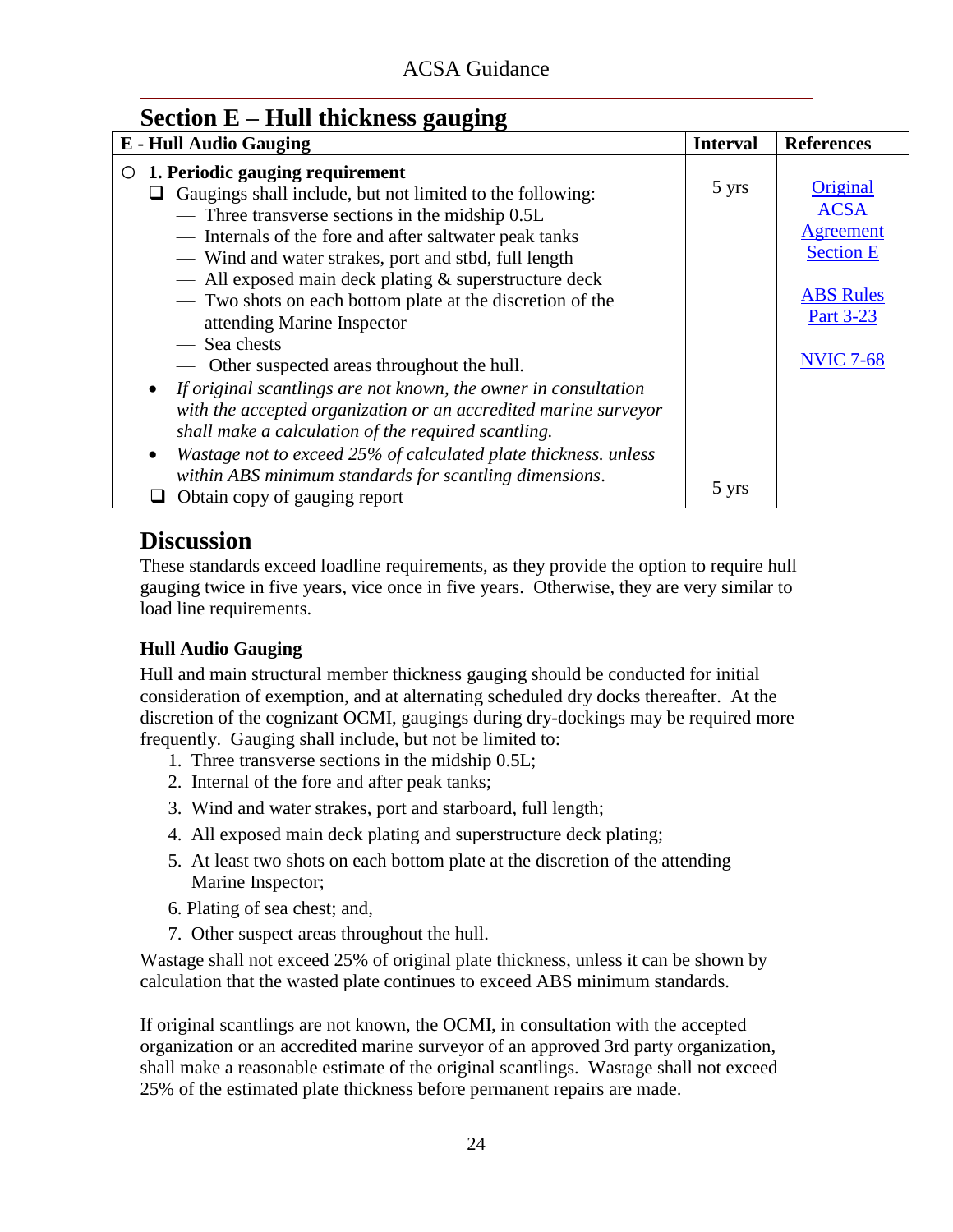| <b>Section F – Watertight integrity plan</b>                                                        |                                                                                                                                                                                                                                                                                                                                                                                                                                                                                                                                 |                 |                                                                                |
|-----------------------------------------------------------------------------------------------------|---------------------------------------------------------------------------------------------------------------------------------------------------------------------------------------------------------------------------------------------------------------------------------------------------------------------------------------------------------------------------------------------------------------------------------------------------------------------------------------------------------------------------------|-----------------|--------------------------------------------------------------------------------|
|                                                                                                     | F - Water tight integrity (plan submitted by owner)                                                                                                                                                                                                                                                                                                                                                                                                                                                                             | <b>Interval</b> | <b>References</b>                                                              |
| O<br>addendum or ABS LL 11d:<br>$\Box$<br>All dogs operable<br>$\Box$<br>$\Box$<br>$\Box$<br>$\Box$ | 1. All watertight/weather tight closures as listed in the stability<br>$\Box$ Clearly labeled/identified on-board vessel & correlate to list<br>Labeled "Opening authorized for transit only – keep closed at sea"<br>Chalk or light tested for fit and watertight integrity<br>Seal not painted, badly cracked or deteriorated<br>Examine sealing edge of closure frame                                                                                                                                                        | Annually        | Original<br><b>ACSA</b><br><b>Agreement</b><br><b>Section F1</b><br>ABS LL-11d |
| status as listed below:<br>listed.                                                                  | ○ 2. All watertight/weather-tight closures listed in stability booklet<br>addendum shall have administrative controls for managing the<br>$\Box$ Detailed preventive maintenance schedule for each of the closures<br>$\Box$ Written instructions for at-sea security watches.<br>$\Box$ Each closure listed must include required closure status for at least<br>the following vessel conditions:<br>— When the vessel is in transit<br>- When the vessel is actively fishing/processing<br>— When idle on the fishing grounds | Annually        | Original<br><b>ACSA</b><br><b>Section F2</b>                                   |
| flooding.                                                                                           | $\circ$ 3. Six-dog "quick acting" watertight closures on aft 1/3 of the<br>main deck and other locations that pose a particular risk to down<br>$\Box$ Door coamings minimum of 24 inches in height                                                                                                                                                                                                                                                                                                                             | Annually        | <b>ACSA Guide</b><br><b>Section F</b><br><b>Discussion</b>                     |
| $\circ$                                                                                             | 4. If a particular hazard regarding the status of watertight or<br>weather-tight closures is identified during a vessel survey, an<br>appropriate engineering solution shall be developed by the owner<br>or naval architect, to the satisfaction of the OCMI.                                                                                                                                                                                                                                                                  | Annually        | Original<br><b>ACSA</b><br><b>Agreement</b><br><b>Section F4</b>               |
| u.<br>❏<br>⊔<br>Visual alarm<br>ப<br>- Installed in the factory<br>Distinctive indicator<br>ப       | 5. Factory space high water alarms<br>Installed in each corner of the factory<br>Alarm at water level greater than 6 inches<br>Time delay (up to 5 seconds) may be allowed<br>- Installed at the machinery control flat<br>- Installed in the pilot house at piloting station instrument panel<br>Audible alarm in pilot house                                                                                                                                                                                                  | Annually        | Original<br><b>ACSA</b><br><b>Agreement</b><br><b>Section F5</b>               |
| $\circ$ 6. Vents<br>ப<br>$\Box$ Examine vent balls and seats                                        | $\Box$ Ensure vent heights are min 30 inches above the main deck<br>Examine condition of closures                                                                                                                                                                                                                                                                                                                                                                                                                               | Annually        | <b>46 CFR</b><br>42.15-50                                                      |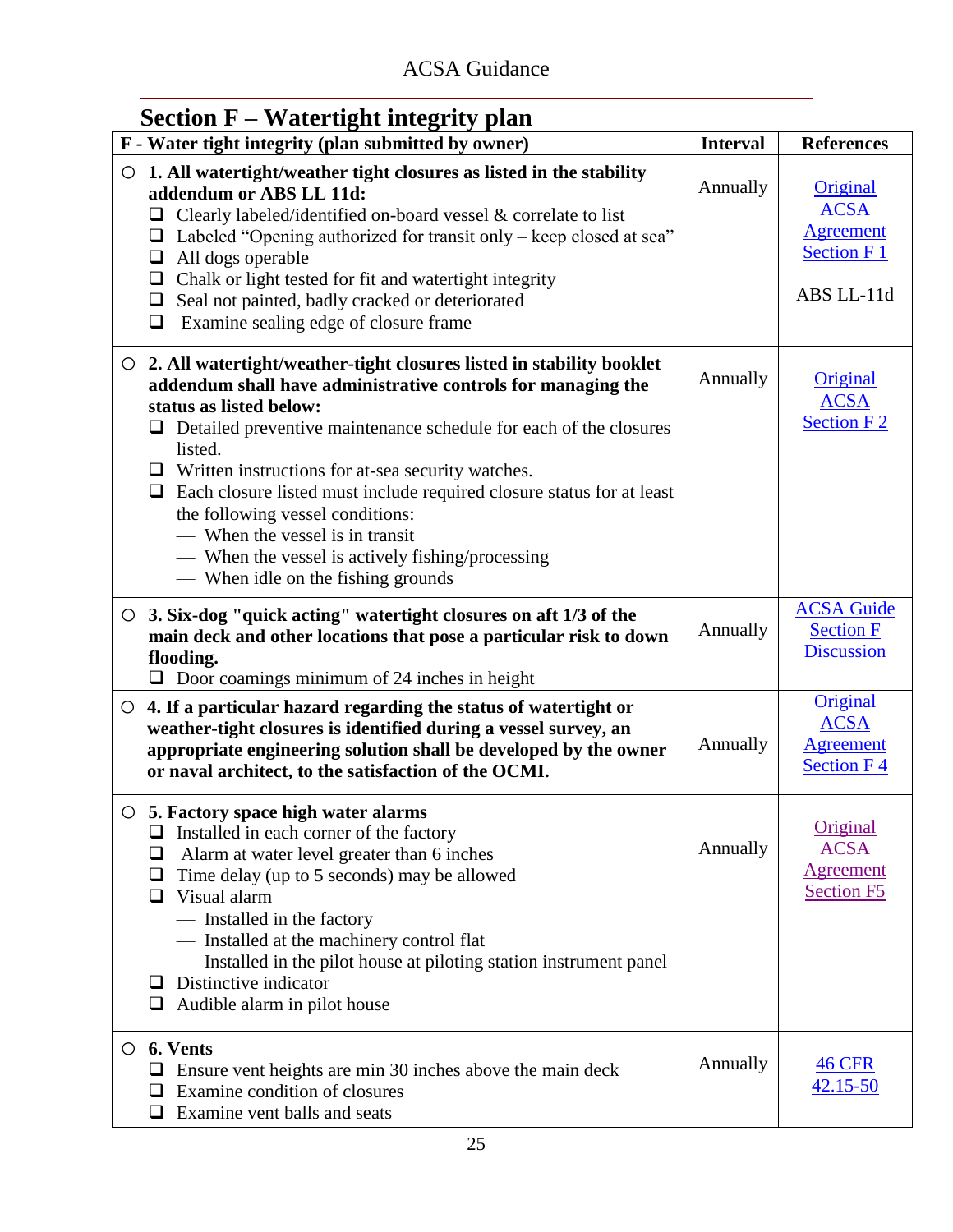### <span id="page-27-0"></span>**Watertight and Weathertight Closures**

All watertight doors through which the vessel crew may pass that are listed in the Stability Instruction Addendum shall be fitted with a sign on both sides reading "Opening authorized for transit only – keep closed at sea." Similar signs shall be posted at all weather-tight doors to buoyant volume spaces (as identified by Naval Architect).

Administrative controls shall be prepared to manage the status of watertight and weathertight closures listed in the Stability Instruction Addendum. As a minimum these controls shall include:

- 1. Detailed preventive maintenance schedule for watertight and weather-tight closures.
- 2. Written instructions for at-sea security watches detailing periodic monitoring of the status of all watertight and weather-tight closures listed in the Stability Instruction Addendum. Specific notation of required closure status shall be made for at least the following vessel conditions: in transit; actively fishing/processing; or, idle on fishing grounds.

### **Doors leading to downflooding**

The following special requirements apply to weather-tight personnel access doors located on the main deck and opening to the vessel's interior, in the aft 1/3L of the vessel:

- 1. Door coamings shall be a minimum of 24 inches in height; and
- 2. Doors shall be six-dog "quick acting" type; or
- 3. A "door ajar" alarm (both audio and visual) must be installed at the pilothouse operating station. A delay feature of up to 60 seconds may be installed to avoid interference with vessel operations.
- 4. If a particular hazard regarding the status of watertight or weather-tight closures is identified during a vessel survey, an appropriate engineering control shall be developed by the owner and/or naval architect, to the satisfaction of the OCMI.

### **Factory Space High Water Alarm**

A factory space high water alarms will be installed near each corner of the factory space to sense water accumulation. The sensors will be positioned to alarm at levels greater than 6 inches deep. Time delays (up to 5 sec.) may be incorporated to prevent false alarm due to surge or splash conditions. A visual alarm shall be installed in the factory and at the machinery space control flat. Both visual and audio indicators shall be installed in the pilot house. The visual and audio alarm in the pilot house will include a distinctive indicator at the normal piloting station instrument panel.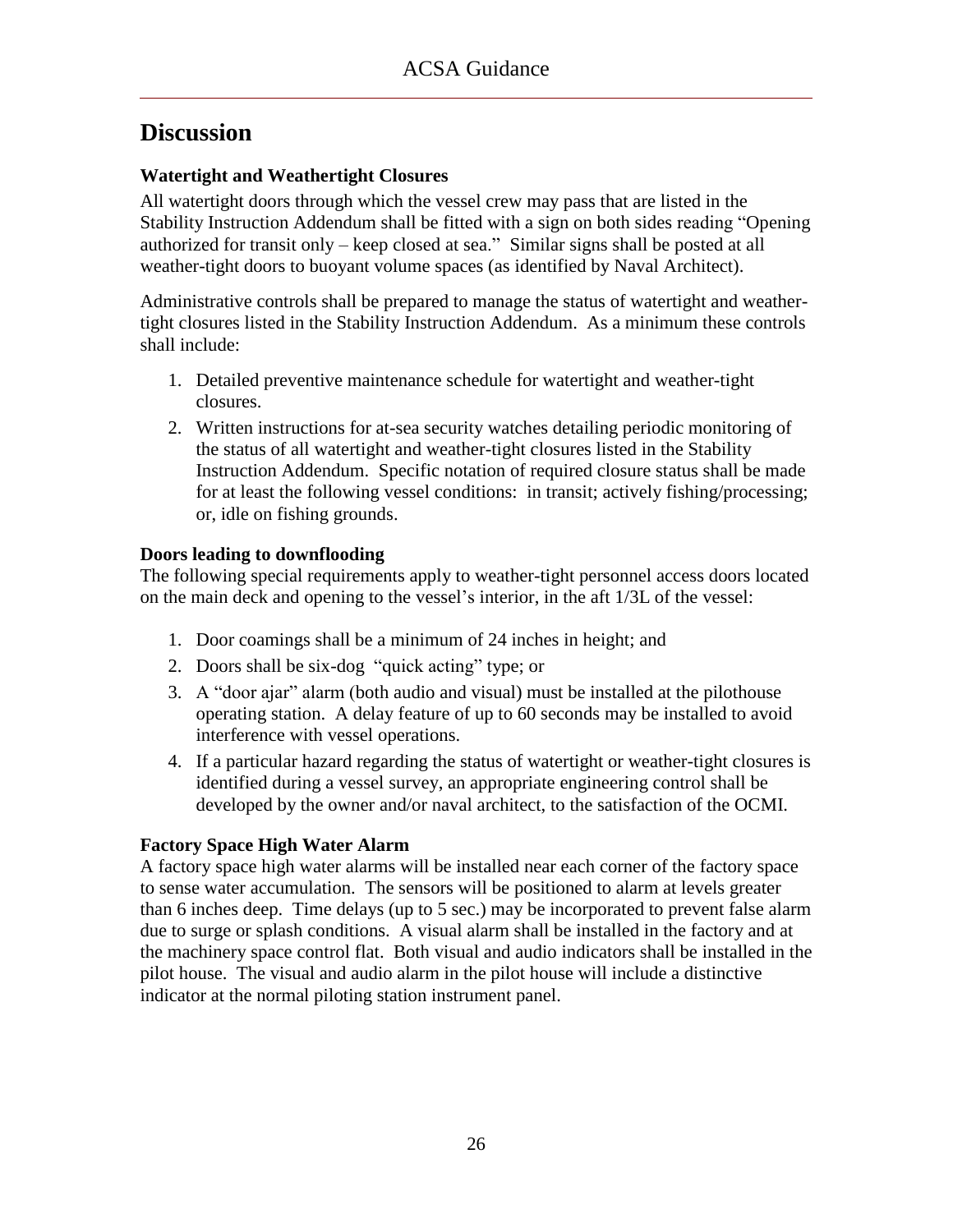### **Below deck watertight doors**

The importance of maintaining internal subdivision watertight integrity cannot be overemphasized. Should water enter the hull unintentionally, watertight integrity below deck will maintain reserve buoyancy, possibly keeping the vessel afloat. Additionally, maintaining watertight bulkheads in their original design condition can allow time for repairs or dewatering, and protect means of escape. Watertight bulkheads also aid in controlling the spread of fire and products of combustion.

Prior to the first renewal of exemptions under [46 CFR 28.60,](ACSA_References/46cfr28.60.pdf) the OCMI must be satisfied that all reasonable means have been taken by the operator to ensure the original condition of watertight integrity of all bulkheads below the main deck. Vessels built before September 15, 1991 are excepted from the requirements of [46 CFR 28.580;](ACSA_References/46cfr28.580.pdf) however, the intent of the ACSA Program is to maintain and improve existing internal watertight subdivision. The use of Quick Acting Watertight Doors in internal watertight subdivision bulkheads is encouraged, as other types of doors in these bulkheads have proved unreliable as crewmembers tend to not properly close other types of watertight doors. Marine Inspectors will check for, and continue to address, the concerns of other bulkhead penetrations.

### **Hull Standards of Construction**

ABS rules for Building and Classing Steel Vessels Under 90 Meters will be that accepted standard for all issues related to the watertight envelope and subdivision of vessels in the ACSA.

#### **Modifications and repairs**

Steel repairs are expected to be identical to those for inspected vessels. This standard is documented in [NVIC 7-68.](ACSA_References/NVIC_7-68.pdf)

Vessel modifications frequently adversely affect a vessel's stability. Each vessel modification must be accounted for in both weight and adjustment to the center of gravity. The operator's naval architect must be consulted for modifications to vessel arrangement, equipment, and fishing/processing gear.

The OCMI must be contacted prior to each modification or unplanned repair to the vessel's vital systems or watertight envelope. Each modification of a vessel must be noted in MISLE.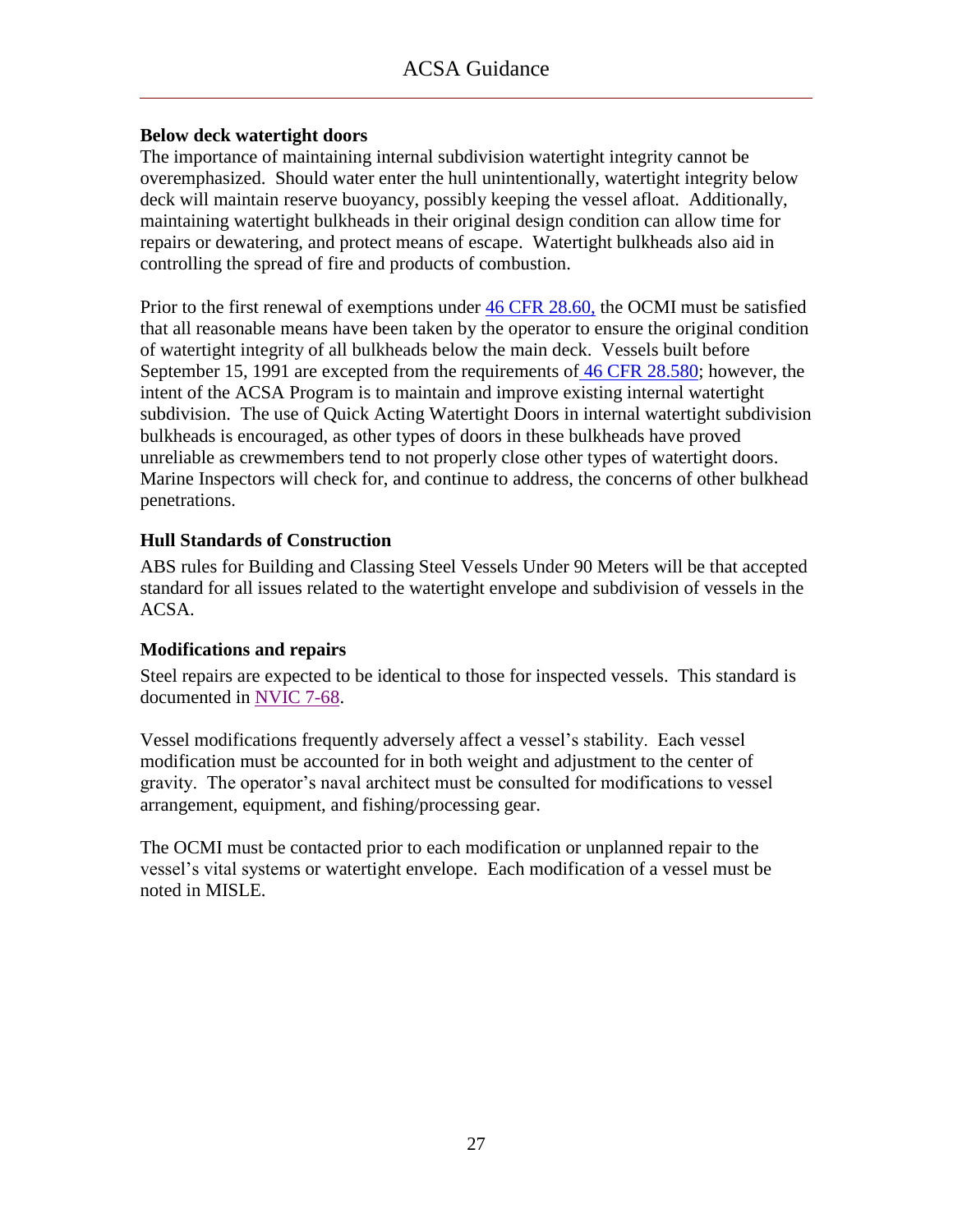# <span id="page-29-0"></span>**Section G – Machinery systems**

| <b>G</b> - Machinery Examination                                                                                                                                                                                                                                                                                                                                                                                                                                                                                                                                                                                                                                                                                                                                                                                                                                                                                                                                                                                  | <b>Interval</b> | <b>References</b>                                                                                                                                                  |
|-------------------------------------------------------------------------------------------------------------------------------------------------------------------------------------------------------------------------------------------------------------------------------------------------------------------------------------------------------------------------------------------------------------------------------------------------------------------------------------------------------------------------------------------------------------------------------------------------------------------------------------------------------------------------------------------------------------------------------------------------------------------------------------------------------------------------------------------------------------------------------------------------------------------------------------------------------------------------------------------------------------------|-----------------|--------------------------------------------------------------------------------------------------------------------------------------------------------------------|
| $\circ$ 1. Fuel System<br>Fuel supply piping on the pressure side must be:<br>$\Box$ Vessels > 100 GT<br>— Seamless piping of steel, annealed copper or brass or tubing<br>or nickel copper meeting the requirements for materials and<br>for thickness<br>$\Box$ Vessels < 100 GT<br>— Copper, nickel copper or copper nickel<br>- Minimum wall thickness .035 inches<br>- Seamless steel pipe or tubing/equivalent level of safety may<br>be used<br>$\Box$ Non-metallic flexible hose under high pressure of at least 10 psi.<br>allowed only where flexibility is required to prevent damage<br>from vibration. Such hose must not be more than 30 inches in<br>length.<br>$\Box$ Fuel / hydraulic hoses must meet J-1942 or SAE J-1942-1.<br>$\Box$ Hose fittings must comply with SAE J-147556.<br>$\Box$ Push-lock fittings are not acceptable.<br>$\Box$ Exceptions to the 30 inch rule will be allowed on a case by case<br>basis.<br>$\Box$ In addition to the requirements above, approved fire sleeve | Annually        | <b>46 CFR</b><br>$56.50 - 75(a)$<br>56.60<br>$56.50 - 70(a)(2)$<br>$56.50 - 75(b)$<br>$56.50 - 75(b)(3)$<br>$56.50 - 75(b)(2)$<br>$56.60 - 25(b)$<br>$60-25(b)(5)$ |
| material as listed in the SAE qualified hose list must be over the<br>approved hose.<br>2. Sight gauges on tanks<br>$\Box$ Must be welded or brazed to the tank<br>$\Box$ Must be heat resistant material                                                                                                                                                                                                                                                                                                                                                                                                                                                                                                                                                                                                                                                                                                                                                                                                         | Annually        | $58.50 - 10(a)(6)$                                                                                                                                                 |
| $\Box$ Protected from mechanical damage<br>$\Box$ Both ends of sight gauge must be fitted with devices that will<br>automatically close should the gauge break                                                                                                                                                                                                                                                                                                                                                                                                                                                                                                                                                                                                                                                                                                                                                                                                                                                    |                 |                                                                                                                                                                    |
| $\circ$ 3. Diesel propulsion machinery tests<br>$\Box$ Obtain copy of the written test procedures<br>$\Box$ Automatic shut-down on over-speed *(if installed)<br>$\Box$ Low lube oil pressure alarm<br>Jacket water high temperature alarm<br>$\Box$                                                                                                                                                                                                                                                                                                                                                                                                                                                                                                                                                                                                                                                                                                                                                              |                 | Annually   46CFR58.05-10<br>Table 62.35-50<br><b>ABS Rules:</b><br>$4 - 7 - 1$                                                                                     |
| $\circ$ 4. Diesel prime mover tests for generators and auxiliary<br>equipment<br>$\Box$ Obtain copy of written test procedures<br>$\Box$ Automatic shut-down on over-speed*<br>$\Box$ Alarm and shut-down of low lube oil sensor<br>$\Box$ Jacket water high temperature alarm<br>* If fit with computer automated diesels, provide calibration standards<br>set by the manufacturer.                                                                                                                                                                                                                                                                                                                                                                                                                                                                                                                                                                                                                             | Annually        | 46CFR<br>$111.12-1(c)$<br>$112.50(g) \& (h)$                                                                                                                       |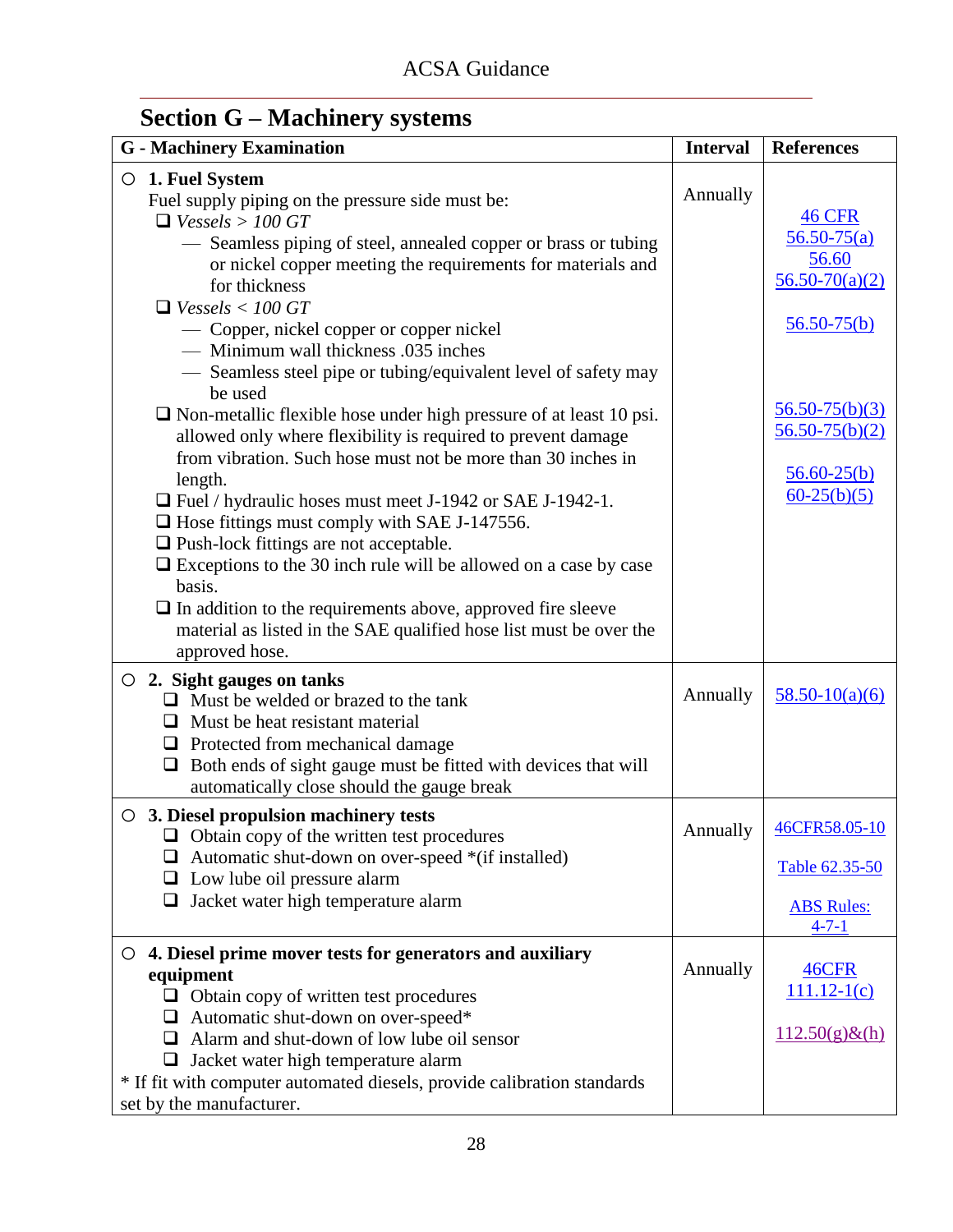| 5. Examination of tests and records<br>$\circ$<br>At the request of the examiner the owner/operator will provide<br>ப<br>preventive maintenance records                                                                                                                                                                                       | Annually | <b>ACSA</b><br><b>Agreement</b><br><b>Section G4</b> |
|-----------------------------------------------------------------------------------------------------------------------------------------------------------------------------------------------------------------------------------------------------------------------------------------------------------------------------------------------|----------|------------------------------------------------------|
| Examine records<br>ப<br>Conduct tests and examinations as necessary to ensure safe<br>operation of:<br>— Main propulsion<br>- Electrical generation machinery                                                                                                                                                                                 | Annually | <b>Section G 5</b>                                   |
| Auxiliary or associated equipment                                                                                                                                                                                                                                                                                                             |          |                                                      |
| 6. Fire safety hazard survey<br>$\circ$<br>Conduct survey of machinery spaces to identify any other fire<br>safety hazards not covered in ACSA agreement                                                                                                                                                                                      | Annually | Original<br><b>ACSA</b><br><b>Agreement G5</b>       |
| <b>7. Fuel tank vents</b><br>$\bigcirc$<br>Inspect flame screen (minimum 30 X 30 mesh)<br>operation and seating of ball check valves<br>⊔                                                                                                                                                                                                     | Annually | 46CFR56.50-<br>85(a)7&8                              |
| 8. Electrical wiring on main engines<br>$\circ$<br>Electrical cables connecting starting batteries to main propulsion<br>⊔<br>starters<br>$\Box$ Cables connecting main propulsion engines to generators<br>- Must meet IEEE Std 45, IEC 92-3,<br>MIL-C-24640A or MIL-C-24643A(2)<br>— The use of electrical welding cables is not authorized | Annually | 46CFR<br>$111.60-1(a)$                               |

### **Discussion**

These standards require a preventive maintenance program (including record maintenance) for a vessel's propulsion, generator, and auxiliary equipment. It also includes the implementation of certain fire hazard countermeasures. These maintenance and material requirements, enhanced by annual review and fire safety surveys, substantially upgrade the reliability and safe operation of the machinery plants and auxiliary systems.

### **Machinery Maintenance**

The material, design, construction, workmanship and arrangement of main propulsion and electrical generation machinery and of each auxiliary, directly connected to the engines and supplied as such, shall be maintained to the regularly scheduled preventive maintenance standards as established by the manufacturer or the manufacturer's authorized representative.

### **Fuel Systems**

All hoses carrying oil (fuel oil, lube oil, or hydraulic oil systems) located in the engine room shall be fire resistant and shall comply with J-1942 standards. This would exclude the use of push lock fittings and hoses on these systems.

Where fuel level gauges are used on a metal tank, the flanges to which gauge fittings are attached must be welded or brazed to the tank. Tubular gauge glasses, if fitted to diesel fuel tanks, must be of heat resistant materials, adequately protected from mechanical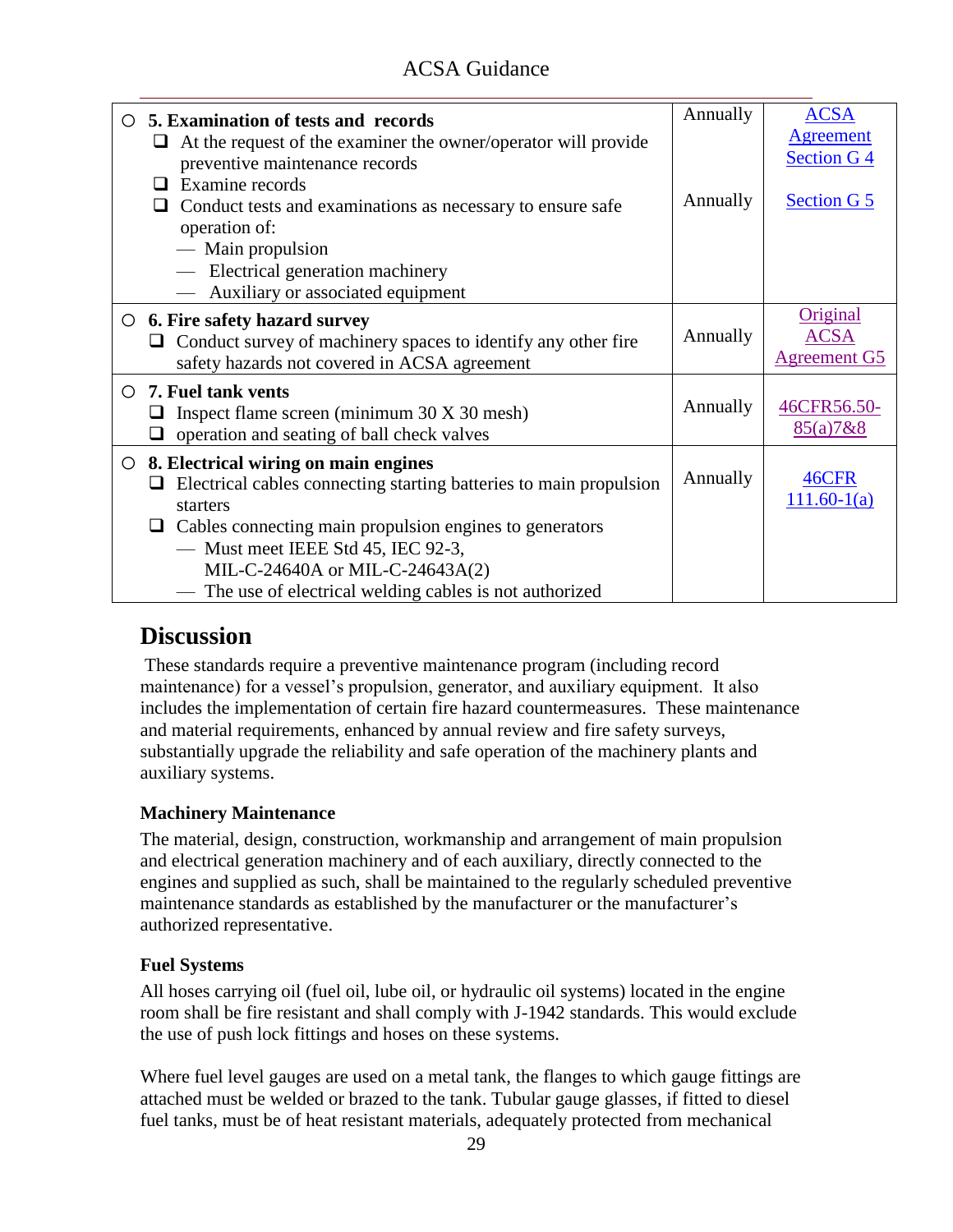damage, and provided at the tank connections with devices that will automatically close in the event of rupture of the gauge or gauge lines

### **Guards and Exposed Hazards**

Each exhaust pipe within 15 feet of fuel, lube, or hydraulic oil sources, must be insulated or otherwise guarded to prevent ignition.

#### **Examination of Records and Tests**

At each examination for continuation in this Program, a Marine Inspector may review preventive maintenance records, may conduct such tests and examinations of the main propulsion and electrical generation machinery, and of each auxiliary and of its associated equipment, as they feel necessary to ensure safe operation. In general, this examination should not be more thorough than that required for a mid-term inspection of an inspected vessel.

### **Electrical Systems**

Electrical systems are important to the control and safety of the vessel. There is no requirement or expectation that electrical system installations will comply with the standards for inspected vessels in wiring material. There are many other features of electrical systems that can present safety issues and Marine Inspectors shall not overlook these. Marine Inspectors will not require replacement of electrical cabling and wiring without cause. Discovery of unsafe conditions may provide the cause for modifications to such equipment at the discretion of the Marine Inspector. Any changes to electrical systems shall be in accordance with requirements for inspected vessels.

#### **Preventive Maintenance Programs**

<span id="page-31-0"></span>Poor maintenance of vessels watertight integrity and machinery are a leading cause of vessel loss. To reduce the risk and improve the reliability of vessel systems, a documented preventive maintenance program is required for vessels in the ACSA Program. The preventive maintenance program must at a minimum address the items in the vessels Maintenance Schedules Checklist. The approach to preventive maintenance is the operators' responsibility. Reliance on standards recommended by equipment manufacturers is highly recommended. A written plan and or schedule is required and records of compliance with the plan and repair records shall be checked by the Marine Inspector as part of scheduled visits.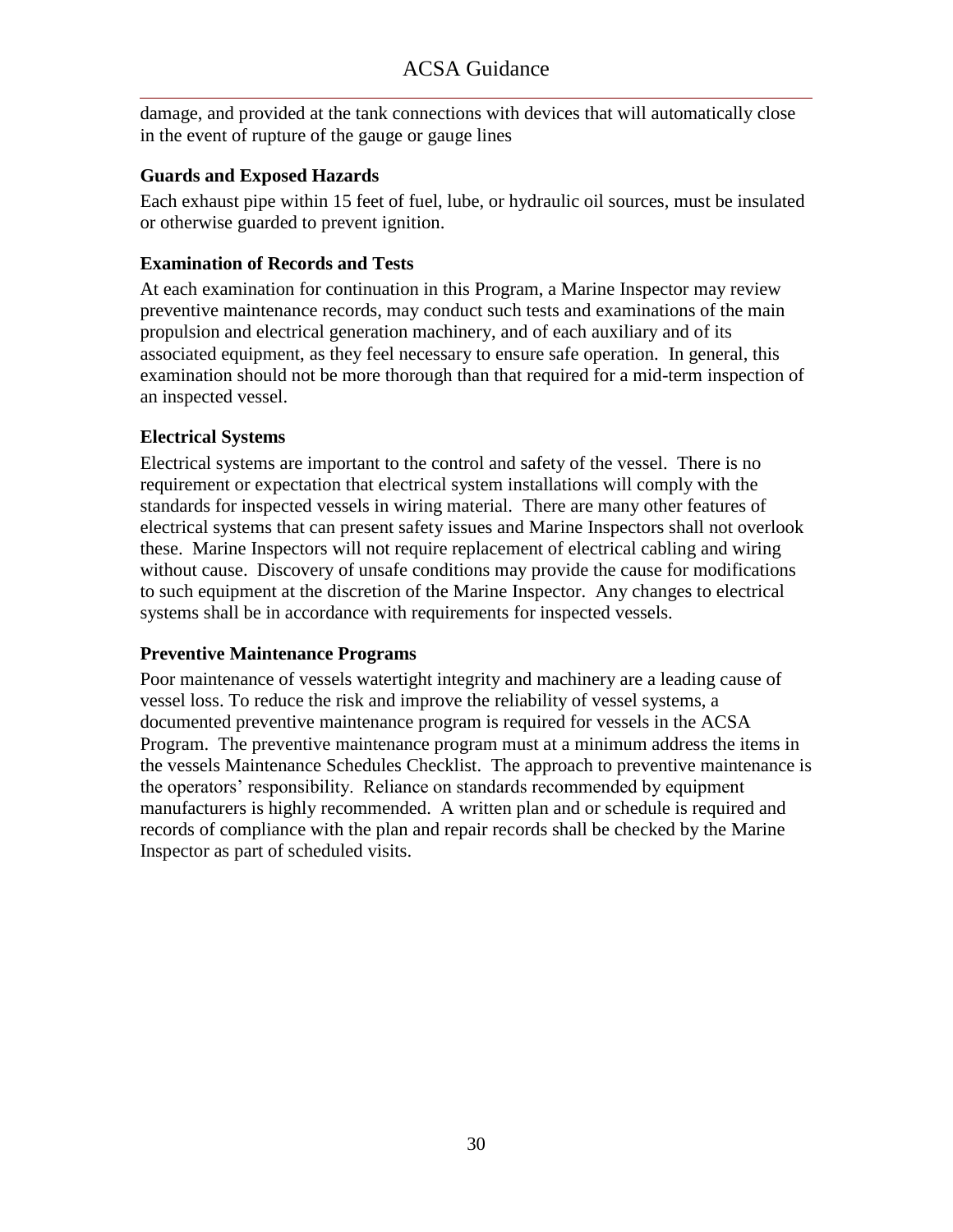### <span id="page-32-0"></span>**Section H – Life saving equipment & arrangements**

|   | <b>H</b> - Life Saving Equipment                                                                                                                                                                                                                                                                                                                                                     | <b>Interval</b> | <b>References</b>                                      |
|---|--------------------------------------------------------------------------------------------------------------------------------------------------------------------------------------------------------------------------------------------------------------------------------------------------------------------------------------------------------------------------------------|-----------------|--------------------------------------------------------|
| ◯ | 1. Life rafts<br>$\Box$ Life rafts approved under 46 CFR 160.151". Any raft with CG<br>approval number of 160.151 is acceptable regardless of other<br>approval numbers listed. Implementation date 1 Jan 2011.<br>Mounted so can be manually launched by one person.                                                                                                                | Annually        | <b>ACSA Guide</b><br>section H <sub>1</sub>            |
|   | $\circ$ 2. Life raft Embarkation ladders must be installed for each life<br>raft embarkation station that is five feet or more above the waterline<br>in normal operating conditions.<br>This requirement is in addition to the NMFS required safe pilot<br>$\Box$<br>ladder for boarding fisheries observers. In special arrangements,<br>one ladder may satisfy both requirements. | Annually        | section H <sub>2</sub><br>50 CFR 600.506<br>600.504(d) |
|   | $\circ$ 3. Personal Marker Lights (PML)<br>Each immersion suit is required to be fitted with a Coast Guard<br>approved strobe type PML.                                                                                                                                                                                                                                              | Annually        | section H <sub>3</sub>                                 |

### **Discussion**

This section deals with the ability to evacuate a large crew quickly, safely, and effectively. This is not a classification requirement but meets or exceeds current inspected vessel standards.

### **Liferafts**

Liferafts must meet SOLAS standards in design, materials, construction, workmanship and testing. Life rafts meeting SOLAS standards will have approval number "160.151". Any raft with a CG approval number of 160.151 is acceptable regardless of any other approval numbers that may be listed. Implementation date for this requirement is 1 Jan 2011. Four person rafts will not have SOLAS approval but are acceptable as long as they are on the current USCG approval list for Oceans Service.

All required liferafts will be mounted in a manner to be launched manually by a single person.

Subject to individual liferaft manufacturer approval, paddles for all Coast Guard approved liferafts shall be of a material other than plastic.

Coast Guard or SOLAS approved embarkation ladders will be installed for each required liferaft embarkation station that is five or more feet above the water line in normal operating conditions.

### **Immersion suits**

Each immersion suit will be fitted with a Coast Guard or SOLAS approved strobe type PMEL lights.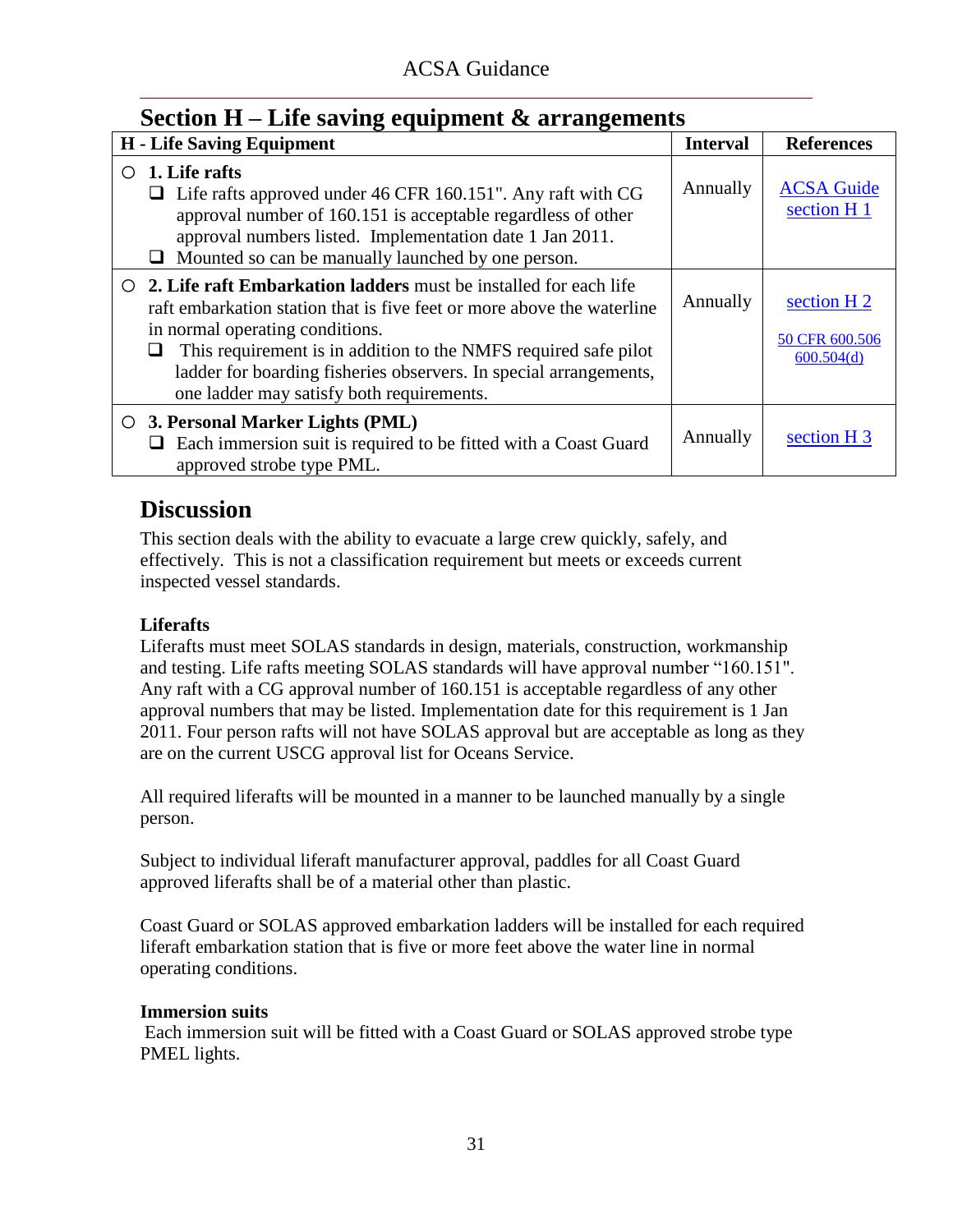# <span id="page-33-0"></span>**Section I – Fixed firefighting equipment & arrangements**

| I - Fixed Fire Fighting Equipment & Arrangements (46CFR76-15<br>applies)                                                                                                                                                                                                                                                                                                                                                                                                                                                                                                                                                                                                                                                                                                                                                                                                                                                                                                                                                                                                                                                                                                 | <b>Interval</b> | <b>References</b>                                                                                                                                                                        |
|--------------------------------------------------------------------------------------------------------------------------------------------------------------------------------------------------------------------------------------------------------------------------------------------------------------------------------------------------------------------------------------------------------------------------------------------------------------------------------------------------------------------------------------------------------------------------------------------------------------------------------------------------------------------------------------------------------------------------------------------------------------------------------------------------------------------------------------------------------------------------------------------------------------------------------------------------------------------------------------------------------------------------------------------------------------------------------------------------------------------------------------------------------------------------|-----------------|------------------------------------------------------------------------------------------------------------------------------------------------------------------------------------------|
| 1. Spaces requiring a fixed fire fighting system<br>O<br>$\Box$ Any space containing:<br>- Internal combustion engine greater than 50 hp<br>- An oil-fired boiler<br>— An incinerator                                                                                                                                                                                                                                                                                                                                                                                                                                                                                                                                                                                                                                                                                                                                                                                                                                                                                                                                                                                    | Annually        | <b>46 CFR</b><br>28.320(a)                                                                                                                                                               |
| $-$ Gasoline storage tank(s) or other flammable materials<br>- Paint lockers over 60 cubic feet in volume                                                                                                                                                                                                                                                                                                                                                                                                                                                                                                                                                                                                                                                                                                                                                                                                                                                                                                                                                                                                                                                                |                 |                                                                                                                                                                                          |
| $\circ$ 2. Vessel specific fixed fire fighting systems<br>$\Box$ certified by a professional engineer for compliance with 46 CFR<br>76.15 and NVIC 6-72 change 1                                                                                                                                                                                                                                                                                                                                                                                                                                                                                                                                                                                                                                                                                                                                                                                                                                                                                                                                                                                                         | Annually        | 46 CFR 76.15<br><b>NVIC 6-72</b>                                                                                                                                                         |
| 3. Spaces protected by fixed CO2 systems not more than 300 lbs<br>$\circ$<br>CO2 cylinders may be located inside the space protected.<br>$\Box$ If cylinders are located inside the space protected:<br>- a heat actuator is required that will automatically operate in<br>addition to the remote pulls<br>If cylinders are stored in a CO2 room:<br>❏<br>- Room must be well ventilated<br>- Must not be located where ambient temp exceeds 130 deg. F<br>- Cylinders must be securely fastened and supported<br>$\Box$ Controls must be located outside the space protected<br>Not located in an area that could be cut off or made inaccessible<br>$\Box$<br>in the event of fire in the space protected<br>Complete but simple instructions for operation of the system<br>❏<br>must be located in a conspicuous place near pull boxes and at the<br>control station located at the cylinder location<br>$\Box$ Alarm and time delay is required unless space is small and there<br>is suitable horizontal escape from the space<br>Perform functional test<br>ப<br>$\Box$ Cylinders weighed<br>System must alarm for at least 20 seconds before CO2 is<br>released | Annually        | <b>46 CFR</b><br>$76.15 - 20(b)$<br>$76.15 - 10(a)$<br>$76.15 - 20(b)$<br>$76.15 - 20(a)$<br>$76.15 - 20(b)$<br>$76.15 - 20(d)$<br>$76.15 - 10(a)$<br>$76.15 - 10(h)$<br>$76.15 - 10(f)$ |
| Ventilation<br>$\Box$<br>- Protected spaces with mechanical ventilation must                                                                                                                                                                                                                                                                                                                                                                                                                                                                                                                                                                                                                                                                                                                                                                                                                                                                                                                                                                                                                                                                                             |                 | $76.15 - 35(a)$                                                                                                                                                                          |
| automatically shut down on activation of the CO2 system.<br>- Means for closing all openings to the space protected must<br>be provided and must be able to be accomplished from<br>outside the space.                                                                                                                                                                                                                                                                                                                                                                                                                                                                                                                                                                                                                                                                                                                                                                                                                                                                                                                                                                   |                 | $76.15 - 35(c)$                                                                                                                                                                          |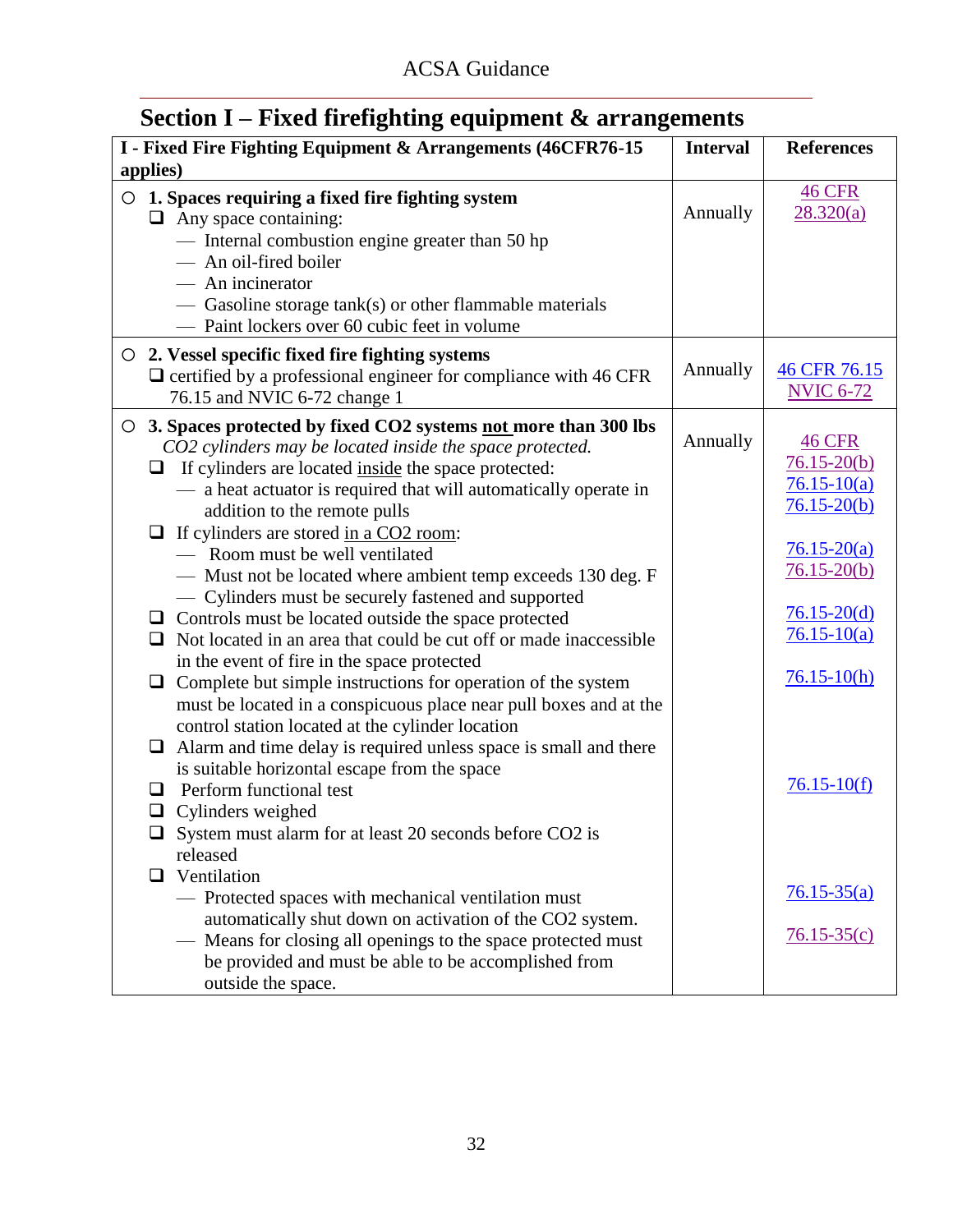| $\circ$ 4. Spaces protected by fixed CO2 systems more than 300 pounds<br>$\Box$ CO2 cylinders must be stored outside the space protected<br>Controls must be located outside the space protected<br>❏<br>Not located in an area that could be cut off or made inaccessible<br>Q.<br>in the event of fire in the space protected<br>Complete but simple instructions for the operation of the system<br>❏<br>must be located in a conspicuous place near pull boxes and at the<br>control station located at the cylinder location<br>$\Box$ Alarm and time delay is required<br>Perform functional test<br>❏ | Annually<br>Annually | <b>46 CFR</b><br>$76.15 - 20(a)$<br>$76.15 - 10(a)$                   |
|--------------------------------------------------------------------------------------------------------------------------------------------------------------------------------------------------------------------------------------------------------------------------------------------------------------------------------------------------------------------------------------------------------------------------------------------------------------------------------------------------------------------------------------------------------------------------------------------------------------|----------------------|-----------------------------------------------------------------------|
| Cylinders weighed<br>$\Box$<br>$\Box$ System must alarm for at least 20 seconds before CO2 is<br>released into the space.<br>$\Box$ Ventilation                                                                                                                                                                                                                                                                                                                                                                                                                                                              |                      | $76.15 - 10(f)$                                                       |
| - Protected spaces with mechanical ventilation must<br>automatically shut down on activation of the CO2 system.<br>Means for closing all openings to the space protected must<br>be provided and must be able to be accomplished from<br>outside the space.                                                                                                                                                                                                                                                                                                                                                  |                      | $76.15 - 35(a)$<br>$76.15 - 35(c)$                                    |
| $\circ$ 5. Pre-engineered fire extinguishing systems<br>May be used in place of fixed CO2 systems provided they are<br>qualified by the restrictions and standards set forth in 46 CFR<br>28.320                                                                                                                                                                                                                                                                                                                                                                                                             | Annually             | <b>46 CFR</b><br>28.320(d)                                            |
| $\Box$ Only in spaces less than 33.98 cubic meters (1200 cubic ft.) that<br>are normally unoccupied:<br>- Small main engine spaces<br>- Paint / flammable storage lockers<br>Must be approved by Commandant for the intended application<br>$\Box$<br>Capable of manual activation from outside the space in addition<br>❏<br>to any automatic actuation devices. Automatically shut down all<br>power ventilation to the space protected.<br>A visible and audible alarm must sound at the vessel's operating<br>ப<br>station, indicating discharge                                                         |                      | Original<br><b>ACSA</b><br><b>Agreement</b><br>section I <sub>3</sub> |
| $\circ$ 6. Heat detectors in spaces containing fixed gas fire<br>extinguishing systems<br>$\Box$ Heat detector alarms (rate of rise / maximum temperature) must<br>be installed in each space fitted with a fixed gas fire<br>extinguishing system<br>- CG approved systems will comply with 46CFR161.002<br>- Non-CG approved systems meeting criteria listed in<br>46CFR27.203 are also acceptable                                                                                                                                                                                                         | Annually             | Original<br><b>ACSA</b><br><b>Agreement</b><br>section I <sub>4</sub> |
| $\circ$ 7. CO2 detection system<br>Installed in any accommodation space where CO2 cylinders are<br>stored<br>Test the function of the CO2 detection system<br>❏                                                                                                                                                                                                                                                                                                                                                                                                                                              | Annually             | NFPA <sub>12</sub><br>Chapter<br>4.3.3.1.1                            |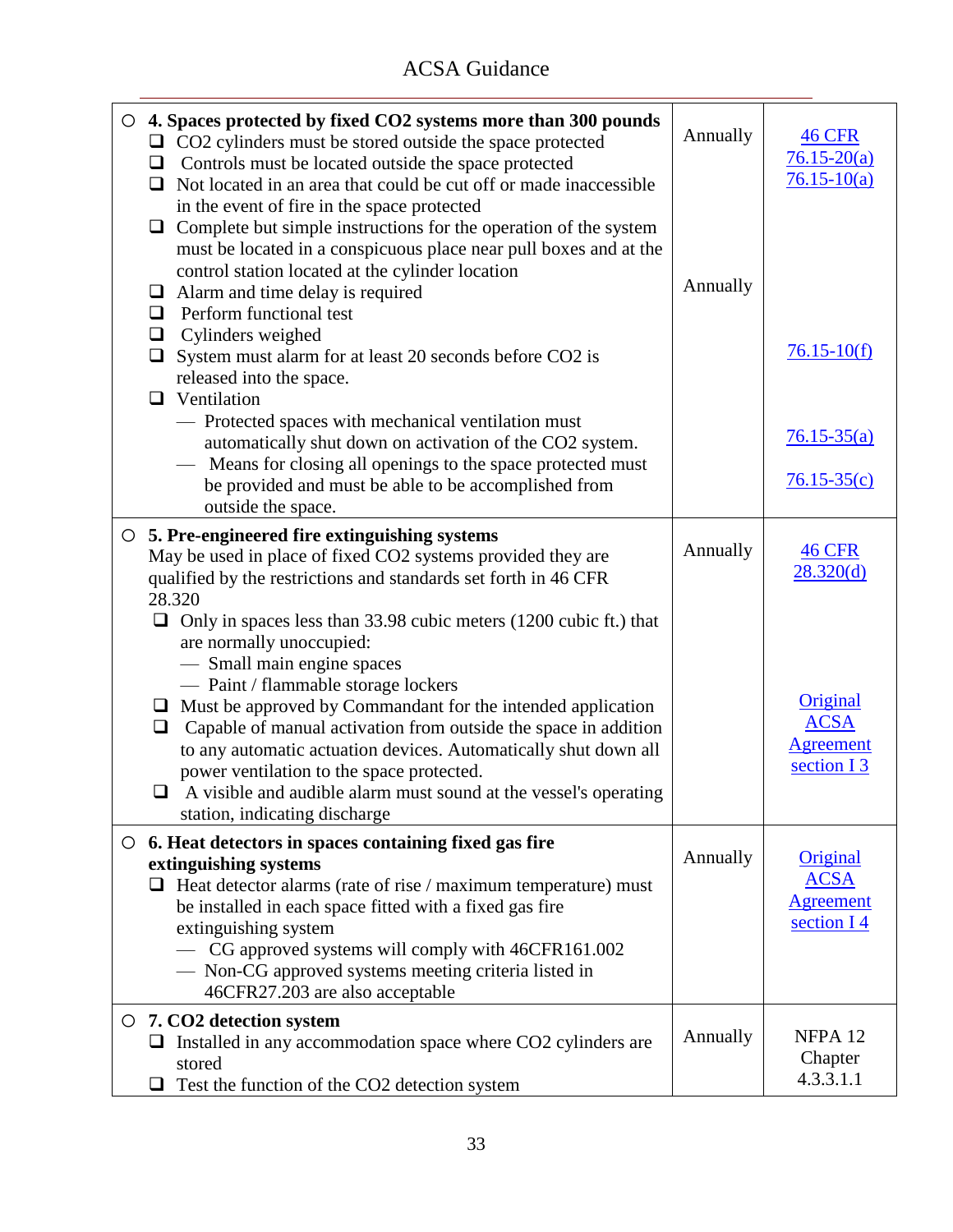| $\circ$ 8. Smoke detectors in all accommodation spaces<br>Acceptable detectors include:<br>⊔<br>- Independent modular smoke detector:<br>Must meet UL-217 as "Single Station Smoke Detector -<br>Also suitable for use in Recreational Vehicles."<br>— Smoke actuated fire detecting unit:<br>Must be installed IAW 46CFR76.33.<br>— Other fire / smoke/ heat detectors may be approved by the<br>local OCMI | Annually | <b>ACSA Guide</b><br>section I<br>discussion |
|--------------------------------------------------------------------------------------------------------------------------------------------------------------------------------------------------------------------------------------------------------------------------------------------------------------------------------------------------------------------------------------------------------------|----------|----------------------------------------------|
| $\circ$ 9. Structural fire protection<br>A-0 boundaries must isolate all internal combustion machinery<br>spaces.                                                                                                                                                                                                                                                                                            | Annually | <b>ACSA Guide</b><br>section I<br>discussion |
| 10. Non-combustible insulation.<br>$\Omega$<br>Any insulation replaced in hidden spaces should be of non-<br>combustible material IAW 46CFR Subchapter Q. Any<br>exceptions are at the discretion of the local OCMI.                                                                                                                                                                                         | Annually | <b>ACSA Guide</b><br>section I<br>discussion |

<span id="page-35-0"></span>These standards require a Coast Guard inspected and National Fire Protection Association (NFPA) standards approved fixed fire fighting system for spaces with internal combustion engines and additional fire detection capability in the engine spaces and accommodation spaces. This standard meets existing inspected and classed vessel requirements.

### **Enclosed spaces**

Each vessel must be fitted with a fixed gas fire extinguishing system in the following enclosed spaces:

- 1. A space containing an internal combustion engine of more than 50 horsepower (main and auxiliary spaces);
- 2. A space containing an oil-fired boiler;
- 3. An incinerator; or,
- 4. A space containing a gasoline storage tank or other flammable materials (such as a paint locker).

### **Vessel specific fire extinguishing system**

All fixed gas fire extinguishing systems for main machinery spaces shall be installed in accordance with [46 CFR 76.15](ACSA_References/46cfr76.15.pdf) and other appropriate NFPA standards. Such installations must be certified compliant by a vendor acceptable to the cognizant OCMI or by a licensed Professional Engineer.

### **Emergency communication equipment**

For vessels where it is the policy to notify the master of the vessel prior to discharging the vessel's fixed fire fighting system into the engine room, vessel owners shall install an independently powered emergency communication system between the wheelhouse and the controls to the fixed fire fighting system, to allow immediate emergency notification communication to the wheelhouse.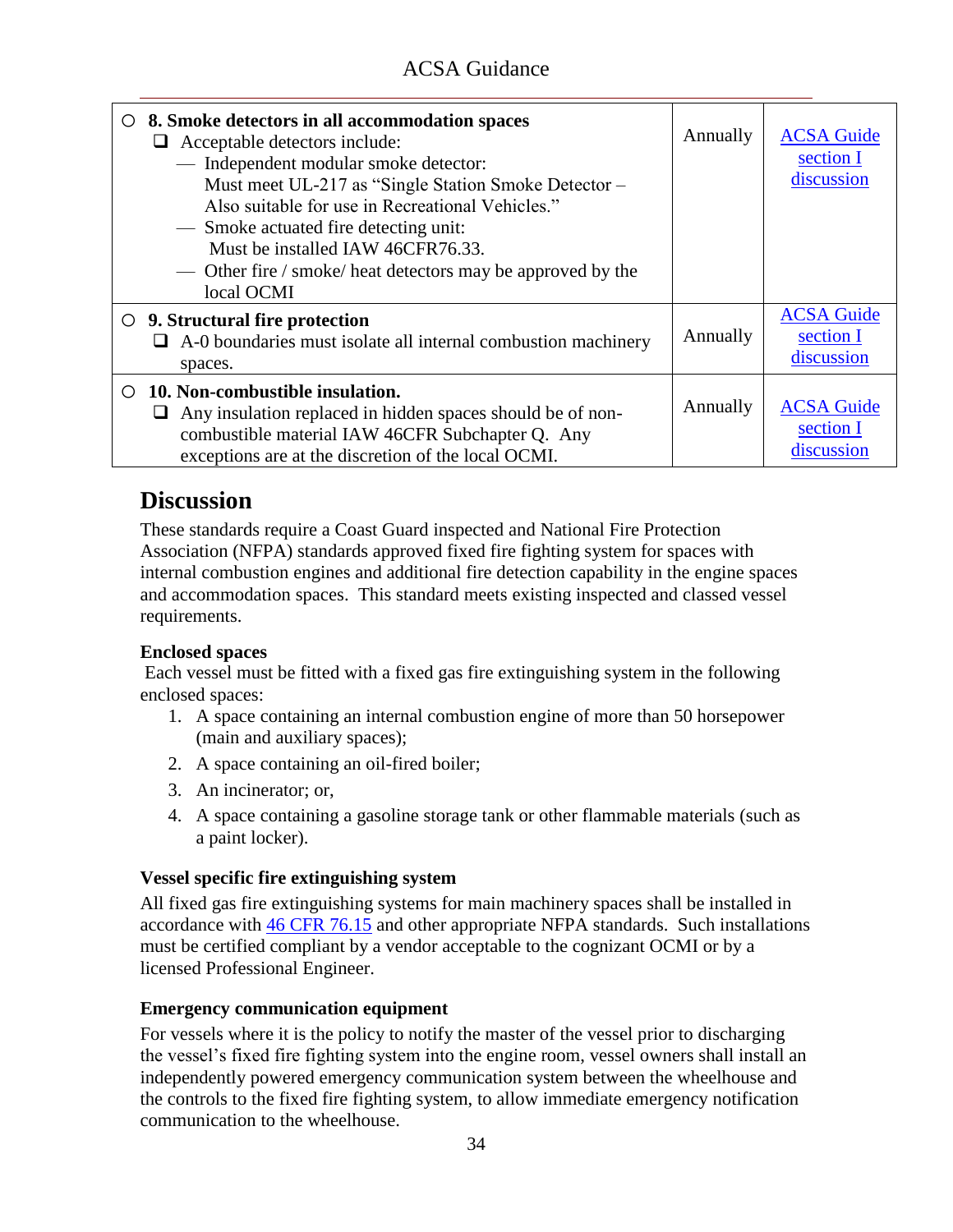Each vessel must have clear procedures, signed by the master and chief engineer explaining the conditions under which fixed extinguishing systems are to be used and responsibilities of all involved parties. These procedures should be included in monthly drills.

#### **Pre-engineered fire extinguishing system**

A pre-engineered fixed gas fire extinguishing system may be installed only in a normally unoccupied machinery space (excluding main engine spaces), paint locker, or space containing flammable liquid stores that has a gross volume of not more than 33.98 cubic meters (1200 cubic feet).

- 1. Pre-engineered fixed gas fire extinguishing systems must:
	- a) Be approved by the Commandant for the intended application (e.g. incinerator space, bow thruster room, etc);
	- b) Be capable of manual actuation from outside the space in addition to any automatic actuation devices; and,
	- c) Automatically shut down all power ventilation systems serving the protected space and all engines that draw intake air from within the protected space.
	- d) A vessel on which a pre-engineered fixed gas fire extinguishing system is installed must have the following equipment at the operating station:
		- (i) A visual alarm to indicate the discharge of the extinguishing agent;
		- (ii) An audible alarm to sound upon discharge of the extinguishing agent; and,
		- (iii) A means to reset devices used to automatically shut down ventilation systems and engines.

### **Smoke / Heat Detectors**

Heat detectors alarms (rate of rise / maximum temperature) shall be installed in each space fitted with a fixed gas fire extinguishing system. Coast Guard approved fire detection systems and equipment complying with [46 CFR 161.002,](ACSA_References/46cfr161.002.pdf) as well as, non-Coast Guard approved fire detection systems meeting the criteria listed in [46 CFR 27.203](ACSA_References/46cfr27.203.pdf) are acceptable.

#### **Accommodation spaces**

Each accommodation space must be equipped with an independent modular smoke detector or a smoke actuated fire detecting unit installed in accordance with [46 CFR](ACSA_References/46cfr76.33.pdf) [76.33.](ACSA_References/46cfr76.33.pdf) The independent modular smoke detector must meet UL 217 and be listed as a "Single Station Smoke Detector--Also suitable for use in Recreational Vehicles." Other fire, smoke, and/or heat detectors for accommodation spaces may be approved for use by the local OCMI.

### **Carbon Dioxide Detectors**

In any accommodation space housing carbon dioxide storage cylinders, a carbon dioxide detector must be installed to protect the crew from the potential build up of carbon dioxide from leaking cylinders. A CO2 detector / alarm would be acceptable if UL listed; however, there is presently no listed CO2 detection and/or alarm equipment under the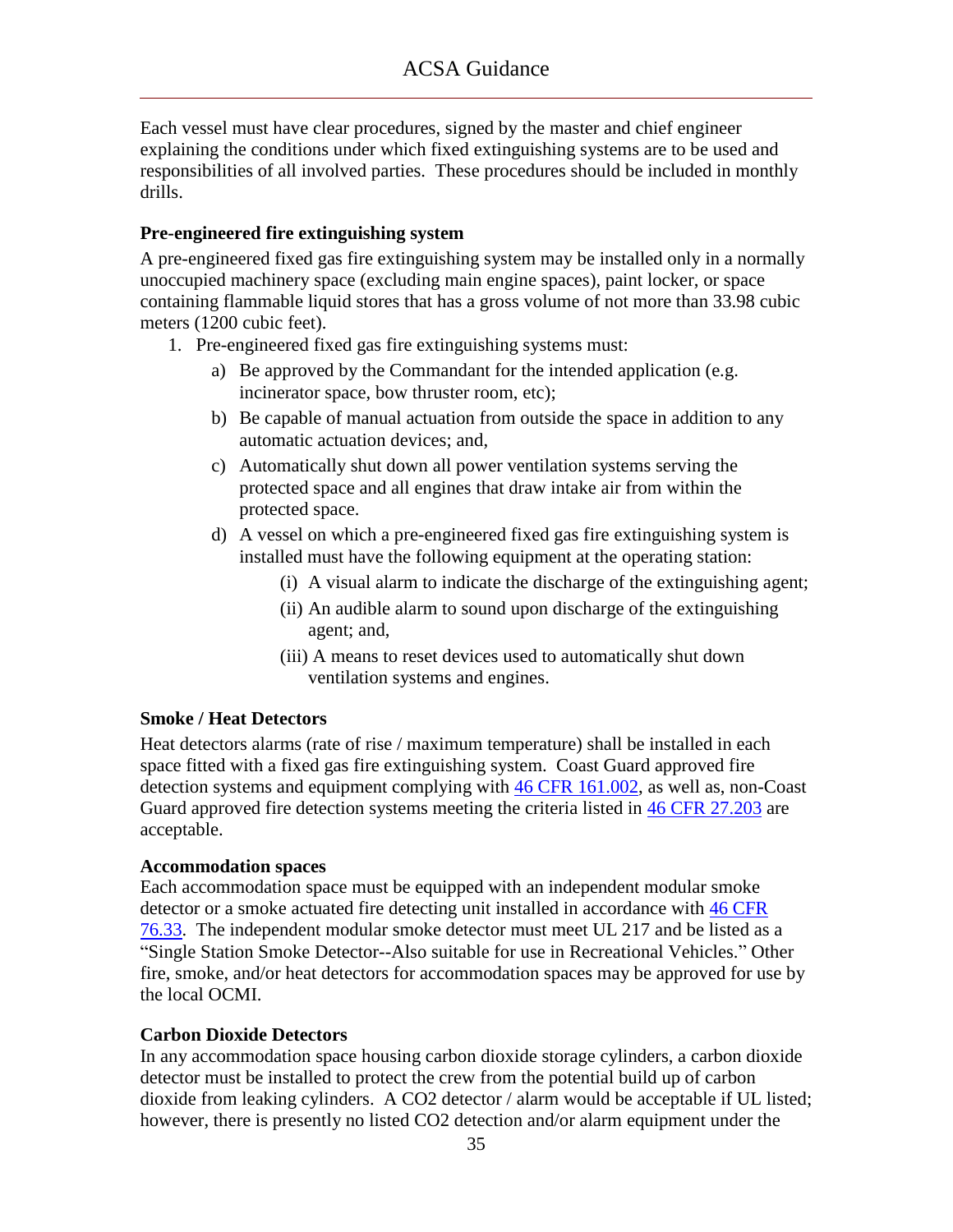UL2075 standard. Therefore, the OCMI shall accept this gear on a case-by-case basis, or alternatively may accept an oxygen level detector. In the future, CO2 detectors having the UL listing may be required, if the gas detection manufacturers market a listed device suitable for this application.

### **Fire Hazard Surveys**

Machinery spaces and escape scuttles shall be maintained in reasonable state of cleanliness to reduce the risk of fire. Flammable materials shall not be stored within machinery spaces or in escape scuttles. Scheduled examinations shall include a survey in all machinery spaces and other spaces where flammable and combustible materials are stored and used. At each examination a Coast Guard Marine Inspector or dockside examiner and the vessel representative shall conduct a fire safety hazard survey of the engine spaces to identify and remedy any additional fire safety hazards which may exist, but are not specifically identified in the ACSA Program.

Notwithstanding the need for crew to conduct normal operations, special attention shall be given to maintaining adequate egress paths from all compartments.

### **A-0 Boundaries**

Since machinery spaces are a common source of fire aboard vessels, it is standard practice to design machinery space bulkheads to prevent the passage of smoke and flame. This contains fires that may start within these spaces and allows time for fixed extinguishing systems to be activated or other fire fighting efforts. The longer a vessel has been in service, the more likely that bulkheads isolating machinery spaces have been breached. These breaches allow fire and smoke to spread to other compartments and impair the effectiveness of fixed extinguishing agents.

A-0 bulkheads or decks must be composed of steel or equivalent material, suitably stiffened and made intact with the main structure of the vessel, such as the shell, structural bulkheads, and decks. They must be so constructed that, if subjected to the standard fire test, they are capable of preventing the passage of smoke and flame for 1 hour. It is the intent of this requirement to assure there is a intact steel bulkhead in all machinery spaces while recognizing that many ACSA vessels have bulkheads in machinery spaces that have polyurethane foam insulation on the opposite side of the bulkheads. Engine rooms and cargo holds share common bulkheads in standard ACSA vessel configurations.

<span id="page-37-0"></span>Accepted methods of passing cables and piping through machinery space decks and bulkheads are often not used in an effort to save time and money or because conditions during repair do not permit proper penetrations to be used. The risk posed by these unsafe penetrations shall be reduced at the earliest opportunity. Marine Inspectors shall ensure that machinery space bulkheads and decks remain intact at each penetration. Penetrations that are discovered non-tight shall be required to be repaired within a reasonable time. All closures and vents in A-0 boundaries shall be constructed of steel or equivalent material. All closures and vents shall be capable of being secured manually from outside the space.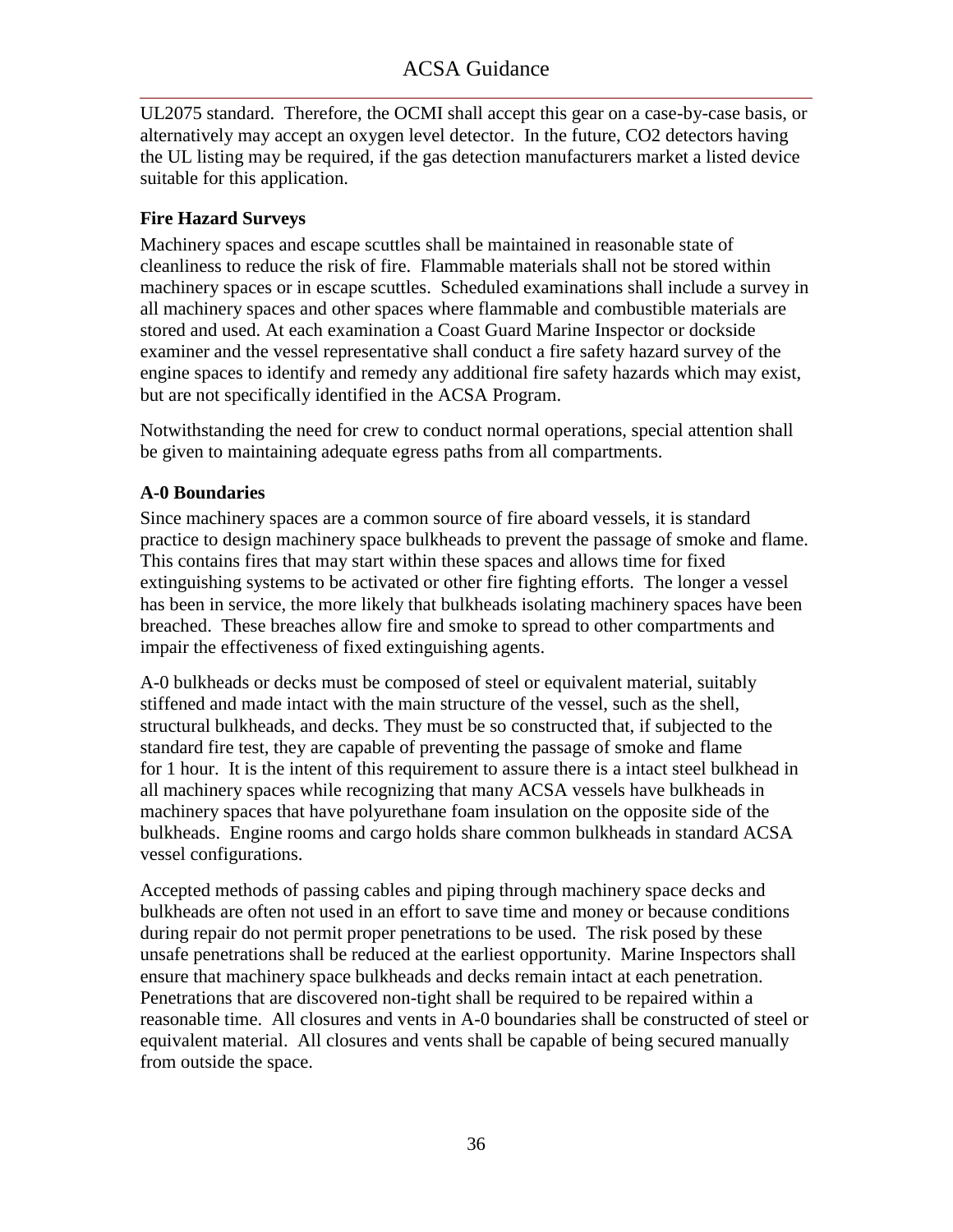# **Section J – Other fire fighting & safety equipment**

| - - -<br>J - Other Fire Fighting and Safety Equipment                                                                                                                                                                                                                                                                                                                                                                                                                                                                                                                                                                                                  | <b>Interval</b> | <b>References</b>                                                                                     |
|--------------------------------------------------------------------------------------------------------------------------------------------------------------------------------------------------------------------------------------------------------------------------------------------------------------------------------------------------------------------------------------------------------------------------------------------------------------------------------------------------------------------------------------------------------------------------------------------------------------------------------------------------------|-----------------|-------------------------------------------------------------------------------------------------------|
| $\circ$ 1. Portable fire/dewatering pump<br>$\Box$ Must be independently powered<br>$\Box$ Must be stowed outside the engine room<br>Sufficient suction hose to reach water from highest lift<br>$\Box$<br>Sufficient 1.5 inch fire hose to reach any part of the vessel<br>$\Box$<br>Hose(s) fitted with nozzle of corrosion resistant material capable<br>$\Box$<br>of providing solid or straight stream, and spray pattern<br>$\Box$ Pump capable of producing two effective 40 foot streams from<br>standard 1.5 inch fire hose                                                                                                                   | Annually        | <b>Original</b><br><b>ACSA</b><br><b>Agreement</b><br>section J 1<br>section $J(2(1))$<br>section J 3 |
| 2. Fireman's Outfits<br>$\circ$<br>$\Box$ Vessels with <u>fewer than</u> 26 people on board shall have 2 outfits<br>$\Box$ Vessels with 26 or more people on board shall have 4 outfits<br>$\Box$ Fireman's outfit shall include:<br>- One positive pressure self-contained breathing apparatus,<br><b>SCBA</b><br>- With attached lifeline<br>- Protective clothing with retro-reflective tape<br>- Rigid helmet<br>- Gloves<br>- Boots<br>— Fire axe (or other appropriate tool)<br>$\Box$ Each SCBA will be provided with two spare air bottles                                                                                                     | Annually        | Original<br><b>ACSA</b><br><b>Agreement</b><br>sections J4 $&$ 5<br>46 CFR 96.35                      |
| $\circ$ 3. Crew training<br>$\Box$ Fire team members (as identified on the Emergency Instructions<br>as required by 46 CFR 28.265) who will wear the fireman's<br>outfits shall provide proof of Coast Guard approved basic fire<br>training.                                                                                                                                                                                                                                                                                                                                                                                                          | Annually        | Original<br><b>ACSA</b><br><b>Agreement J 6</b><br>46CFR28.265                                        |
| ○ 4. Fire and Safety Plan<br>$\Box$ Up to date Fire and Safety Plans<br>$\Box$ General arrangement plans showing<br>- Each control station for controlling ships radios, main<br>navigation, emergency power, and where fire reporting and<br>fire control equipment are centralized<br>— Location of fire resisting bulkheads<br>- Location of alarms<br>— Location of extinguishing systems<br>- Location of portable fire extinguishers<br>- Means of access to different compartments and decks<br>- Ventilation system and location of ventilation shut-downs<br>and dampers<br>- Details of alarms systems<br>— Details of extinguishing systems | Annually        | <b>ACSA Guide</b><br>section J 7<br><b>46 CFR</b><br>$91.55 - 5(d)$                                   |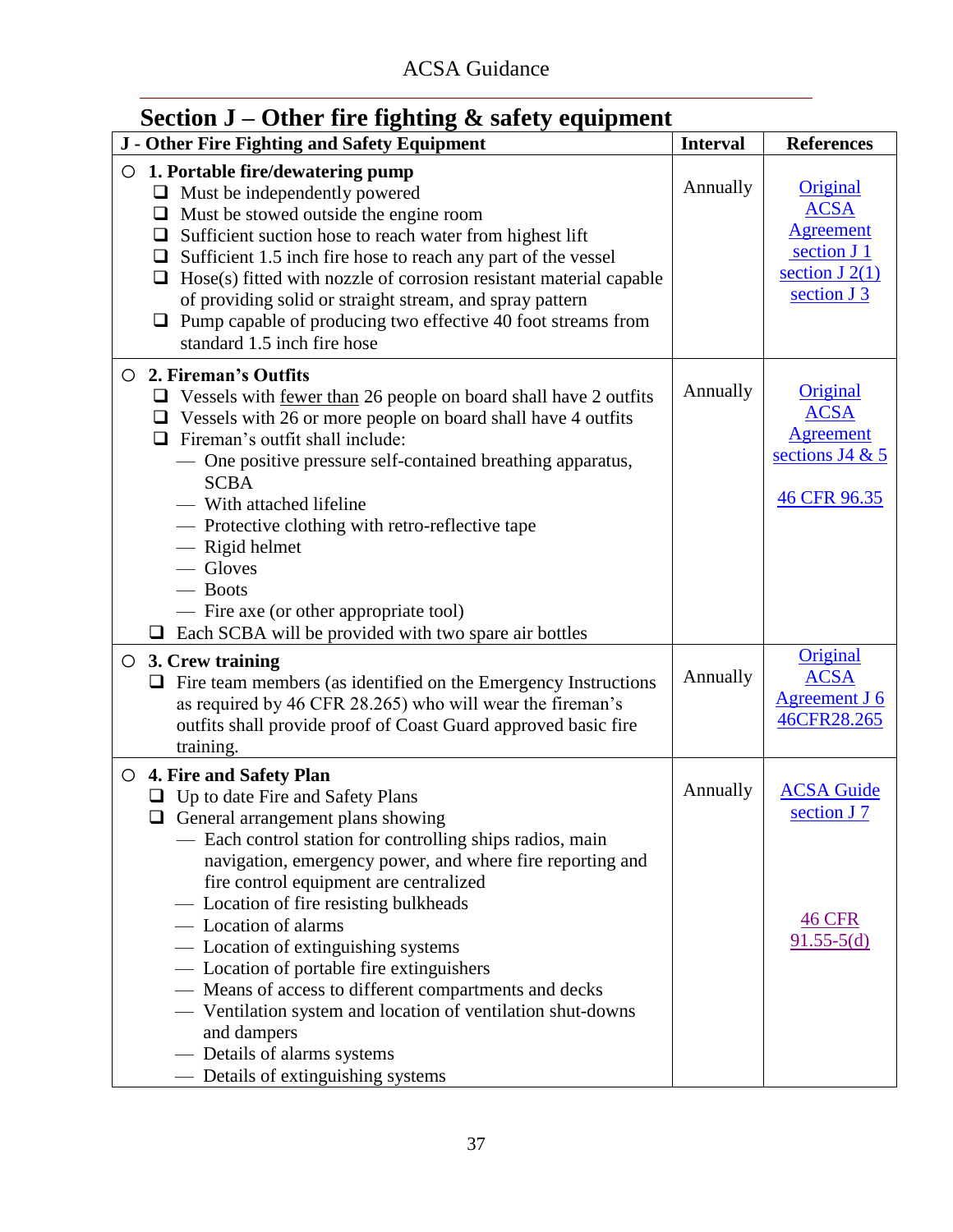| $\circ$ 5. Freon detectors (as required)<br>$\Box$ Installed in spaces containing main tank and compressors<br>$\Box$ Portable Freon detectors should also be on board | Annually | <b>ACSA Guide</b><br>section J |
|------------------------------------------------------------------------------------------------------------------------------------------------------------------------|----------|--------------------------------|
|                                                                                                                                                                        |          |                                |

These standards seek to increase a vessels fire fighting (and de-watering) capabilities by requiring portable fire fighting capability, fireman's outfits, and fire fighting plans. These standards meet or exceed classification requirements.

### **Portable dewatering pump**

Each vessel must be equipped with an independently powered (independent of the ship's auxiliary power system) portable fire/dewatering pump. The portable pump and hoses must be stowed outside the engine room.

Each pump will be provided with suction hose and strainers adequate to reach water sources for either service and must be capable of picking up suction for the highest lift. Correspondingly, discharge hose must be readily available for each service.

The pump shall be capable of producing two effective 40 foot streams, each from a standard 1.5 inches diameter lined commercial fitted with a corrosion resistant dual purpose nozzle capable of providing a solid or straight stream, and a spray pattern.

### **Fireman's outfits**

Each vessel with less than 26 people on board must be equipped with a minimum of (2) traditional bunker style fireman's outfits. Each vessel with 26 or more people on board will be equipped with a minimum of (4) traditional bunker style fireman's outfits as described in [46 CFR 96.35.](ACSA_References/46cfr96.35.pdf)

Each outfit will consist of:

- 1. One self-contained breathing apparatus, attached lifeline, flashlight, rigid helmet, boots, gloves, protective clothing with reflective tape and one fire axe.
- 2. At least two spare air bottles will be provided for each self-contained breathing apparatus.
- 3. Each SCBA must be positive pressure and approved by MSHA and NIOSH and have a minimum 30 minute air supply and a full face mask.

Crew members who are identified in the vessel's Watch, Quarter and Station Bill as fire team members who will wear the above protective equipment shall complete Coast Guard approved basic fire-fighting training.

### **Fire Fighting Plans**

Each vessel must have Fire and Safety Plan which shows the location of all safety equipment and fire fighting equipment. Marine Inspectors shall ensure its accuracy at each examination.

### **Freon Detectors**

<span id="page-39-0"></span>Freon Detectors are only required when Freon is used in freezer hold systems and will not be required when used in applications such galley refrigerators and air conditioners.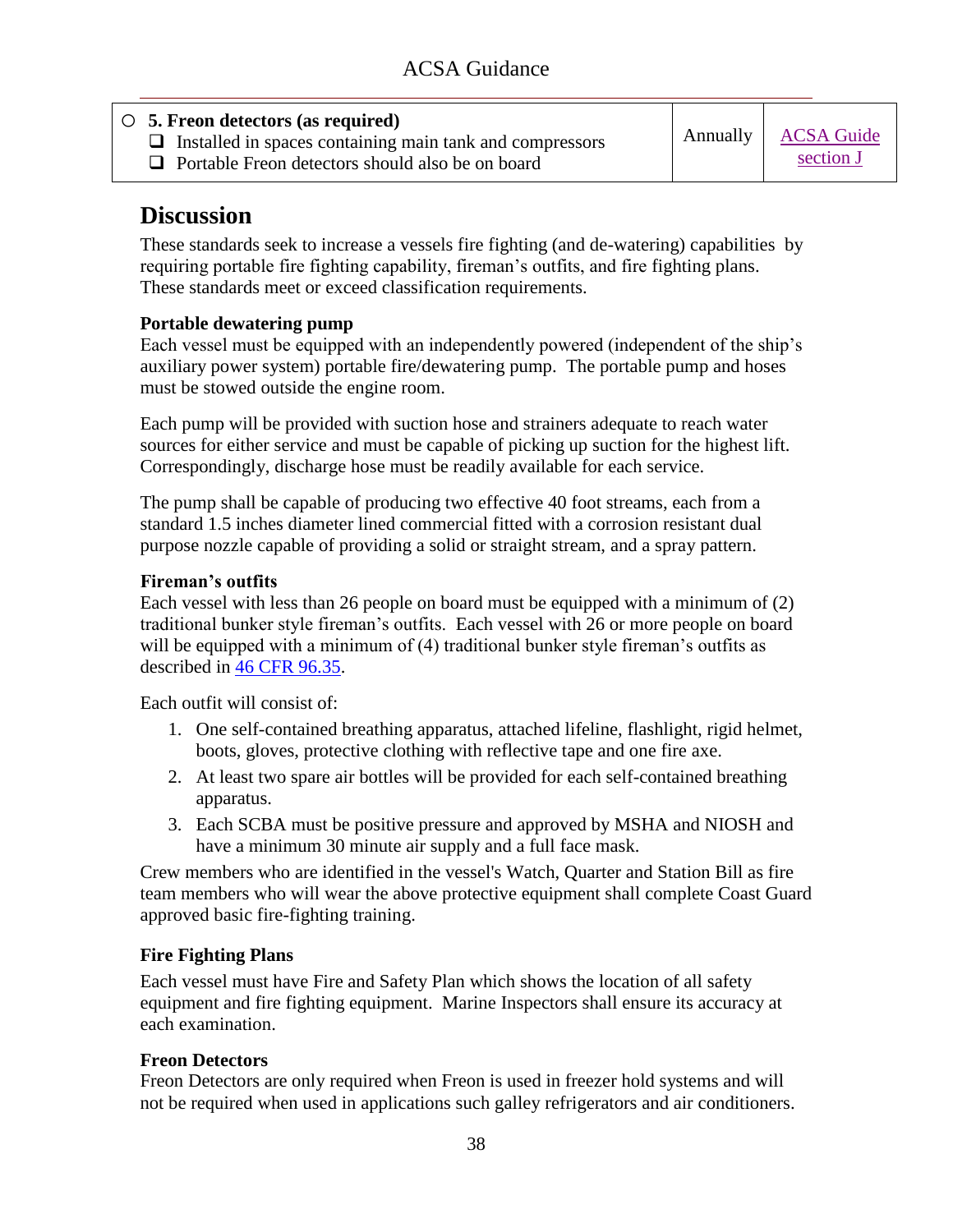| $\sum$<br><b>K</b> - Emergency Drills                                                                                                                                                                                                                                                                                                    |                                                                                                                                                                         |                                   | <b>Interval</b> | <b>References</b>                        |
|------------------------------------------------------------------------------------------------------------------------------------------------------------------------------------------------------------------------------------------------------------------------------------------------------------------------------------------|-------------------------------------------------------------------------------------------------------------------------------------------------------------------------|-----------------------------------|-----------------|------------------------------------------|
| ○ 1. As part of the ACSA annual exam, drills must be conducted<br>in the presence of a USCG Examiner<br>The drills must be conducted with the vessel's crew on board<br>ப<br>The drills should include:<br>ப<br>— Abandon ship                                                                                                           |                                                                                                                                                                         |                                   |                 | <b>46 CFR</b><br>28.275<br>28.270        |
|                                                                                                                                                                                                                                                                                                                                          | - Launching survival craft<br>- Donning immersion suits or PFDs<br>— Making voice radio distress calls / using visual distress<br>signals<br>- Recover person overboard |                                   |                 | $11 - 11$                                |
|                                                                                                                                                                                                                                                                                                                                          | — Activating general alarm<br>- Reporting inoperative alarm & fire detection systems<br>- Minimizing effects of accidental flooding<br>— Fighting a fire                |                                   |                 | $11 - 11$                                |
|                                                                                                                                                                                                                                                                                                                                          | - Donning Fireman's outfits / SCBAs if equipped                                                                                                                         |                                   |                 |                                          |
| $\circ$                                                                                                                                                                                                                                                                                                                                  | 2. Required number of qualified drill conductors in crew<br>complement                                                                                                  |                                   | Annually        | Original<br><b>ACSA</b>                  |
|                                                                                                                                                                                                                                                                                                                                          | Persons on board                                                                                                                                                        | <b>Certified Drill Conductors</b> |                 | section K 1-4                            |
|                                                                                                                                                                                                                                                                                                                                          | Less than 16                                                                                                                                                            | 2                                 |                 |                                          |
|                                                                                                                                                                                                                                                                                                                                          | $16 - 25$                                                                                                                                                               | 3                                 |                 |                                          |
|                                                                                                                                                                                                                                                                                                                                          | $26 - 35$                                                                                                                                                               | $\overline{4}$                    |                 |                                          |
|                                                                                                                                                                                                                                                                                                                                          | 36 or more                                                                                                                                                              | At least 5                        |                 |                                          |
| 3. Record keeping of emergency drills and training<br>$\circ$<br>$\Box$ Logged by the master<br>- Includes date of each drill<br>- Conducted not more than 30 days from previous drill<br>- Log should indicate those that did not participate and why<br>— Must be maintained on board for 1 year and in the main office<br>for 3 years |                                                                                                                                                                         |                                   | Annually        | Original<br><b>ACSA</b><br>section K 6   |
| $\circ$ 4. Communications among crew<br>$\Box$ If crew or process workers include non-English speaking members<br>— Vessel has tapes/CDs that provide training on emergency<br>procedures in the language spoken<br>- Training tapes/CDs similar to AMSEA or NPFVOA safety<br>videos                                                     |                                                                                                                                                                         |                                   | Annually        | Original<br><b>ACSA</b><br>section $K$ 5 |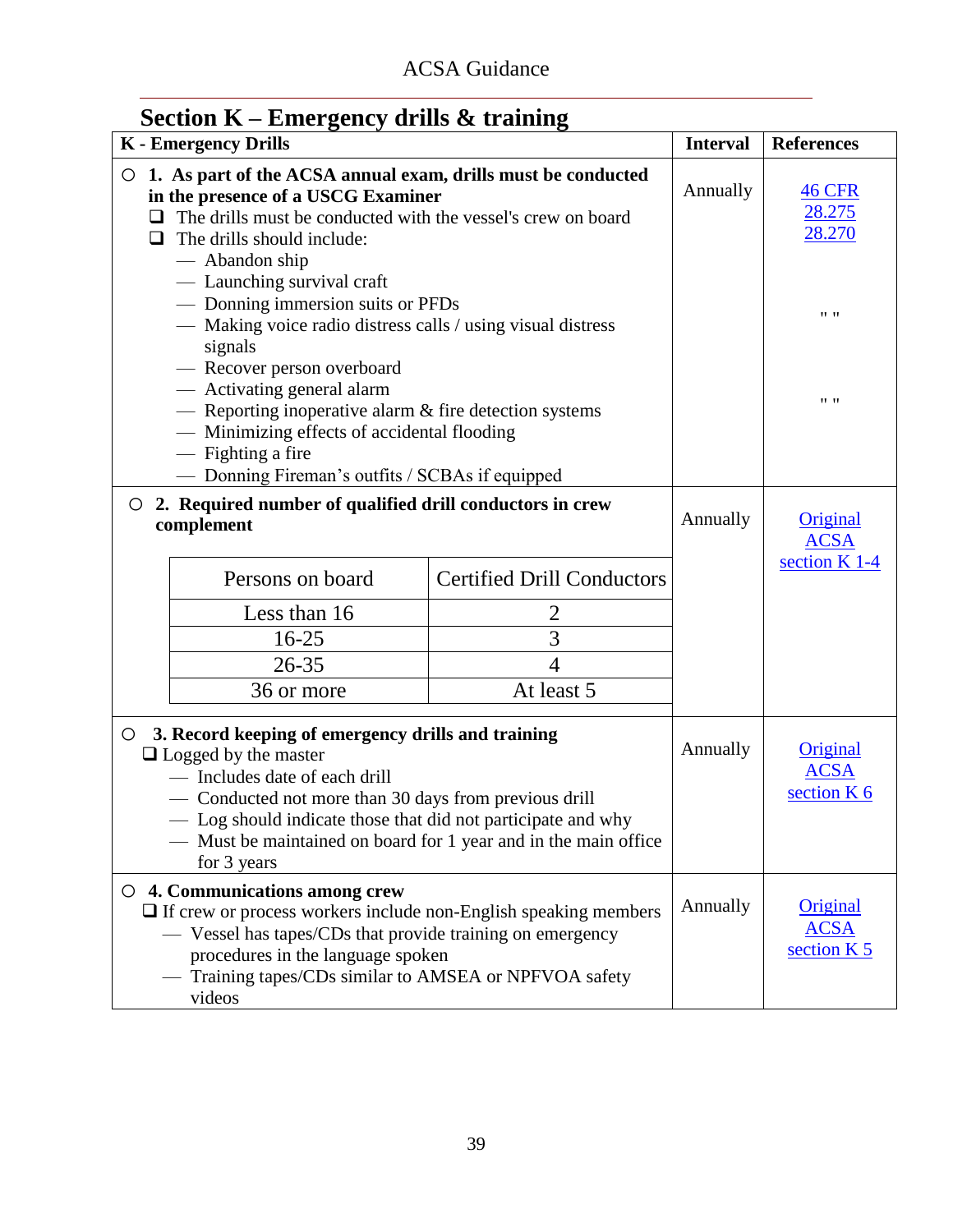This section increases on board trained drill instructor, fosters effort to improve multilanguage training and requires a record of emergency drills and training. This is not a classification issue, but meets or exceeds current inspected vessel standards.

### **Language**

Every reasonable effort shall be made, including the use of North Pacific Fishing Vessel Owners Association and Alaska Marine Safety Education Association Spanish & Vietnamese language safety videos, to ensure that all non-English speaking crew members and fish processing personnel are familiar with their emergency responsibilities and duties.

### **Sailing Short**

At the outset of a voyage a vessel should "possess" the complement of certificated drill conductors as stipulated in this section. In certain unusual circumstances, when vacancies occur at or after the time the crew is required to be aboard, the vessel may sail short, provided the vacancy was without the consent, fault, or collusion of the master, owner, or any other person interested in the vessel, and the master has made a conscientious effort to find a qualified replacement. In addition, the master must be satisfied that the vessel is safe to make the intended voyage. Desertion, arrest, failure to join, hospitalization, etc., are considered to be unusual circumstances and may be grounds for sailing short if the master considers the remaining complement sufficient. However, at each port or place called at during the voyage (including the port of departure), the master has an obligation to obtain qualified replacements if they are available. The master need not obtain permission to sail short, but must report the situation in writing within 12 hours of arrival at the port of destination. The master's decision to sail short is subject to the OCMI's review and appropriate administrative action should be taken if warranted.

### **Logging of drills**

All emergency drills and training shall be logged by the master of the vessel. Emergency drill log entries must include the name and reason for missing the drill for each person not participating in an emergency drill. Emergency drills and training records shall be maintained on board the vessel and at the vessel's home office for three years.

### **Frequency of drills**

Emergency drills shall be conducted at least once each 30 days and must cover all contingencies listed in [46 CFR 28.270.](ACSA_References/46cfr28.270.pdf) Additionally, drills must be conducted anytime a person with safety responsibilities is replaced. Within each 30 days each person on board must have received training complying with  $46$  CFR 28.270.

### **Orientation of new members**

The requirements for orientation of new persons on board is in [46 CFR 28.270.](ACSA_References/46cfr28.270.pdf)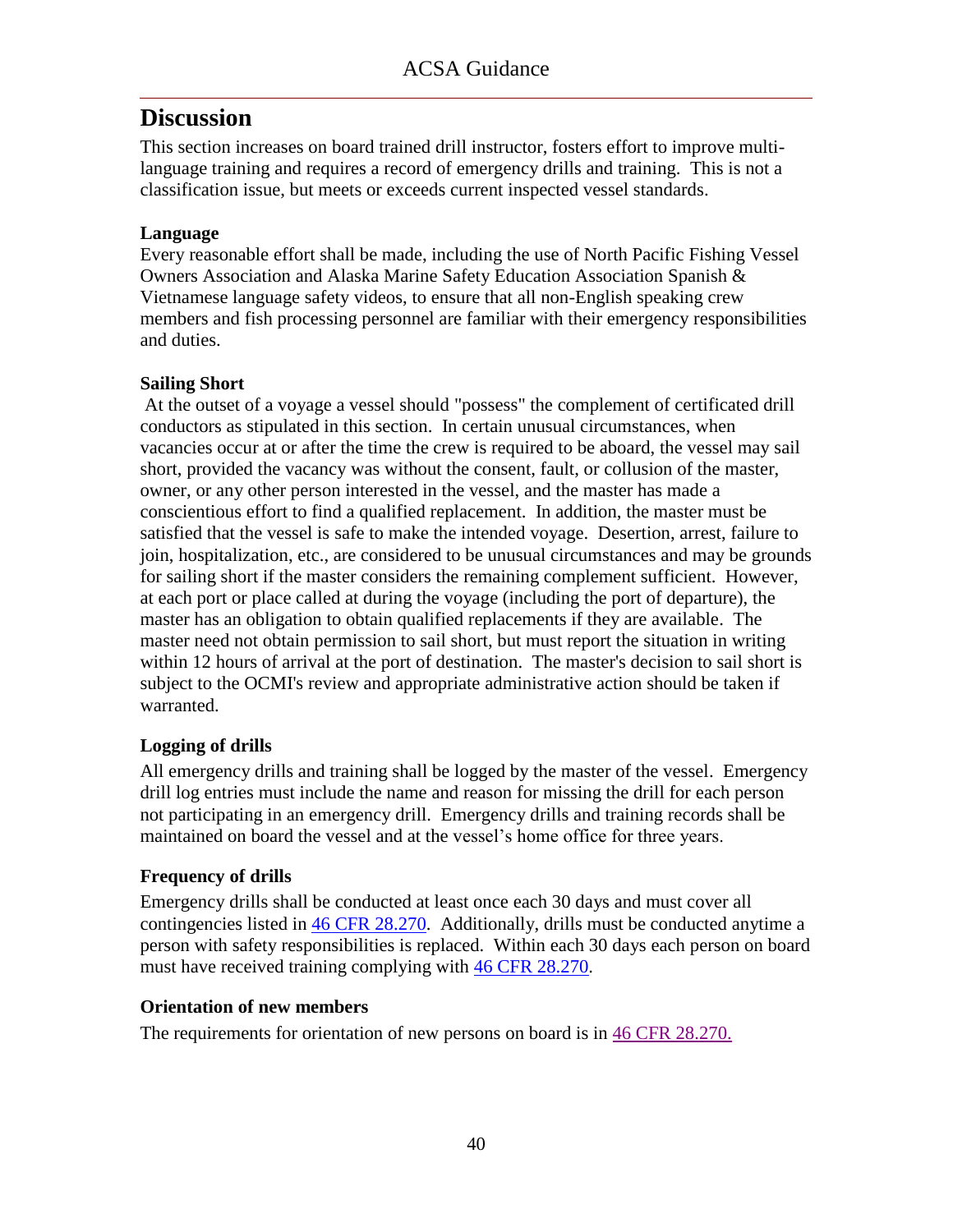<span id="page-42-0"></span>

|  | Section L – Emergency communication and navigation |  |
|--|----------------------------------------------------|--|
|  |                                                    |  |

| L - Emergency Communications and Navigation                                                                                                                                                                                                                                                                                                                                                                                                                                                                                                                                                                                                                                                                                                                                  | <b>Interval</b> | <b>References</b>                                                                                                    |
|------------------------------------------------------------------------------------------------------------------------------------------------------------------------------------------------------------------------------------------------------------------------------------------------------------------------------------------------------------------------------------------------------------------------------------------------------------------------------------------------------------------------------------------------------------------------------------------------------------------------------------------------------------------------------------------------------------------------------------------------------------------------------|-----------------|----------------------------------------------------------------------------------------------------------------------|
| $\circ$ 1. Notification prior to discharging fixed systems into machinery<br>spaces<br>$\Box$ If vessel policy requires notification of the Master<br>- Must have installed communication system between<br>activation control station and wheelhouse<br>Emergency hand-held radios may be used to meet this<br>requirement<br>— Must be located on bridge, and at fixed fire extinguisher<br>system control stations                                                                                                                                                                                                                                                                                                                                                        | Annually        | Original<br><b>ACSA</b><br>section L1                                                                                |
| $\circ$ 2. Procedures for activating the fixed extinguishing system<br>$\Box$ Must have clear written procedures<br>□ Signed by Master and Chief Engineer                                                                                                                                                                                                                                                                                                                                                                                                                                                                                                                                                                                                                    | Annually        | Original<br><b>ACSA</b><br>section L 2                                                                               |
| $\circ$ 3. Automatic Identification System (AIS)<br>$\Box$ Fish processing vessels greater than 65 feet must have an<br>approved AIS installed and operational                                                                                                                                                                                                                                                                                                                                                                                                                                                                                                                                                                                                               | Annually        | 33 CFR 164.46                                                                                                        |
| ○ 4. Global Maritime Distress Signal System (GMDSS)<br><b>Fish Processing Vessel 300 GT and over:</b><br>$\Box$ Search and Rescue Transponder (SART)<br>$-$ < 500 GT 1 SART<br>$ \geq$ 500 GT 2 SARTs<br>$\Box$ 3 VHF handheld transceivers<br>NOTE: A transceiver permanently installed in a life raft may be<br>counted toward this requirement<br>- Must operate on channel 16 and one other channel<br>(channel 6 recommended)<br>2 VHF radio installation<br>— Capable of operating on:<br>Channel 6 (156.3 MHz),<br>Channel 13 (156.65 MHz); and,<br>$\overline{\phantom{a}}$<br>Channel 16 (156.8 MHz)<br>1 MF radio installation (Single Side Band)<br>Capable of operating on:<br>2182 kHz, and<br>2 other frequencies between (1605-3500 kHz)<br>1 NAVTEX receiver | Annually        | <b>NVIC 3-99</b><br>Table 5<br><b>47 CFR</b><br>80.1095(b)<br>80.1095(a)<br><b>47 CFR</b><br>80.855<br>80.1085(a)(4) |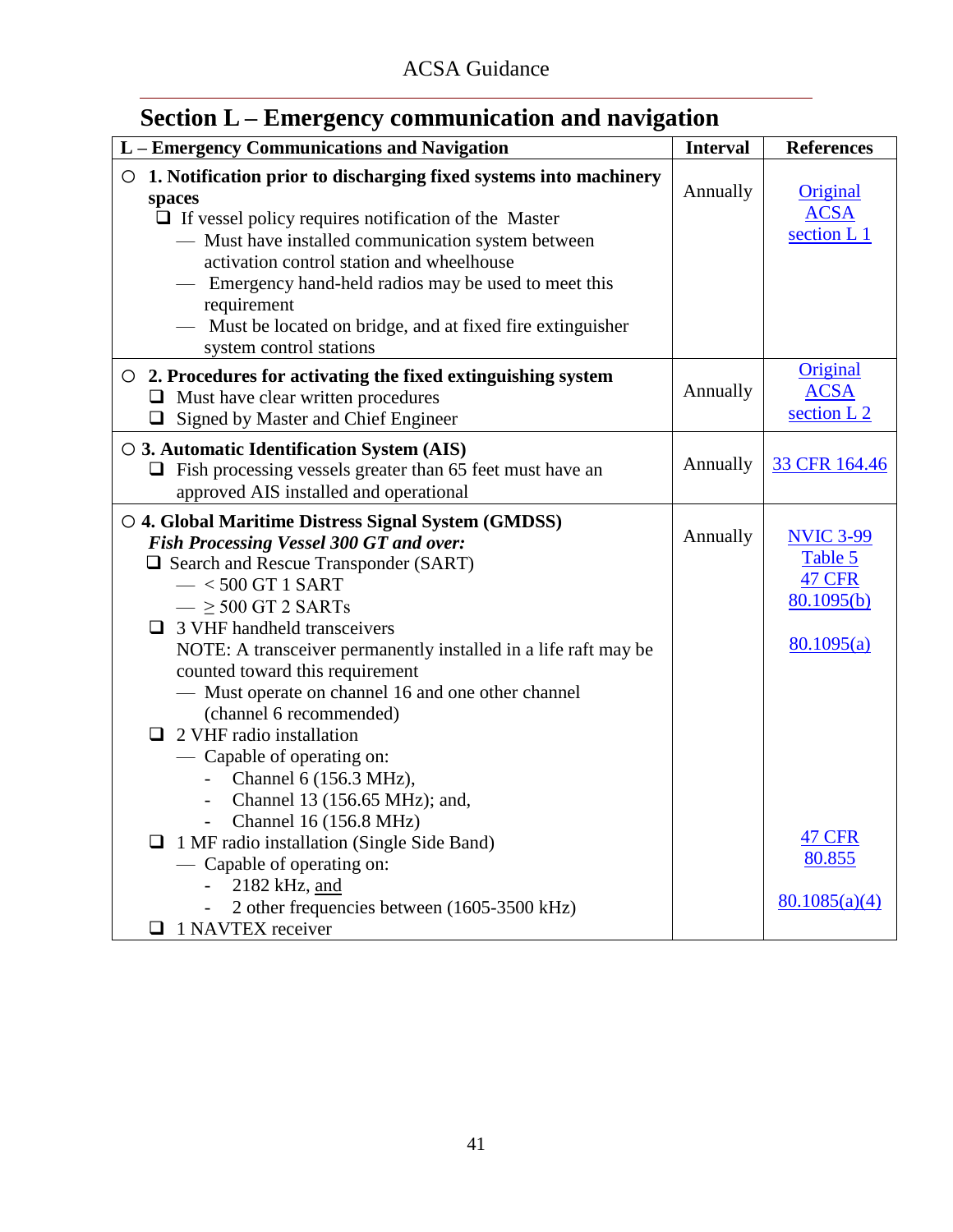These standards institute particular requirements to preserve positive administrative controls relative to discharge of fixed fire fighting systems. It also implements use of GMDSS and AIS equipment. This is not a classification issue, but meets or exceeds current inspected vessel standards.

### **Portable communication equipment**

Emergency handheld radios may be used to meet this requirement, so long as the radios are stowed upon the bridge and at the controls to the fixed fire fighting system.

### **Global Maritime Distress Signal System (GMDSS)**

All vessels enrolled in the alternative compliance agreement shall be in compliance with Coast Guard [Navigation and Vessel Inspection](ACSA_References/NVIC_3-99.pdf) Circular 3-99.

### **Automatic Identification System (AIS)**

In accordance with [33 CFR 164.46,](ACSA_References/33cfr164.46.pdf) all vessels must be equipped with a properly installed and operational AIS system.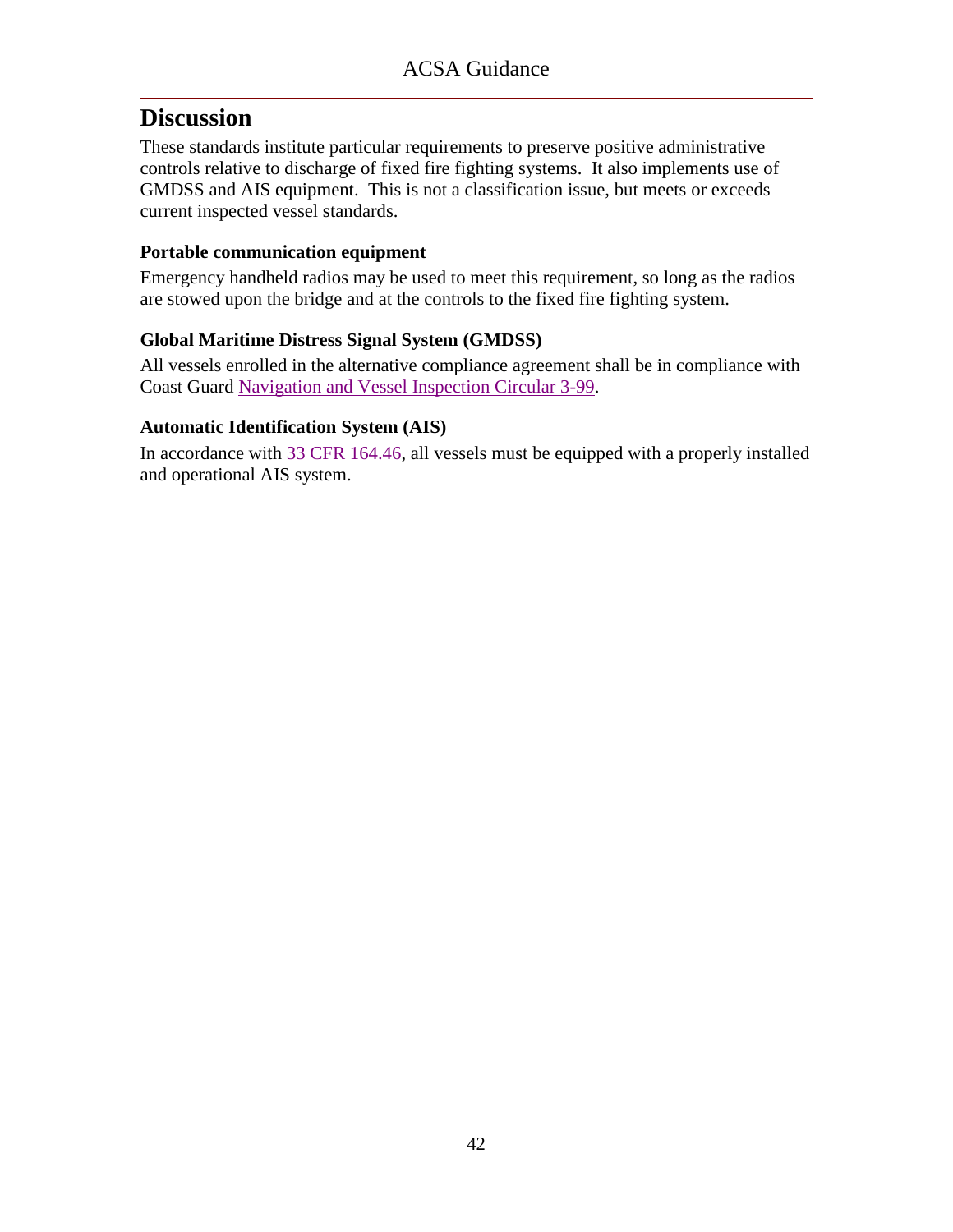### **Annex 1 – Product Codes**

<span id="page-44-0"></span>The products listed below are identified by the National Marine Fisheries Service regulations 50 CFR, Part 679, Table 1. These products are typical of the Head & Gut fleet.

Product codes designated "H&G" are not considered processing. A vessel that produces these products does not need to enter the ACSA Program.

Product codes designated as "Beyond Minimal Processing" are considered processing. Vessels in compliance with the ACSA Program are allowed to produce these products.

Those product codes identified as "Extensive Processing" are not allowed to be produced by vessels enrolled in or in compliance with the ACSA Program. Only fish processing vessels that are fully classed and load-lined as required by [46 CFR 28.720](ACSA_References/46cfr28.720.pdf) and 46 CFR Subchapter E, or that meet the definition of being "grandfather" are allowed to produce these products.

Any other product by ACSA enrolled vessels are not authorized without special consideration and evaluation by Commandant (CG-543).

| Product<br>Code | <b>Product Code Name</b>        | <b>Description</b>                                                                                                                      | <b>USCG</b><br><b>Determination</b>      |
|-----------------|---------------------------------|-----------------------------------------------------------------------------------------------------------------------------------------|------------------------------------------|
| 3               | Bled Only                       | Throat, or isthmus, slit to allow blood to drain.                                                                                       | <b>H&amp;G</b>                           |
| 4               | Gutted, Head On                 | Belly slit & viscera removed                                                                                                            | <b>H&amp;G</b>                           |
| 5               | Gutted, Head Off                | Belly slit & viscera removed                                                                                                            | <b>H&amp;G</b>                           |
| 6               | Head & Gutted, with Roe         | None                                                                                                                                    | <b>H&amp;G</b>                           |
| 7               | Headed & Gutted, Western Cut    | Head removed just in front of the collar bone, &<br>viscera removed.                                                                    | <b>H&amp;G</b>                           |
| 8               | Headed & Gutted, Eastern Cut    | Head removed just behind the collar bone, &<br>viscera removed.                                                                         | <b>H&amp;G</b>                           |
| 13              | Wings                           | On skates, side fins are cut off next to body                                                                                           | H & G                                    |
| 36              | Mantles, Octopus or Squid       | Flesh after removal of viscera & arms                                                                                                   | <b>H&amp;G</b>                           |
| 42              | Bled Fish destine for Fish Meal | (Includes offsite production)                                                                                                           | <b>H&amp;G</b>                           |
| 97              | Other Retained Product          | If product is not listed on this table, enter code<br>97 & write a description with product recovery<br>rate next to it in parenthesis. | Determination on a<br>Case by Case Basis |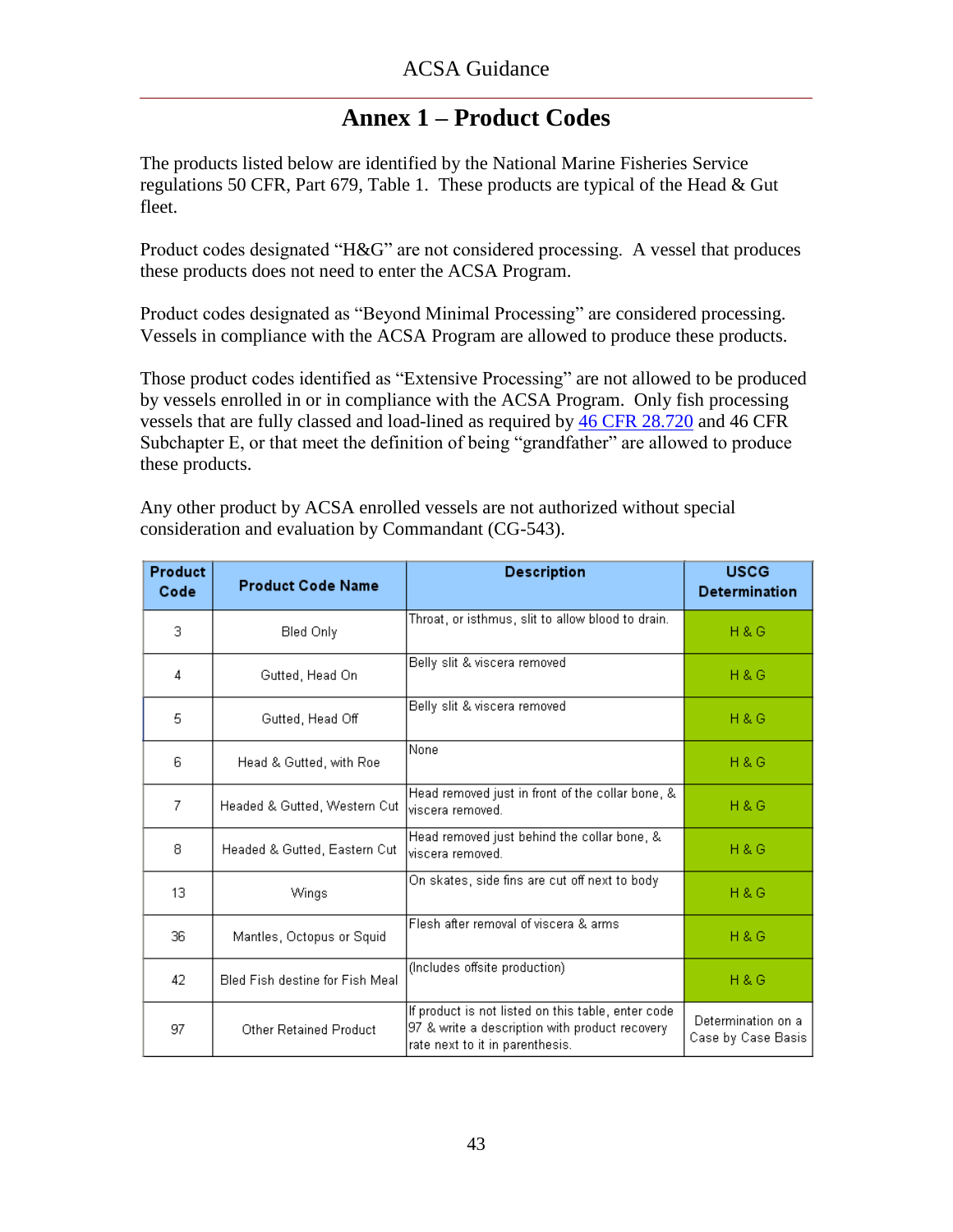<span id="page-45-0"></span>

| 10 | Headed & Gutted, Tail<br>Removed | Head removed usually in front of collar bones,<br>viscera & tail removed                                                                                | <b>Beyond Minimal</b><br>Processing      |
|----|----------------------------------|---------------------------------------------------------------------------------------------------------------------------------------------------------|------------------------------------------|
| 11 | Kirimi (Steak)                   | Head removed either in front or behind the collar<br>bone, viscera removed, & tail removed by cuts<br>perpendicular to the spine, resulting in a steak. | <b>Beyond Minimal</b><br>Processing      |
| 14 | Roe                              | Eggs, either loose or in sacs, or skeins<br>(Ancillary only)                                                                                            | <b>Beyond Minimal</b><br>Processing      |
| 15 | Pectoral Girdle                  | Collar bone & associated bones, cartilage &<br>flesh                                                                                                    | <b>Beyond Minimal</b><br>Processing      |
| 16 | Heads                            | Heads only, regardless where severed from<br>body (Ancillary only)                                                                                      | <b>Beyond Minimal</b><br>Processing      |
| 17 | Cheeks                           | Muscles on side of head (Ancillary only)                                                                                                                | <b>Beyond Minimal</b><br>Processing      |
| 18 | Chins                            | Lower jaw (mandible), muscles, & flesh<br>(Ancillary only).                                                                                             | <b>Beyond Minimal</b><br>Processing      |
| 34 | Milt                             | In sacs, or testes (Ancillary only)                                                                                                                     | <b>Beyond Minimal</b><br>Processing      |
| 35 | Stomachs                         | Includes all internal organs (Ancillary only)                                                                                                           | <b>Beyond Minimal</b><br>Processing      |
| 97 | Other Retained Product           | If product is not listed on this table, enter code<br>97 & write a description with product recovery<br>rate next to it in parenthesis.                 | Determination on a<br>Case by Case Basis |
| 12 | Salted & Split                   | Head removed, belly slit, viscera removed, fillets<br>cut from head to tail but remaining attached<br>near tail. Product salted.                        | <b>Extensive</b><br>Processing           |
| 19 | <b>Belly Flaps</b>               | Flesh in region of pelvic & pectoral fins &<br>behind head (Ancillary only)                                                                             | <b>Extensive</b><br>Processing           |
| 20 | Fillets with Skin & Ribs         | Meat & skin with ribs attached, from side of<br>body behind head & in front of tail.                                                                    | <b>Extensive</b><br>Processing           |
| 21 | Fillets with Skin, no Ribs       | Meat & skin with ribs removed, from side of<br>body behind head & in front of tail.                                                                     | <b>Extensive</b><br>Processing           |
| 22 | Fillets with Ribs, no Skin       | Meat with ribs with skin removed from sides of<br>body behind head & in front of tail.                                                                  | <b>Extensive</b><br>Processing           |
| 23 | Fillets, Skinless / Boneless     | Meat with both skin & ribs removed, from sides<br>of body behind head & in front of tail.                                                               | <b>Extensive</b><br>Processing           |
| 24 | Fillets, Deep-Skin.              | Meat with skin, adjacent meat with silver lining,<br>& ribs removed from sides of body behind head<br>& in front of tail, resulting in thin fillets.    | <b>Extensive</b><br>Processing           |
| 30 | Surimi                           | Paste from fish flesh & additives                                                                                                                       | <b>Extensive</b><br>Processing           |
| 39 | Bones                            | (If meal, report as 32) (Ancillary only)                                                                                                                | <b>Extensive</b><br>Processing           |
| 97 | Other Retained Product           | If product is not listed on this table, enter code<br>97 & write a description with product recovery                                                    | Determination on a<br>Case by Case       |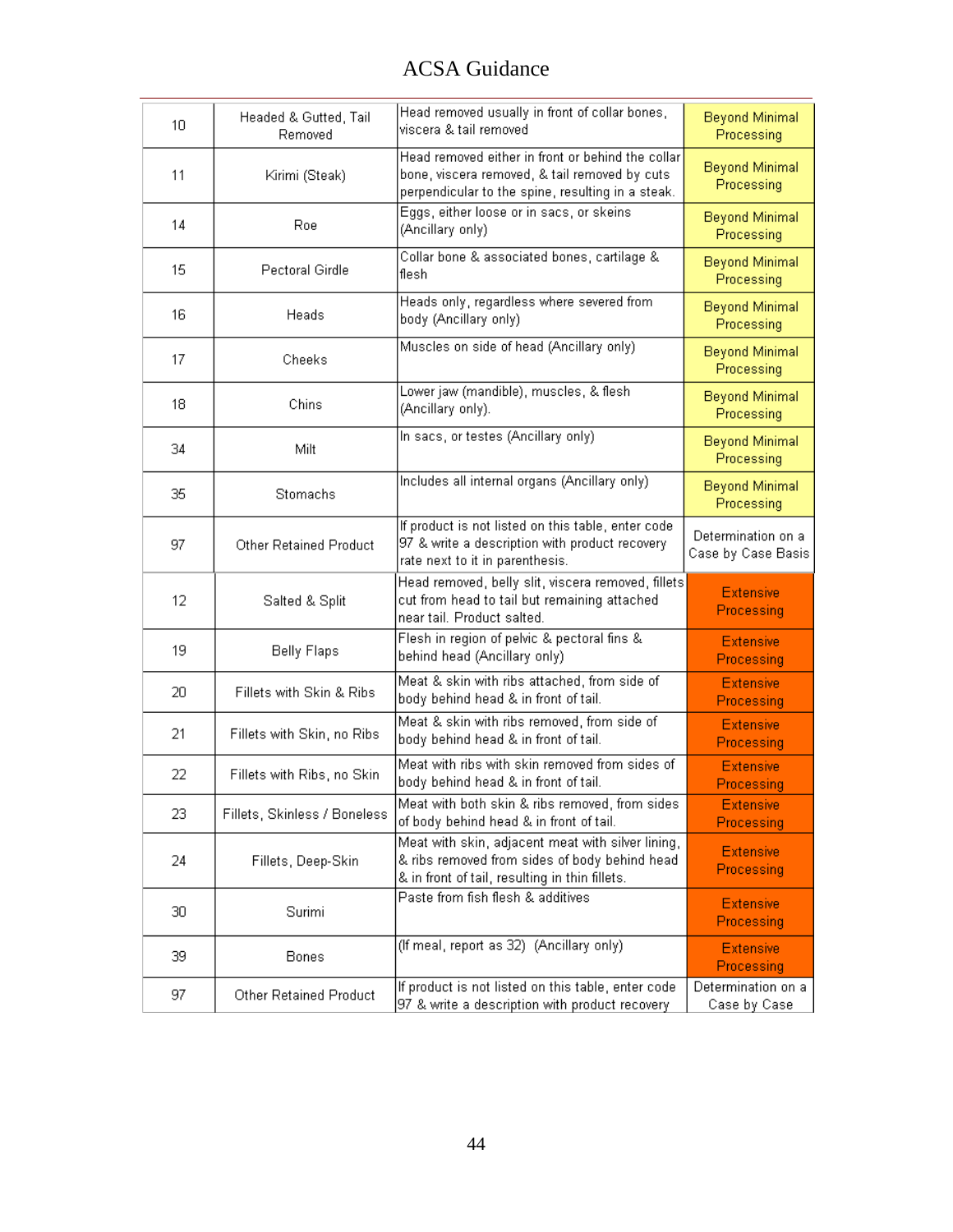<span id="page-46-0"></span>

| <b>Section</b> | <b>Section Title</b>                                                                                    | <b>USCG District</b><br>Commander | Accepted<br>Organization<br>(ABS / DNV) | Surveyor from a<br><b>Similarly</b><br>Qualified<br>Organization | <b>USCG</b><br><b>Marine</b><br>Inspector | <b>USCG</b><br><b>Fishing</b><br><b>Vessel</b><br><b>Examiner</b> | <b>Naval</b><br><b>Architect</b> |
|----------------|---------------------------------------------------------------------------------------------------------|-----------------------------------|-----------------------------------------|------------------------------------------------------------------|-------------------------------------------|-------------------------------------------------------------------|----------------------------------|
| A              | <b>ACSA Enrollment</b><br>(Exemption Letter)                                                            | Every two years                   |                                         |                                                                  |                                           |                                                                   |                                  |
| A              | <b>ACSA Exemption</b><br>Renewal Examination                                                            |                                   |                                         |                                                                  | Every Two<br>Years                        |                                                                   |                                  |
| A              | ACSA Mid-period<br>Examination                                                                          |                                   |                                         |                                                                  | Annually                                  |                                                                   |                                  |
| $\mathsf{A}$   | <b>Certificate of Compliance</b><br>or Coast Guard exam to<br>include (46 CFR 28)<br>(33 CFR 151 & 155) |                                   | Annually                                | Annually                                                         | Annually                                  | Annually                                                          |                                  |
| $\sf B$        | <b>Stability Tests &amp; Reports</b>                                                                    |                                   | 5 Years                                 |                                                                  |                                           |                                                                   | 5 Years                          |
| $\mathsf C$    | Drydock / Internal<br><b>Structural Exam</b>                                                            |                                   |                                         |                                                                  | Twice in 5<br>Years, NTE 3<br>Years       |                                                                   |                                  |
| D              | Tail Shaft Exam                                                                                         |                                   |                                         |                                                                  | See sec. D                                |                                                                   |                                  |
| E              | Hull Audio Gauging                                                                                      |                                   |                                         |                                                                  | 5 Years                                   |                                                                   |                                  |
| F              | Watertight & Weather-<br>tight Closures                                                                 |                                   |                                         |                                                                  | Annually                                  | Annually                                                          |                                  |
| G              | Machinery Inspection                                                                                    |                                   |                                         |                                                                  | Annually                                  |                                                                   |                                  |
| H              | Life Saving Arrangements                                                                                |                                   |                                         |                                                                  | Annually                                  | Annually                                                          |                                  |
|                | <b>Fixed Fire Fighting</b><br>Arrangements                                                              |                                   |                                         |                                                                  | Annually                                  | Annually                                                          |                                  |
| J              | Other Fire Fighting Equip<br>& Plans                                                                    |                                   |                                         |                                                                  | Annually                                  | Annually                                                          |                                  |
| K              | <b>Emergency Drills &amp;</b><br>Training                                                               |                                   |                                         |                                                                  | Annually                                  | Annually                                                          |                                  |
| L              | Emergency<br>Communications                                                                             |                                   |                                         |                                                                  | Annually                                  | Annually                                                          |                                  |

# **Annex 2 – Compliance Matrix**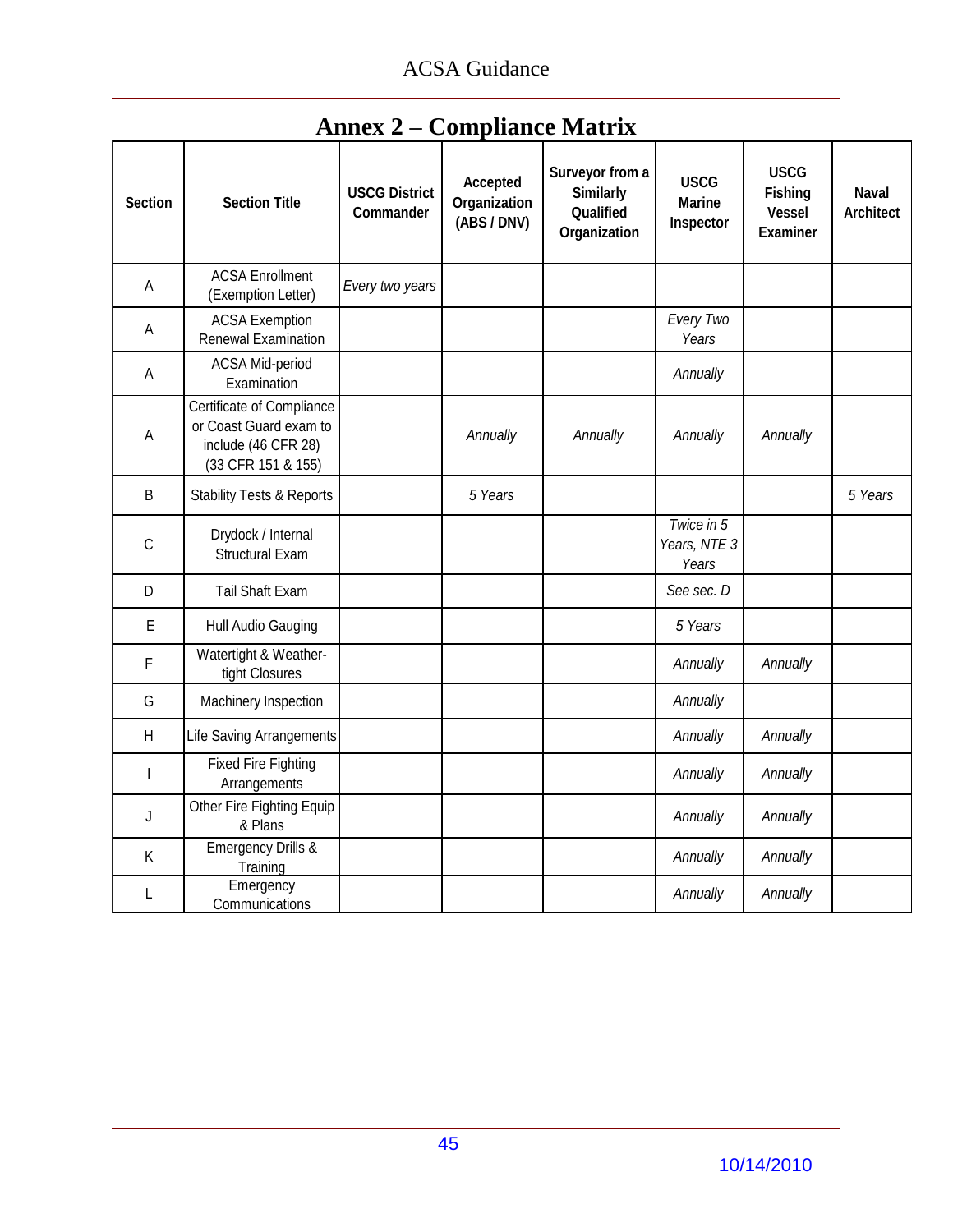# **Annex 3 – Grandfathered Fish Processing Vessels**

### <span id="page-47-0"></span>**Grandfathered Fish Processing Vessel**

In order for a fish processing vessel to be considered grandfathered and therefore not required to meet the provisions of [46 CFR Part 28 Subpart F,](ACSA_References/46cfr28subpartF.pdf) the vessel must meet the following:

### **Loadline**

For domestic voyages  $(46 \text{ U.S.C. } 5102(b)(4))$ , a fish processing vessel of not more than 5,000 gross tons must have a valid Load Line Certificate or must be exempted from the requirement to have a Load Line Certificate by meeting one of the following conditions:

- A. The vessel must have been **constructed** as a fish processing vessel before August 16, 1974 (46 U.S.C.  $5102(b)(4)(A)(i)$ ); or
- B. The vessel must have been **converted** for use as a fish processing vessel before January 1, 1983  $(46 \text{ U.S.C. } 5102(b)(4)(A)(ii))$ , or
- C. The vessel must be **150 gross tons or less** [\(46 U.S.C. 5102\(b\)\(10\)](ACSA_References/5102USCb10.pdf) ), and had the keel laid or constructed as a fish processing vessel before January 1, 1986 [\(46 U.S.C.](ACSA_References/5101USC3.pdf)  [5101\(3\)\)](ACSA_References/5101USC3.pdf).

### **Classed**

 $\overline{a}$ 

The vessel must have a valid certificate of class or must be exempted from the survey and classification requirements  $(46 \text{ U.S.C. } 5102(b))$ . In order for a vessel to be exempted from the survey and classification requirement:

 The vessel must have been built as or converted to a fish processing vessel on or before July 27, 1990, and not undergone a major conversion  $k$ .

### **Maintaining Grandfather status**

The District Commander will determine whether a vessel is eligible for grandfathered status on a case-by-case basis. In order for a fish processing vessel to maintain grandfather status the vessel must not have converted the use of the vessel to any other type. If at any time the vessel which was operating as a fish processing vessel changed the "type of vessel  $(46 \text{ U.S.C. } 2101(14a)(B))$ " to that of a fishing vessel (not processing) or a fish tender vessel (not processing), after any of the above thresholds, the vessel will be considered to have undergone a major conversion and the eligibility for grandfather status would be invalid.

(B) **Changes the type of the vessel**;

<sup>1</sup> Under Title,  $46$  U.S.C.  $2101(14a)$  a "major conversion" means a conversion of a vessel that:

 <sup>(</sup>A) Substantially changes the dimensions or carrying capacity of the vessel;

 <sup>(</sup>C) Substantially prolongs the life of the vessel; or

 <sup>(</sup>D) Otherwise so changes the vessel that it is essentially a new vessel.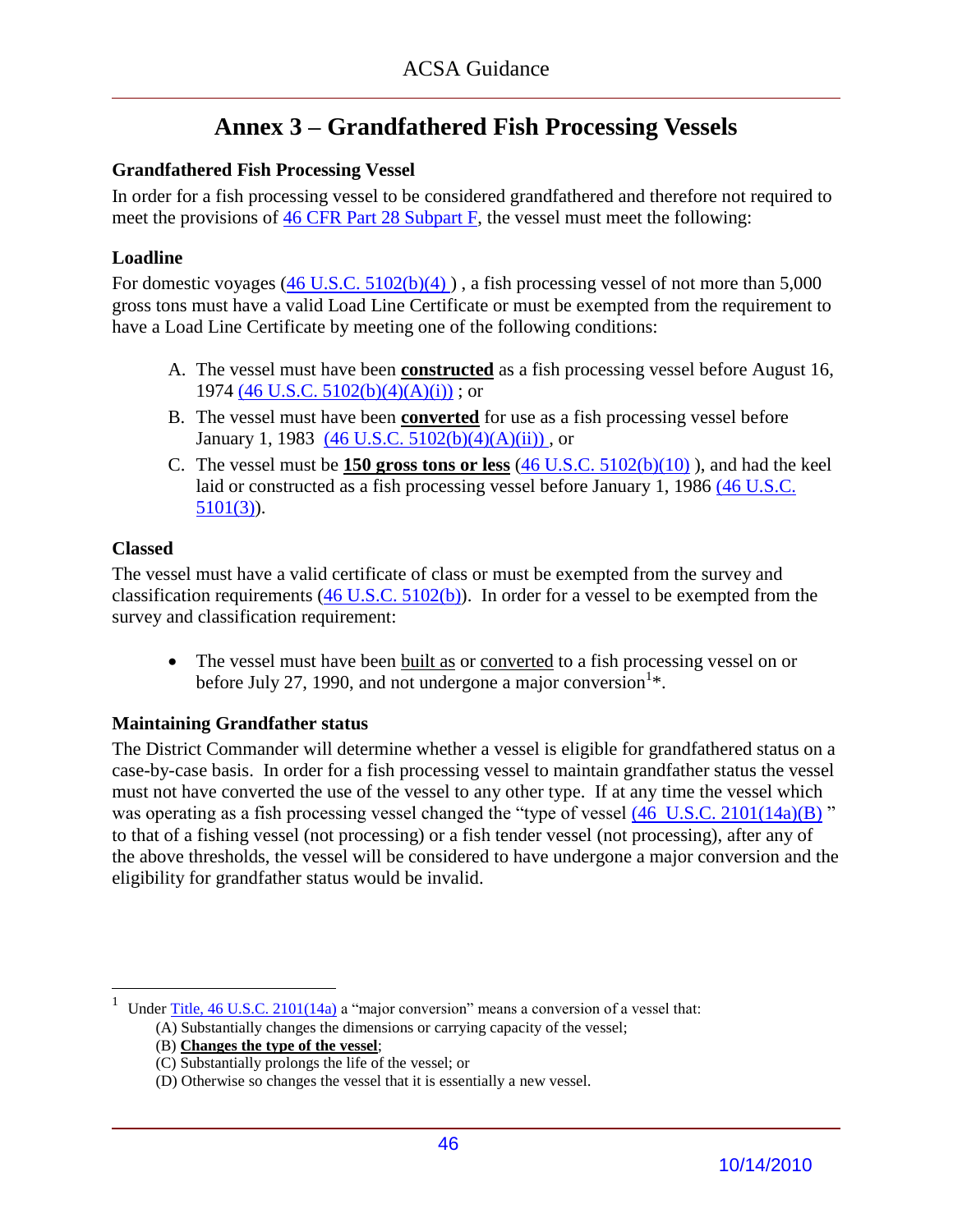### **Annex 4 – Sample Renewal Request Letter**

<span id="page-48-0"></span>--------------------------------------------------------------------------------------------------------------------- BERING COD LLC 1445 NW 4th Ave. Seattle, WA 98134 206-221-8567 ………………………………………………………………………………………………………

November 21, 2010

Commander (dpi) Attn: Commercial Fishing Vessel Safety Coordinator Thirteenth Coast Guard District 915 Second Avenue, Suite 3506 Seattle, WA 98174

Dear Sir:

I am requesting renewal of your March 24, 2008 letter granting exemption for 46 CFR Part 28.720 requiring the vessel to be classed by the American Bureau of Shipping or a similarly qualified organization, and from 46 CFR Subchapter E, requirements for a loadline certificate, under the Alternate Compliance Safety Agreement (ACSA) program for our vessel the F/P BERING COD, O.N. 125346

The vessel continues to produce fish products with NMFS product codes determined to be "beyond minimal processing." We therefore authorize marine examination representatives of the United States Coast Guard aboard for initial, mid-period, and periodic examinations to ensure continued compliance with exemption letter requirements.

We agree to continually maintain the vessel in compliance with the latest revision of the "Guidance for the Alternate Compliance and Safety Agreement Program."

Signed Owner.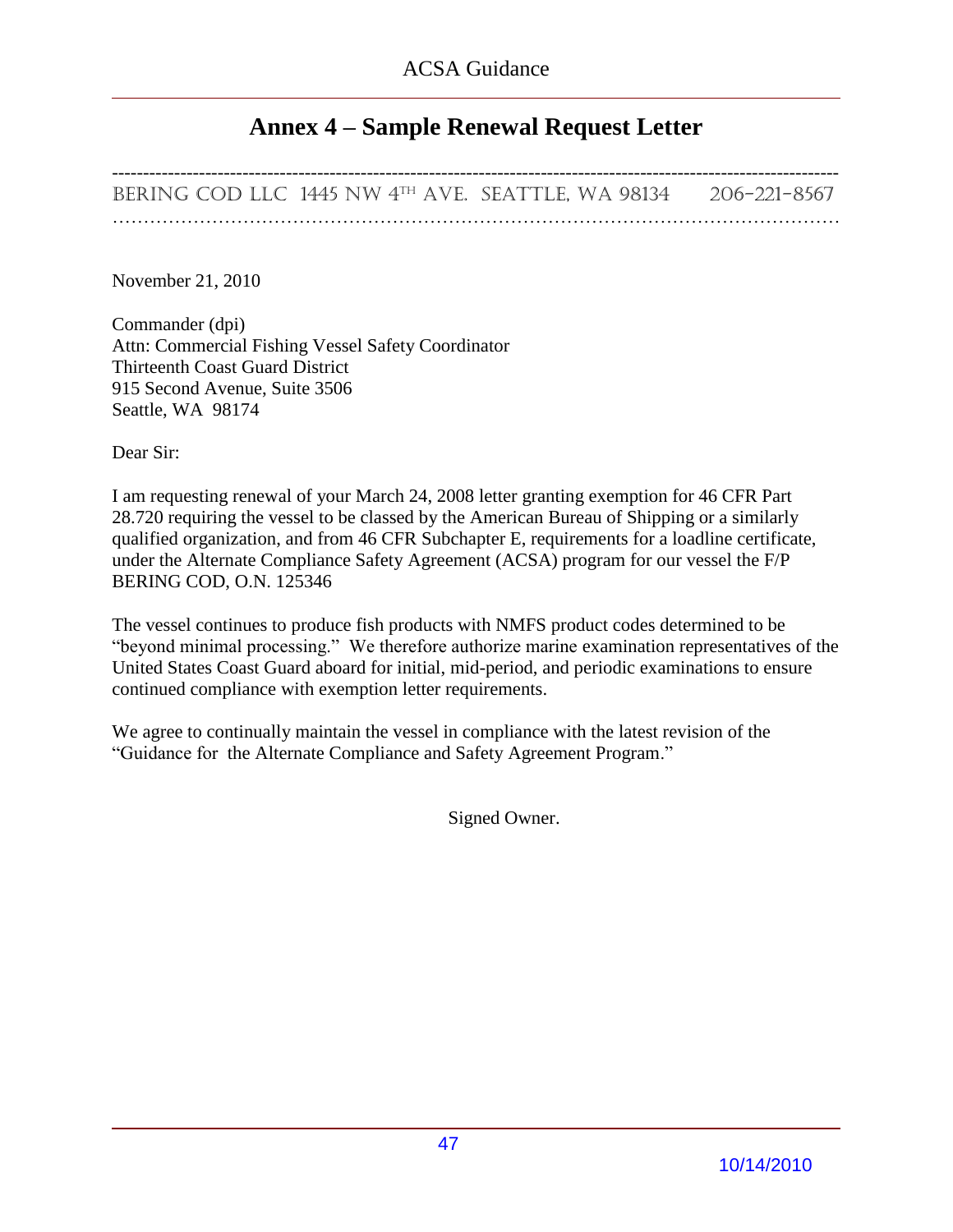# **Annex 5 – Sample ACSA Exemption Letter**

<span id="page-49-0"></span>**U.S. Department of Homeland Security** 

**United States Coast Guard** 



**Commander** United States Coast Guard Thirteenth Coast Guard District 915 Second Ave Seattle, WA 98174-1067 Staff Symbol: (dp) Phone: 206-220-7216 FAX: 206-220-7225

 16716 September 10, 2010

**Bering COD LLC 1445 NW 4th Ave. Seattle, WA 98134**

### Subj: EXEMPTION FROM 46 CFR 28.720 & 46 CFR SUBCHAPTER E AND ISSUANCE OF CERTIFICATE OF COMPLIANCE (COC) **BERING COD, O.N. 125346**

Ref: (a) Commandant G-PCV Policy Letter 06-03 dated July 1, 2006 (b) Guidance for the Alternate Compliance and Safety Agreement Program (c) 46 CFR 28.60 (d) 46 CFR 42.03-20 & 30

Dear Sir or Madam:

On July 5th, 2010 you requested exemption from the requirements of Title 46 Code of Federal Regulations (CFR) 28.720, requiring the vessel to be classed by the American Bureau of Shipping (ABS) or a similarly qualified organization, and from 46 CFR Subchapter E, requirements for a Load Line Certificate, under the Alternate Compliance and Safety Agreement (ACSA) Program as described in references (a) and (b). This application constitutes acknowledgement that the subject vessel operates as a fish processing vessel as defined in 46 CFR Part 28.

On August 6th, 2010 you completed all requirements to remain in the ACSA program. This allows the vessel to continue to operate as a fish processing vessel to produce only those products as listed as "H  $\&$  G" and "Beyond Minimal Processing" in Annex 1 of the ACSA Implementation Guide. This exemption does not allow for the processing of products as listed as "Extensive Processing" in Annex 1 of the ACSA Implementation Guide.

In accordance with references (c) and (d), I hereby grant the subject vessel exemption from the requirements of 46 CFR 28.720 and 46 CFR Subchapter E subject to the following restrictions:

(a) **This exemption shall expire on August 6th, 2012** unless terminated earlier. You must request an ACSA exemption renewal exam and issuance of a new exemption letter 60 days prior to the expiration of this exemption;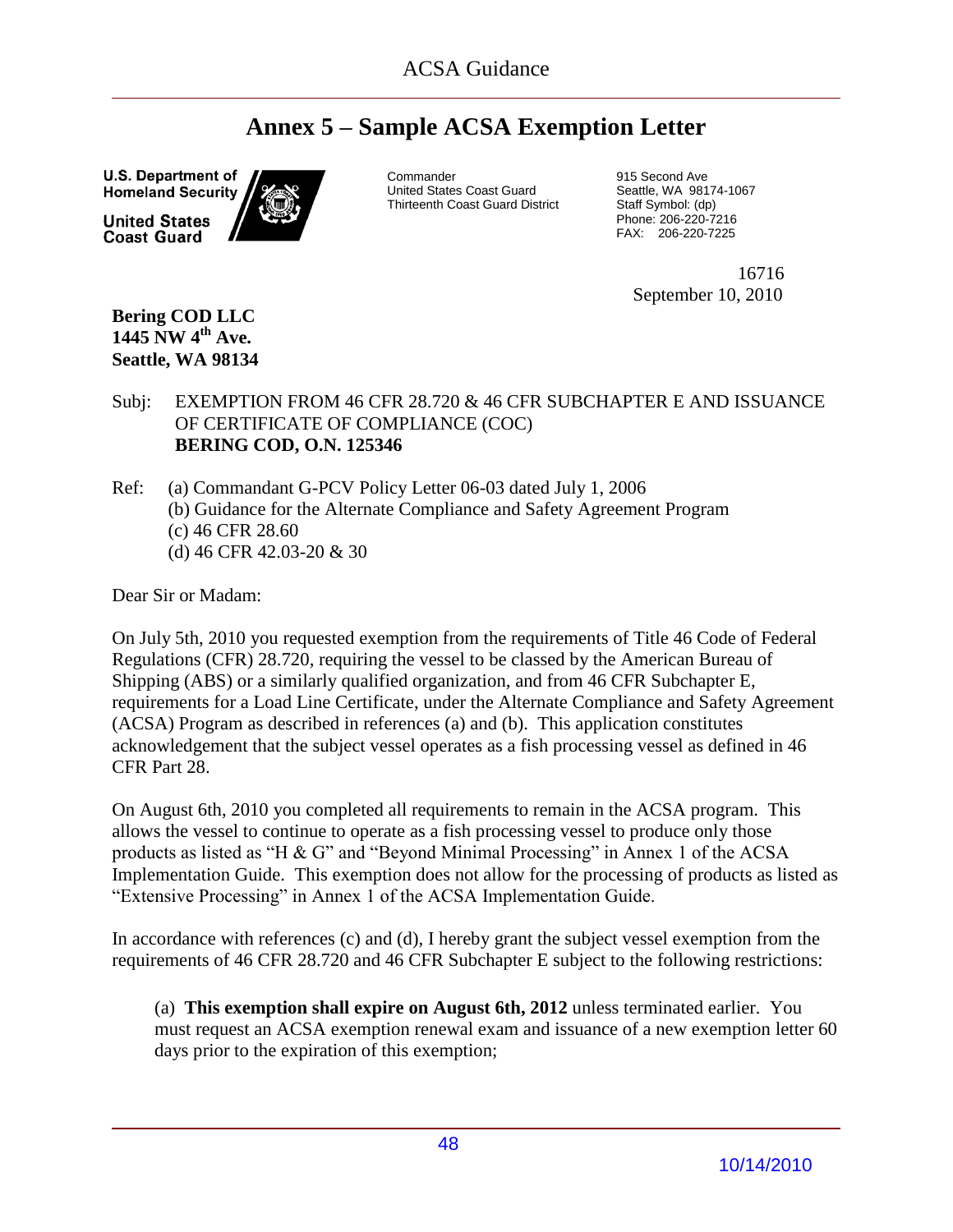(b) An ACSA mid-period exam shall be completed within sixty days either side of August 6th, 2011;

(c) This vessel has been examined and found to be in compliance with Subchapter C, 46 CFR Parts 24-28. Next COC exam is required no later than August 6th, 2011 and may be completed in conjunction with the ACSA mid-period exam.

(d) A COC exam must be conducted by the ABS, a similarly qualified organization, or a surveyor of an accepted organization. Alternatively, the U.S. Coast Guard may in conjunction with the ACSA annual examination, certify compliance with 46 CFR Subchapter C by endorsing the appropriate block at the end of this letter.

(e) Next dry-dock is required no later than December 13th, 2012. The Coast Guard shall be notified prior to any drydock examination, hull plating repairs, addition or removal of major vessel equipment or fishing/processing equipment, or in the event of a casualty to the vessel's major machinery;

(f) All other requirements of 46 CFR Part 28 apply.

In granting these exemptions I have considered that a) good cause exists for the subject exemptions and b) by granting these exemptions the safety of the vessel and those on board will not be adversely affected.

This letter must be kept aboard the vessel. The original endorsements contained on page 3 must remain attached to this letter for reference by concerned parties.

If you have questions or require further assistance, please contact Mr. Troy Rentz, Fishing Vessel Safety ACSA Coordinator, Thirteenth Coast Guard District, at (206) 220-7216 Troy.Rentz@uscg.mil.

Sincerely,

Captain, U.S. Coast Guard Chief, Prevention Division by direction of the Commander, Thirteenth Coast Guard District

Encl: (1) Classification of Product Codes (Annex 1 of the ACSA Implementation Guide)

Copy: MISLE Vessel Documents